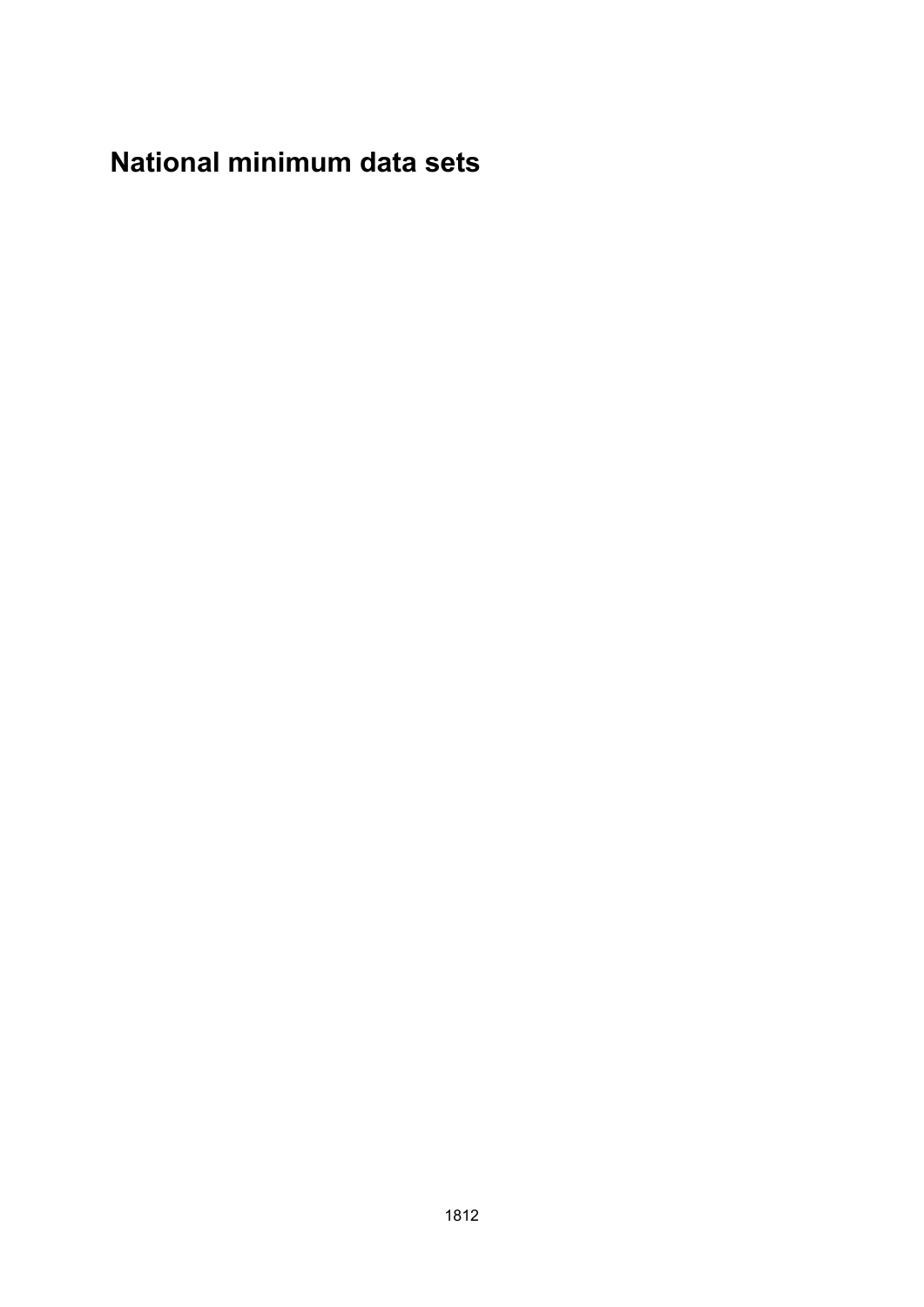# **Admitted patient care NMDS 2010–2011**

#### **Identifying and definitional attributes**

| Metadata item type:                    | Data Set Specification                                                                                                                                                                                                                                                                                                                                                                                                                                                                         |
|----------------------------------------|------------------------------------------------------------------------------------------------------------------------------------------------------------------------------------------------------------------------------------------------------------------------------------------------------------------------------------------------------------------------------------------------------------------------------------------------------------------------------------------------|
| METeOR identifier:                     | 386797                                                                                                                                                                                                                                                                                                                                                                                                                                                                                         |
| Registration status:                   | Health, Standard 22/12/2009                                                                                                                                                                                                                                                                                                                                                                                                                                                                    |
| DSS type:                              | National Minimum Data Set (NMDS)                                                                                                                                                                                                                                                                                                                                                                                                                                                               |
| Scope:                                 | The purpose of this National Minimum Data Set is to collect<br>information about care provided to admitted patients in<br>Australian hospitals.                                                                                                                                                                                                                                                                                                                                                |
|                                        | The scope is episodes of care for admitted patients in all public<br>and private acute and psychiatric hospitals, free standing day<br>hospital facilities and alcohol and drug treatment centres in<br>Australia. Hospitals operated by the Australian Defence Force,<br>corrections authorities and in Australia's off-shore territories may<br>also be included. Hospitals specialising in dental, ophthalmic<br>aids and other specialised acute medical or surgical care are<br>included. |
|                                        | Hospital boarders and still births are not included as they are not<br>admitted to hospital. Posthumous organ procurement episodes<br>are also not included.                                                                                                                                                                                                                                                                                                                                   |
| <b>Collection and usage attributes</b> |                                                                                                                                                                                                                                                                                                                                                                                                                                                                                                |
| Statistical unit:                      | Episodes of care for admitted patients                                                                                                                                                                                                                                                                                                                                                                                                                                                         |
| Collection methods:                    | Data are collected at each hospital from patient administrative<br>and clinical record systems. Hospitals forward data to the<br>relevant state or territory health authority on a regular basis (e.g.<br>monthly).                                                                                                                                                                                                                                                                            |
|                                        | National reporting arrangements                                                                                                                                                                                                                                                                                                                                                                                                                                                                |
|                                        | State and territory health authorities provide the data to the<br>Australian Institute of Health and Welfare for national collation,<br>on an annual basis.                                                                                                                                                                                                                                                                                                                                    |
|                                        | Periods for which data are collected and nationally collated                                                                                                                                                                                                                                                                                                                                                                                                                                   |
|                                        | Financial years ending 30 June each year.                                                                                                                                                                                                                                                                                                                                                                                                                                                      |
| Implementation start date:             | 01/07/2010                                                                                                                                                                                                                                                                                                                                                                                                                                                                                     |
| Comments:                              | Scope links with other NMDS                                                                                                                                                                                                                                                                                                                                                                                                                                                                    |
|                                        | Episodes of care for admitted patients which occur partly or fully<br>in designated psychiatric units of public acute hospitals or in<br>public psychiatric hospitals:                                                                                                                                                                                                                                                                                                                         |
|                                        | Admitted patient mental health care NMDS.                                                                                                                                                                                                                                                                                                                                                                                                                                                      |
|                                        | Episodes of care for admitted patients where care type is<br>palliative care:                                                                                                                                                                                                                                                                                                                                                                                                                  |
|                                        | Admitted patient palliative care NMDS.                                                                                                                                                                                                                                                                                                                                                                                                                                                         |
|                                        | Glossary <i>items</i><br>Some provious Knowledgebase data element concents are                                                                                                                                                                                                                                                                                                                                                                                                                 |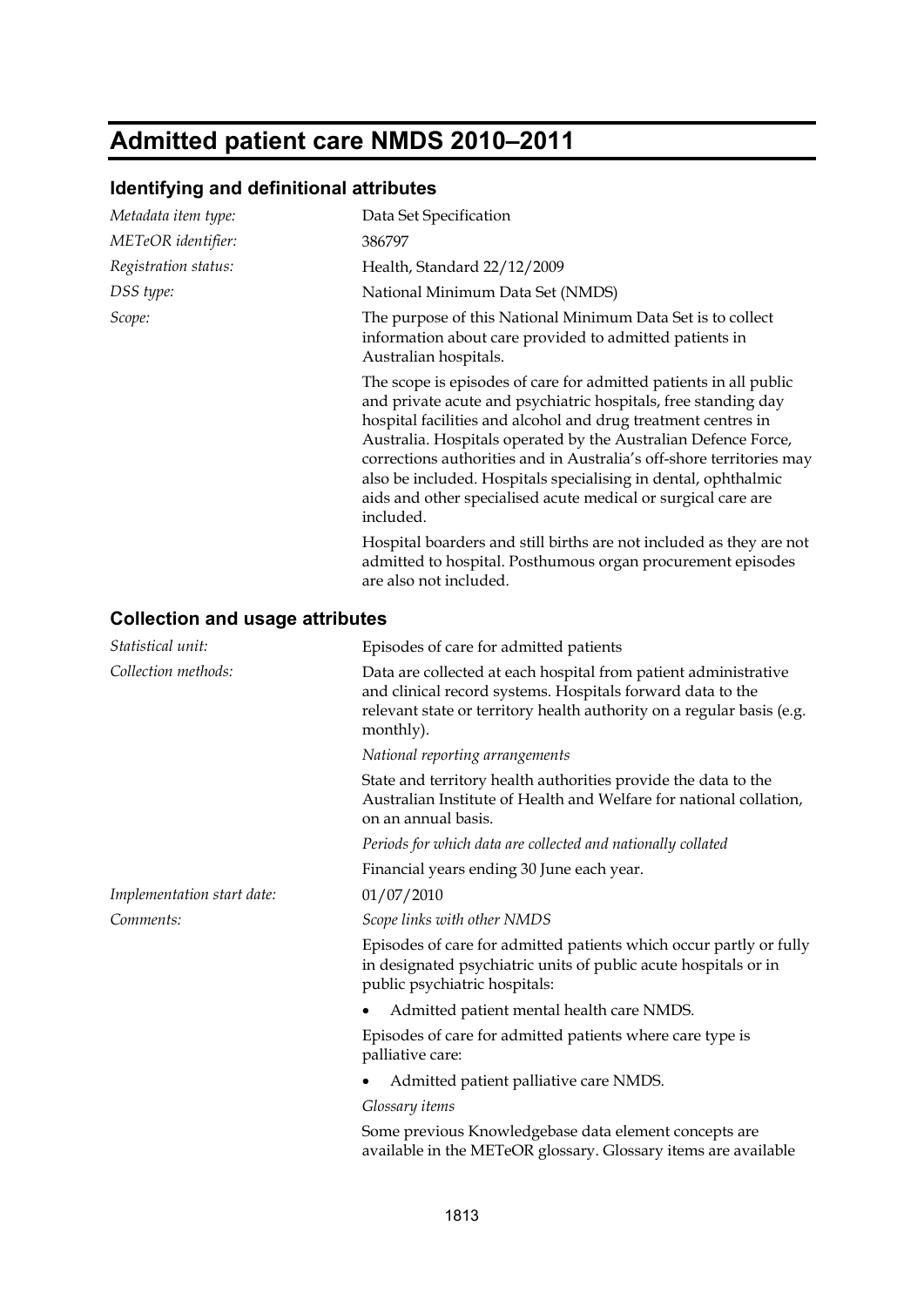online through links in the relevant metadata items. In addition links to the glossary terms that are relevant to this National Minimum Data Set are listed below.

**Admission Diagnosis Episode of acute care Hospital boarder Hospital-in-the-home care Live birth Neonate Newborn qualification status Organ procurement - posthumous Same-day patient Separation**

#### **Relational attributes**

| Related metadata references: | Supersedes <b>Admitted patient care NMDS 2009-2010</b> Health, |
|------------------------------|----------------------------------------------------------------|
|                              | Superseded 22/12/2009                                          |

| Metadata item                                         | Obligation | Max occurs   |
|-------------------------------------------------------|------------|--------------|
| Activity when injured                                 | Mandatory  | 99           |
| <b>Additional diagnosis</b>                           | Mandatory  | 99           |
| Admission date                                        | Mandatory  | $\mathbf{1}$ |
| Admitted patient election status                      | Mandatory  | $\mathbf{1}$ |
| Area of usual residence                               | Mandatory  | $\mathbf{1}$ |
| Australian State/Territory identifier (establishment) | Mandatory  | $\mathbf{1}$ |
| Care type                                             | Mandatory  | $\mathbf{1}$ |
| Condition onset flag                                  | Mandatory  | 99           |
| Country of birth                                      | Mandatory  | $\mathbf{1}$ |
| Date of birth                                         | Mandatory  | $\mathbf{1}$ |
| Diagnosis related group                               | Mandatory  | $\mathbf{1}$ |
| Establishment number                                  | Mandatory  | $\mathbf{1}$ |
| <b>Establishment sector</b>                           | Mandatory  | $\mathbf{1}$ |
| <b>External cause</b>                                 | Mandatory  | 99           |
| Funding source for hospital patient                   | Mandatory  | $\mathbf{1}$ |
| Hospital insurance status                             | Mandatory  | $\mathbf{1}$ |
| Indigenous status                                     | Mandatory  | $\mathbf{1}$ |
| Intended length of hospital stay                      | Mandatory  | $\mathbf{1}$ |
| Inter-hospital contracted patient                     | Mandatory  | $\mathbf{1}$ |
| Major diagnostic category                             | Mandatory  | $\mathbf{1}$ |
| Mental health legal status                            | Mandatory  | $\mathbf{1}$ |
| Mode of admission                                     | Mandatory  | $\mathbf{1}$ |
|                                                       |            |              |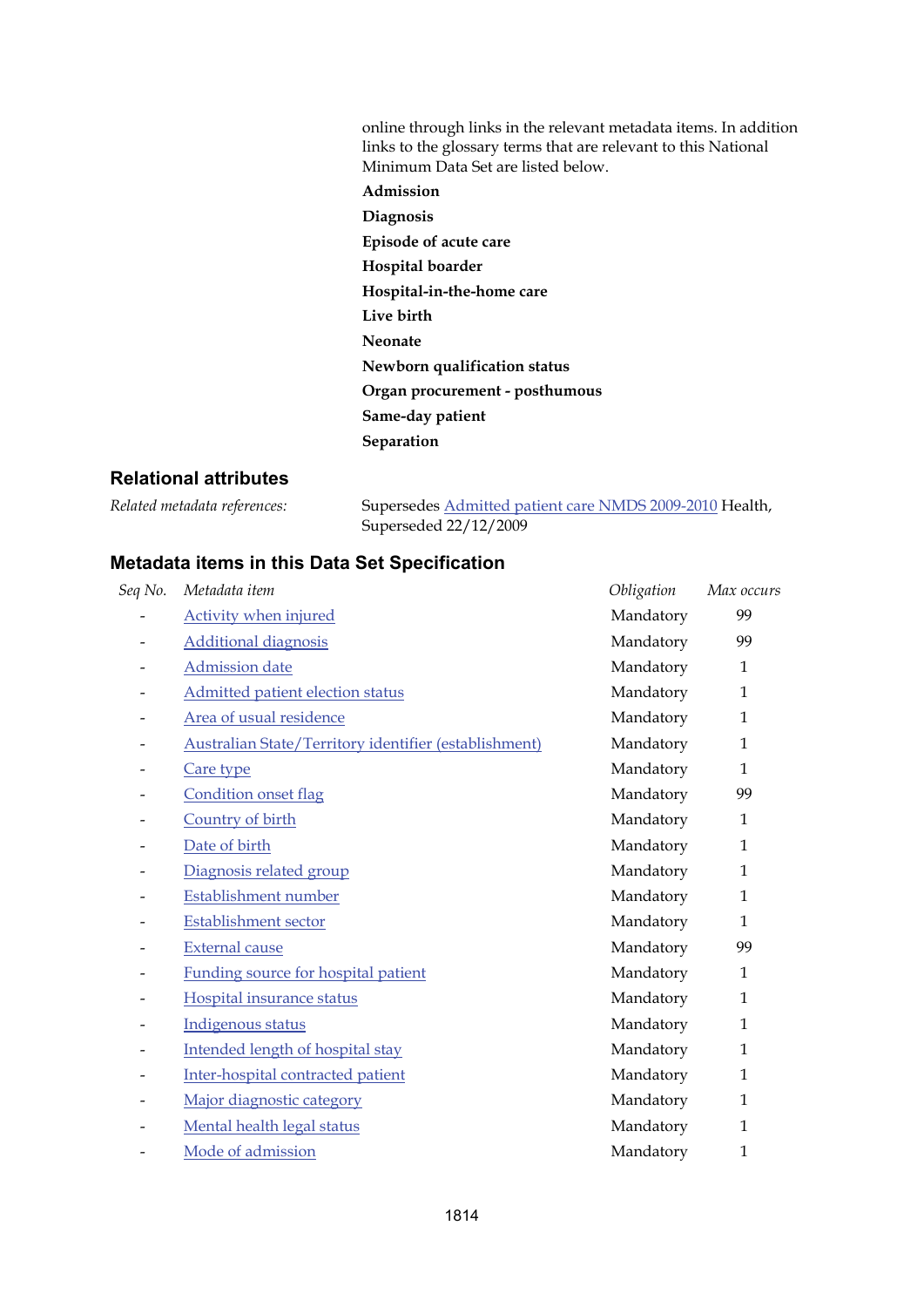| Mode of separation                                          | Mandatory   | 1            |
|-------------------------------------------------------------|-------------|--------------|
| Number of days of hospital-in-the-home care                 | Mandatory   | 1            |
| Number of qualified days for newborns                       | Conditional | 1            |
| Person identifier                                           | Mandatory   | 1            |
| Place of occurrence of external cause of injury (ICD-10-AM) | Mandatory   | 99           |
| Principal diagnosis                                         | Mandatory   | 1            |
| Procedure                                                   | Mandatory   | 99           |
| Region code                                                 | Mandatory   | 1            |
| Separation date                                             | Mandatory   | 1            |
| Sex                                                         | Mandatory   | $\mathbf{1}$ |
| Source of referral to public psychiatric hospital           | Conditional | 1            |
| <b>Total leave days</b>                                     | Mandatory   | 1            |
| Total psychiatric care days                                 | Mandatory   | 1            |
| <b>Urgency of admission</b>                                 | Mandatory   | 1            |
| Weight in grams (measured)                                  | Conditional | 1            |
|                                                             |             |              |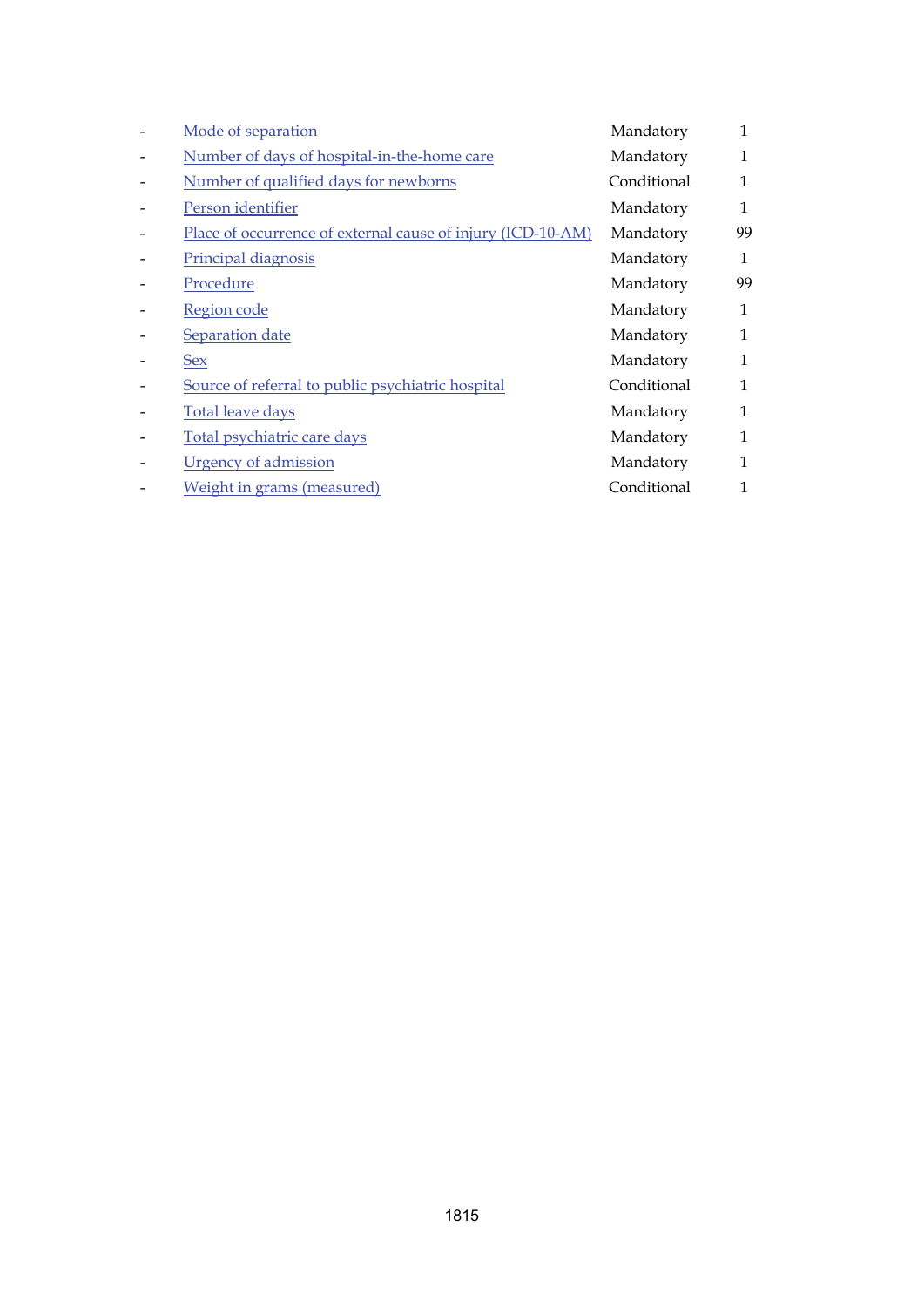# **Admitted patient mental health care NMDS 2010–2011**

## **Identifying and definitional attributes**

| Metadata item type:                    | Data Set Specification                                                                                                                                                                                                                                                                                                                        |
|----------------------------------------|-----------------------------------------------------------------------------------------------------------------------------------------------------------------------------------------------------------------------------------------------------------------------------------------------------------------------------------------------|
| METeOR identifier:                     | 386799                                                                                                                                                                                                                                                                                                                                        |
| Registration status:                   | Health, Standard 05/01/2010                                                                                                                                                                                                                                                                                                                   |
| DSS type:                              | National Minimum Data Set (NMDS)                                                                                                                                                                                                                                                                                                              |
| Scope:                                 | The scope of this minimum data set is restricted to admitted<br>patients receiving care in psychiatric hospitals or in designated<br>psychiatric units in acute hospitals. The scope does not currently<br>include patients who may be receiving treatment for psychiatric<br>conditions in acute hospitals who are not in psychiatric units. |
| <b>Collection and usage attributes</b> |                                                                                                                                                                                                                                                                                                                                               |
| Statistical unit:                      | Episodes of care for admitted patients                                                                                                                                                                                                                                                                                                        |
| Collection methods:                    | Data are collected at each hospital from patient administrative<br>and clinical record systems. Hospitals forward data to the<br>relevant state or territory health authority on a regular basis (for<br>example, monthly).                                                                                                                   |
|                                        | National reporting arrangements                                                                                                                                                                                                                                                                                                               |
|                                        | State and territory health authorities provide the data to the<br>Australian Institute of Health and Welfare for national collation,<br>on an annual basis.                                                                                                                                                                                   |
|                                        | Periods for which data are collected and nationally collated                                                                                                                                                                                                                                                                                  |
|                                        | Financial years ending 30 June each year.                                                                                                                                                                                                                                                                                                     |
| Implementation start date:             | 01/07/2010                                                                                                                                                                                                                                                                                                                                    |
| Comments:                              | Number of days of hospital in the home care data will be<br>collected from all states and territories except Western Australia<br>from 1 July 2001. Western Australia will begin to collect data<br>from a later date.                                                                                                                        |
|                                        | Scope links with other NMDSs:                                                                                                                                                                                                                                                                                                                 |
|                                        | Episodes of care for admitted patients which occur partly or fully<br>in designated psychiatric units of public acute hospitals or in<br>public psychiatric hospitals:                                                                                                                                                                        |
|                                        | Admitted patient care NMDS<br>٠                                                                                                                                                                                                                                                                                                               |
|                                        | Admitted patient palliative care NMDS                                                                                                                                                                                                                                                                                                         |
|                                        | Glossary <i>items</i>                                                                                                                                                                                                                                                                                                                         |
|                                        | Glossary terms that are relevant to this National Minimum Data<br>Set are included here.                                                                                                                                                                                                                                                      |
|                                        | Resident                                                                                                                                                                                                                                                                                                                                      |
|                                        | Residential mental health care service                                                                                                                                                                                                                                                                                                        |
|                                        | Same-day patients                                                                                                                                                                                                                                                                                                                             |
|                                        | Separation                                                                                                                                                                                                                                                                                                                                    |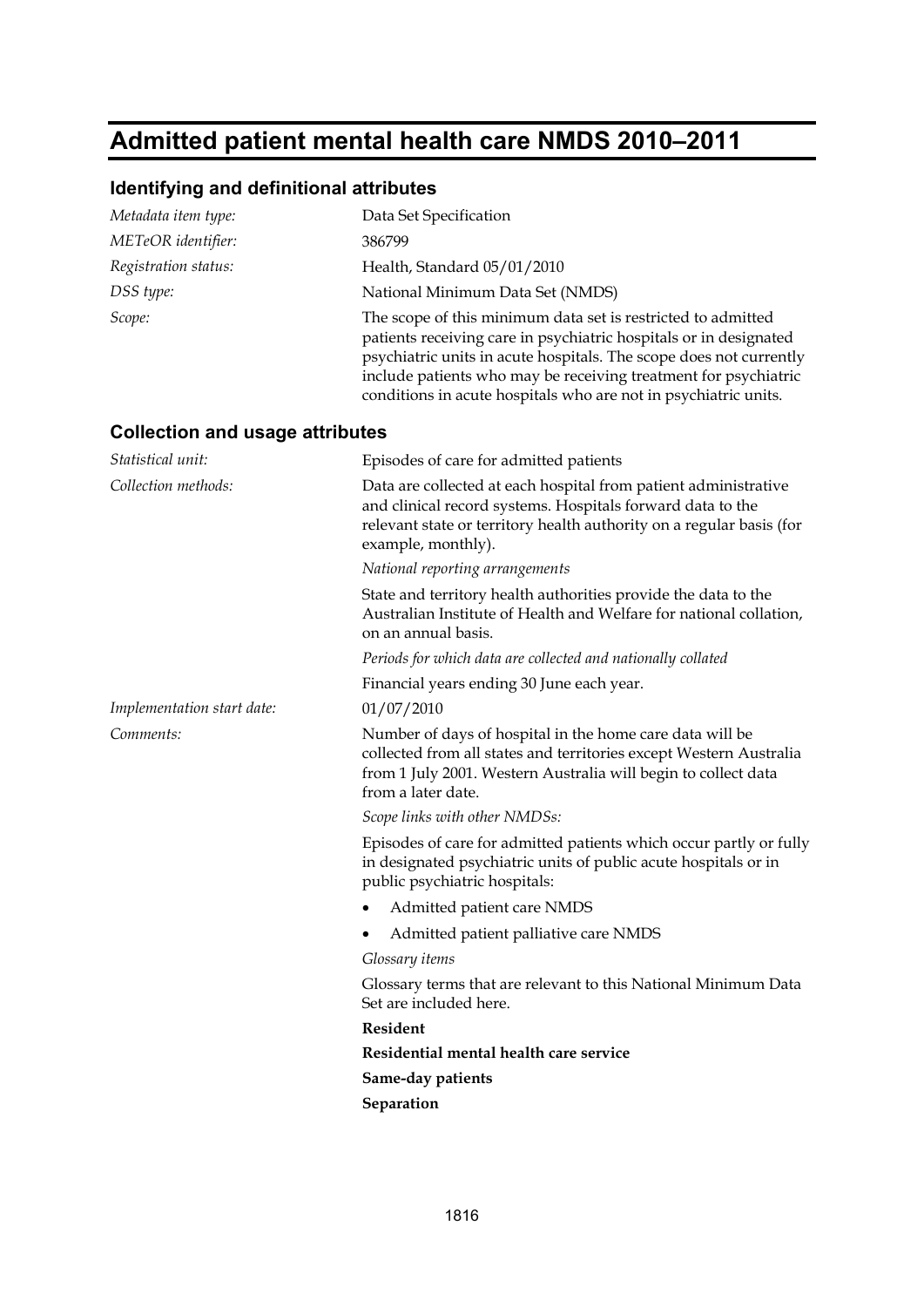### **Source and reference attributes**

*Submitting organisation:* National Health Information Group

### **Relational attributes**

| Related metadata references: | Supersedes Admitted patient mental health care NMDS 2009- |
|------------------------------|-----------------------------------------------------------|
|                              | $2010$ Health, Superseded $05/01/2010$                    |

| Seq No.                  | Metadata item                                               | Obligation  | Max occurs   |
|--------------------------|-------------------------------------------------------------|-------------|--------------|
|                          | <b>Additional diagnosis</b>                                 | Mandatory   | $\mathbf{1}$ |
| -                        | <b>Admission</b> date                                       | Mandatory   | $\mathbf{1}$ |
|                          | Area of usual residence                                     | Mandatory   | 1            |
| $\overline{\phantom{0}}$ | Care type                                                   | Mandatory   | $\mathbf{1}$ |
|                          | Country of birth                                            | Mandatory   | $\mathbf{1}$ |
| -                        | Date of birth                                               | Mandatory   | $\mathbf{1}$ |
| $\overline{\phantom{0}}$ | Diagnosis related group                                     | Mandatory   | $\mathbf{1}$ |
|                          | <b>Employment status (admitted patient)</b>                 | Mandatory   | $\mathbf{1}$ |
| ۰                        | Employment status - public psychiatric hospital admissions  | Mandatory   | $\mathbf{1}$ |
|                          | Establishment identifier                                    | Mandatory   | $\mathbf{1}$ |
| -                        | Indigenous status                                           | Mandatory   | $\mathbf{1}$ |
| -                        | Major diagnostic category                                   | Mandatory   | $\mathbf{1}$ |
|                          | Marital status                                              | Conditional | 1            |
| $\overline{\phantom{0}}$ | Mental health legal status                                  | Mandatory   | $\mathbf{1}$ |
|                          | Mode of separation                                          | Mandatory   | $\mathbf{1}$ |
| $\overline{\phantom{0}}$ | Person identifier                                           | Mandatory   | $\mathbf{1}$ |
|                          | Previous specialised treatment                              | Mandatory   | $\mathbf{1}$ |
|                          | Principal diagnosis                                         | Mandatory   | $\mathbf{1}$ |
| $\overline{\phantom{0}}$ | Referral destination to further care (psychiatric patients) | Mandatory   | $\mathbf{1}$ |
|                          | Separation date                                             | Mandatory   | $\mathbf{1}$ |
| $\overline{\phantom{0}}$ | <b>Sex</b>                                                  | Mandatory   | $\mathbf{1}$ |
|                          | Source of referral to public psychiatric hospital           | Mandatory   | $\mathbf{1}$ |
|                          | Total leave days                                            | Mandatory   | 1            |
|                          | Total psychiatric care days                                 | Mandatory   | $\mathbf{1}$ |
|                          | Type of accommodation                                       | Mandatory   | $\mathbf{1}$ |
| -                        | Type of usual accommodation                                 | Mandatory   | $\mathbf{1}$ |
|                          |                                                             |             |              |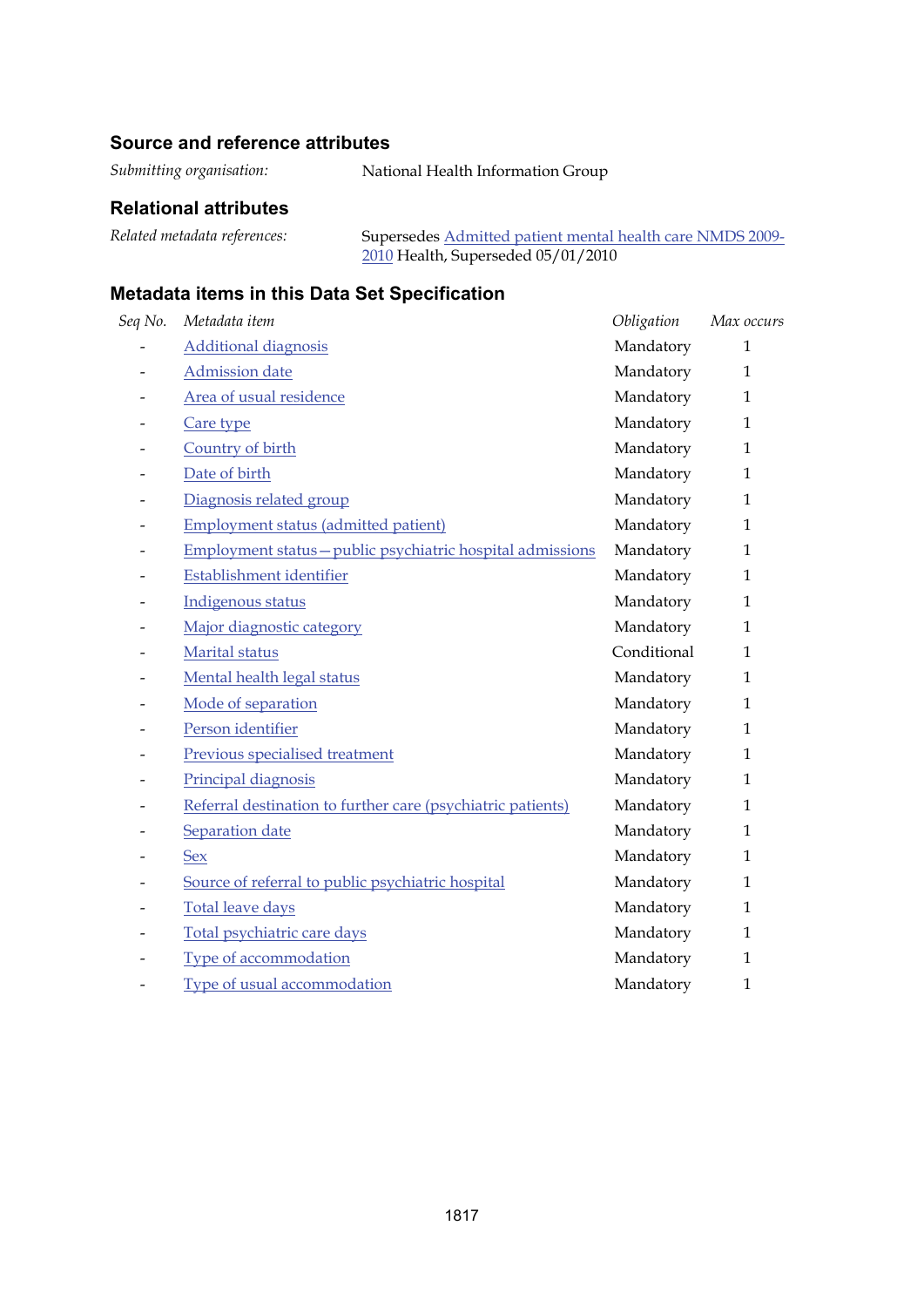# **Admitted patient palliative care NMDS 2010–11**

## **Identifying and definitional attributes**

| Metadata item type:  | Data Set Specification                                                                                                                                                                                                                                                                                                    |
|----------------------|---------------------------------------------------------------------------------------------------------------------------------------------------------------------------------------------------------------------------------------------------------------------------------------------------------------------------|
| METeOR identifier:   | 386801                                                                                                                                                                                                                                                                                                                    |
| Registration status: | Health, Standard 05/01/2010                                                                                                                                                                                                                                                                                               |
| DSS type:            | National Minimum Data Set (NMDS)                                                                                                                                                                                                                                                                                          |
| Scope:               | The scope of this data set is admitted patients receiving palliative<br>care in all public and private acute hospitals, and free standing<br>day hospital facilities. Hospitals operated by the Australian<br>Defence Force, correctional authorities and Australia's external<br>territories are not currently included. |
|                      | Palliative care patients are identified by the data element Hospital<br>service – care type, code $N[N].N$ .                                                                                                                                                                                                              |

### **Collection and usage attributes**

| Statistical unit:               | Episodes of care for admitted patients.                                                                                                                     |
|---------------------------------|-------------------------------------------------------------------------------------------------------------------------------------------------------------|
| Collection methods:             | National reporting arrangements                                                                                                                             |
|                                 | State and territory health authorities provide the data to the<br>Australian Institute of Health and Welfare for national collation,<br>on an annual basis. |
|                                 | Periods for which data collected and collated nationally                                                                                                    |
|                                 | Financial years ending 30 June each year.                                                                                                                   |
| Implementation start date:      | 01/07/2010                                                                                                                                                  |
| Comments:                       | Scope links with other NMDSs                                                                                                                                |
|                                 | Episodes of care for admitted patients receiving palliative care in<br>all public and private acute hospitals and free standing day<br>hospital facilities: |
|                                 | Admitted patient care NMDS.<br>٠                                                                                                                            |
|                                 | Admitted patient mental health care NMDS.                                                                                                                   |
| Source and reference attributes |                                                                                                                                                             |
| Submitting organisation:        | Australian Institute of Health and Welfare                                                                                                                  |

#### **Relational attributes**

| Related metadata references: | Supersedes Admitted patient palliative care NMDS 2009-10 |
|------------------------------|----------------------------------------------------------|
|                              | Health, Superseded 05/01/2010                            |

| Seq No. | Metadata item               | Obligation | Max occurs |
|---------|-----------------------------|------------|------------|
|         | <b>Additional diagnosis</b> | Mandatory  |            |
|         | Admission date              | Mandatory  |            |
|         | Area of usual residence     | Mandatory  |            |
|         | Care type                   | Mandatory  |            |
|         | Country of birth            | Mandatory  |            |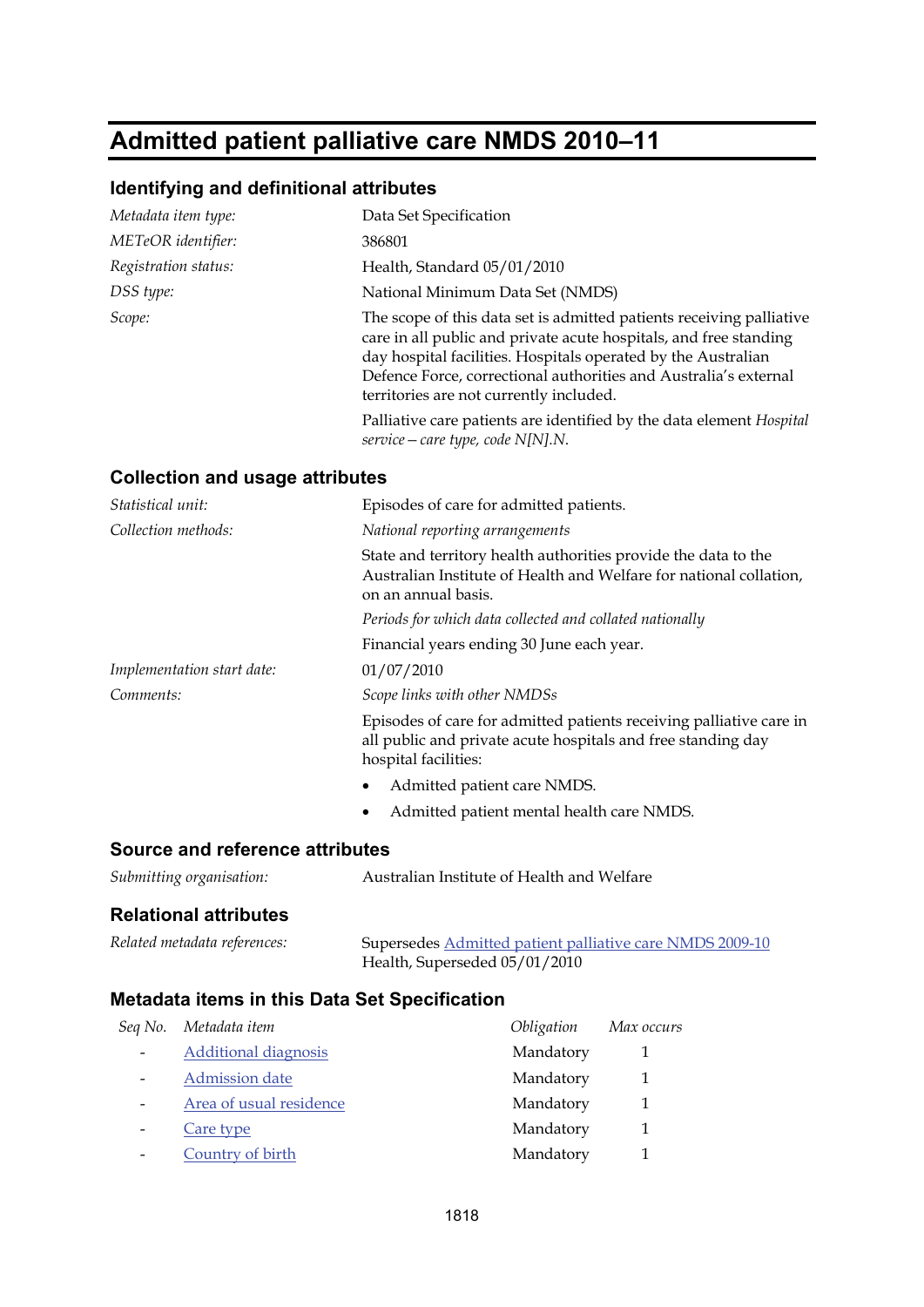| Date of birth                               | Mandatory   |   |
|---------------------------------------------|-------------|---|
| Establishment identifier                    | Mandatory   | 1 |
| Funding source for hospital patient         | Mandatory   | 1 |
| Indigenous status                           | Mandatory   | 1 |
| Mode of admission                           | Mandatory   | 1 |
| Mode of separation                          | Mandatory   | 1 |
| Number of days of hospital-in-the-home care | Mandatory   | 1 |
| Person identifier                           | Mandatory   | 1 |
| Previous specialised treatment              | Mandatory   | 1 |
| Principal diagnosis                         | Conditional | 1 |
| Separation date                             | Mandatory   | 1 |
| <b>Sex</b>                                  | Mandatory   |   |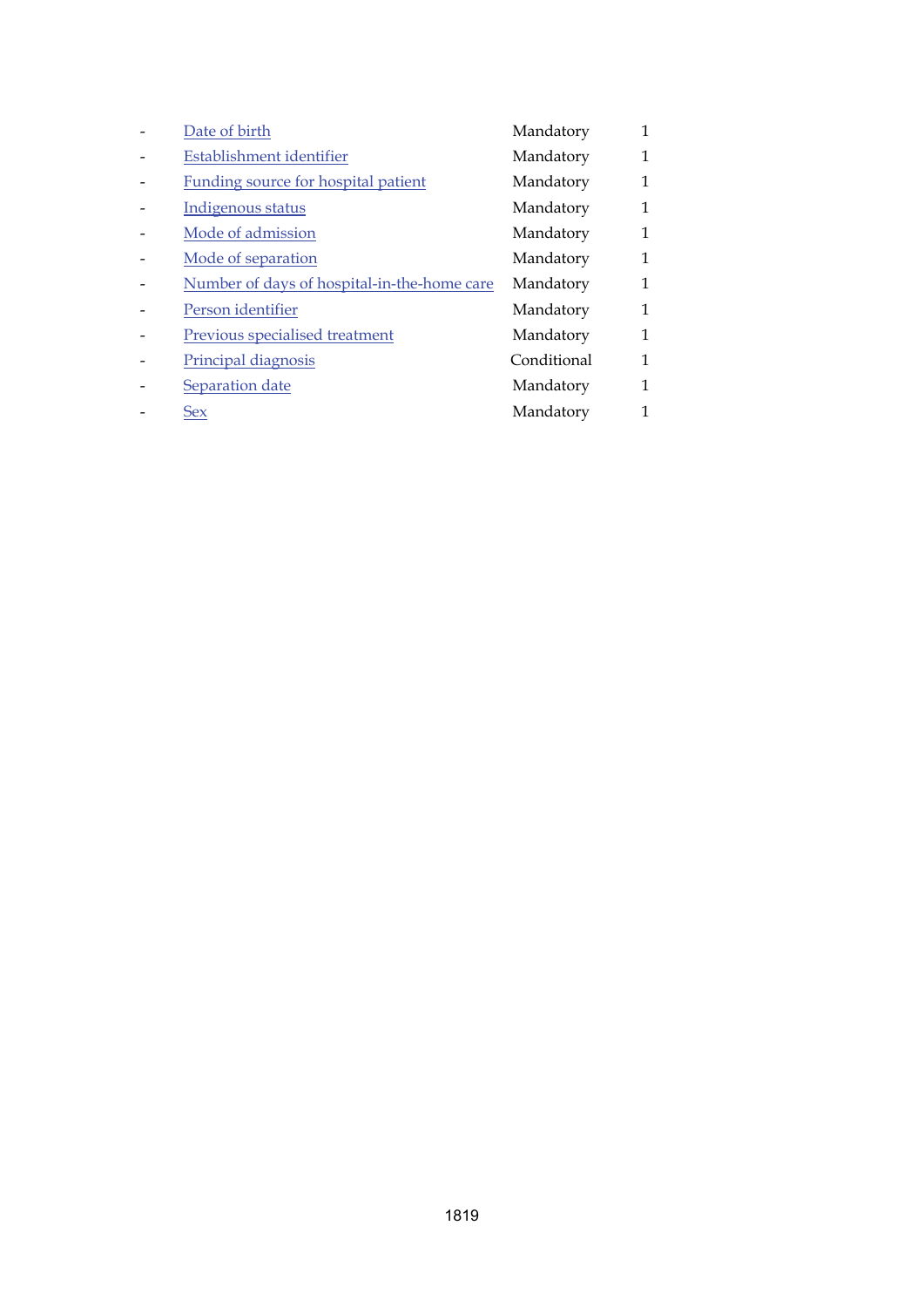## **Alcohol and other drug treatment services NMDS 2010– 2011**

## **Identifying and definitional attributes**

| Metadata item type:                    | Data Set Specification                                                                                                                                                                                            |
|----------------------------------------|-------------------------------------------------------------------------------------------------------------------------------------------------------------------------------------------------------------------|
| METeOR identifier:                     | 374211                                                                                                                                                                                                            |
| Registration status:                   | Health, Standard 22/12/2009                                                                                                                                                                                       |
| DSS type:                              | National Minimum Data Set (NMDS)                                                                                                                                                                                  |
| Scope:                                 | This metadata set is nationally mandated for collection and<br>reporting.                                                                                                                                         |
|                                        | Publicly funded government and non-government agencies<br>providing alcohol and/or drug treatment services. Including<br>community-based ambulatory services and outpatient services.                             |
|                                        | The following services are currently not included in the coverage:                                                                                                                                                |
|                                        | services based in prisons and other correctional institutions;<br>٠                                                                                                                                               |
|                                        | agencies that provide primarily accommodation or overnight<br>٠<br>stays such as 'sobering-up shelters' and 'half-way houses';                                                                                    |
|                                        | agencies that provide services concerned primarily with<br>٠<br>health promotion;                                                                                                                                 |
|                                        | needle and syringe programs;<br>٠                                                                                                                                                                                 |
|                                        | agencies whose sole function is to provide prescribing<br>٠<br>and/or dosing of methadone; and                                                                                                                    |
|                                        | acute care and psychiatric hospitals, or alcohol and drug<br>٠<br>treatment units that report to the admitted patient care<br>National Minimum Data Set and do not provide treatment to<br>non-admitted patients. |
|                                        | Clients who are on a methadone maintenance program may be<br>included in the collection where they also receive other types of<br>treatment.                                                                      |
| <b>Collection and usage attributes</b> |                                                                                                                                                                                                                   |
| Statistical unit:                      | Completed treatment episodes for clients who participate in a<br>treatment type as specified in the data element Episode of<br>treatment for alcohol and other drugs - treatment type (main),<br>code N.          |
| Collection methods:                    | Data to be reported in each agency on completed treatment<br>episode and then forwarded to state/territory authorities for<br>collation.                                                                          |
|                                        | National reporting requirements                                                                                                                                                                                   |
|                                        | State and territory health authorities provide the data to the<br>Australian Institute of Health and Welfare for national collation,<br>on an annual basis.                                                       |
|                                        | Periods for which data are collected and nationally collated                                                                                                                                                      |
|                                        | Financial years ending 30 June each year.                                                                                                                                                                         |
| Implementation start date:             | 01/07/2010                                                                                                                                                                                                        |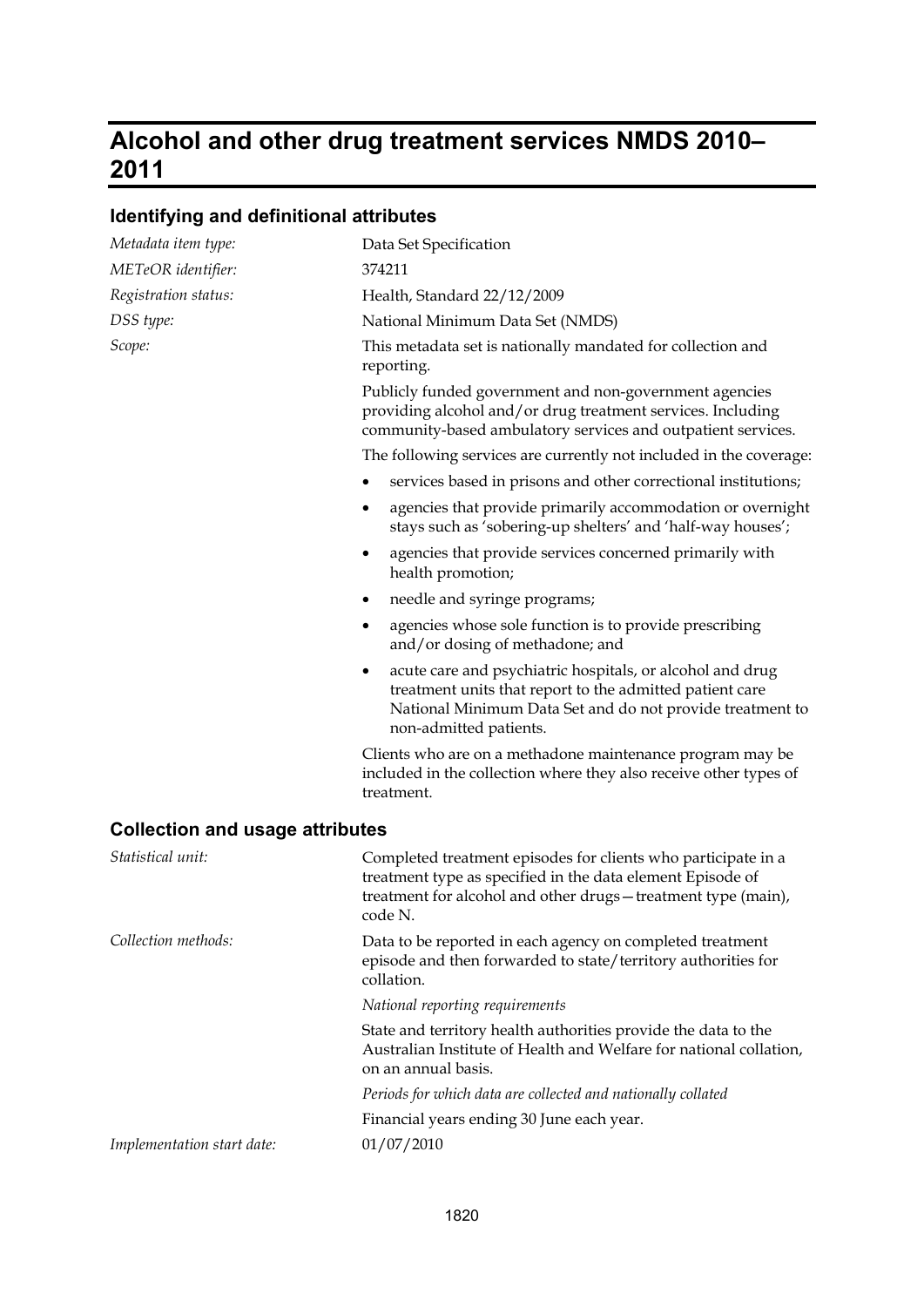#### **Source and reference attributes**

*Submitting organisation:* National Health Information Group

#### **Relational attributes**

*Related metadata references:* Supersedes [Alcohol and other drug treatment services NMDS](http://meteor.aihw.gov.au/content/index.phtml/itemId/362318)  [2008-2010](http://meteor.aihw.gov.au/content/index.phtml/itemId/362318) Health, Superseded 22/12/2009

| Seq<br>No. | Metadata item                                                            | Obligation  | Max<br>occurs  |
|------------|--------------------------------------------------------------------------|-------------|----------------|
|            | Client type (alcohol and other drug treatment services)                  | Mandatory   | 1              |
|            | Country of birth                                                         | Mandatory   | $\mathbf{1}$   |
|            | Date of birth                                                            | Mandatory   | $\mathbf{1}$   |
|            | Date of cessation of treatment episode for alcohol and other<br>drugs    | Mandatory   | $\mathbf{1}$   |
|            | Date of commencement of treatment episode for alcohol and<br>other drugs | Mandatory   | 1              |
|            | Establishment identifier                                                 | Mandatory   | 1              |
|            | Geographical location of service delivery outlet                         | Mandatory   | $\mathbf{1}$   |
|            | Indigenous status                                                        | Mandatory   | $\mathbf{1}$   |
|            | Injecting drug use status                                                | Conditional | $\mathbf{1}$   |
|            | Main treatment type for alcohol and other drugs                          | Mandatory   | $\mathbf{1}$   |
|            | Method of use for principal drug of concern                              | Conditional | $\mathbf{1}$   |
|            | Other drug of concern                                                    | Conditional | $\overline{4}$ |
|            | Other treatment type for alcohol and other drugs                         | Mandatory   | $\overline{4}$ |
|            | Person identifier                                                        | Mandatory   | $\mathbf{1}$   |
|            | Preferred language                                                       | Mandatory   | $\mathbf{1}$   |
|            | Principal drug of concern                                                | Conditional | $\mathbf{1}$   |
|            | Reason for cessation of treatment episode for alcohol and other<br>drugs | Mandatory   | $\mathbf{1}$   |
|            | <b>Sex</b>                                                               | Mandatory   | 1              |
|            | Source of referral to alcohol and other drug treatment service           | Mandatory   | $\mathbf{1}$   |
|            | Treatment delivery setting for alcohol and other drugs                   | Mandatory   | $\mathbf{1}$   |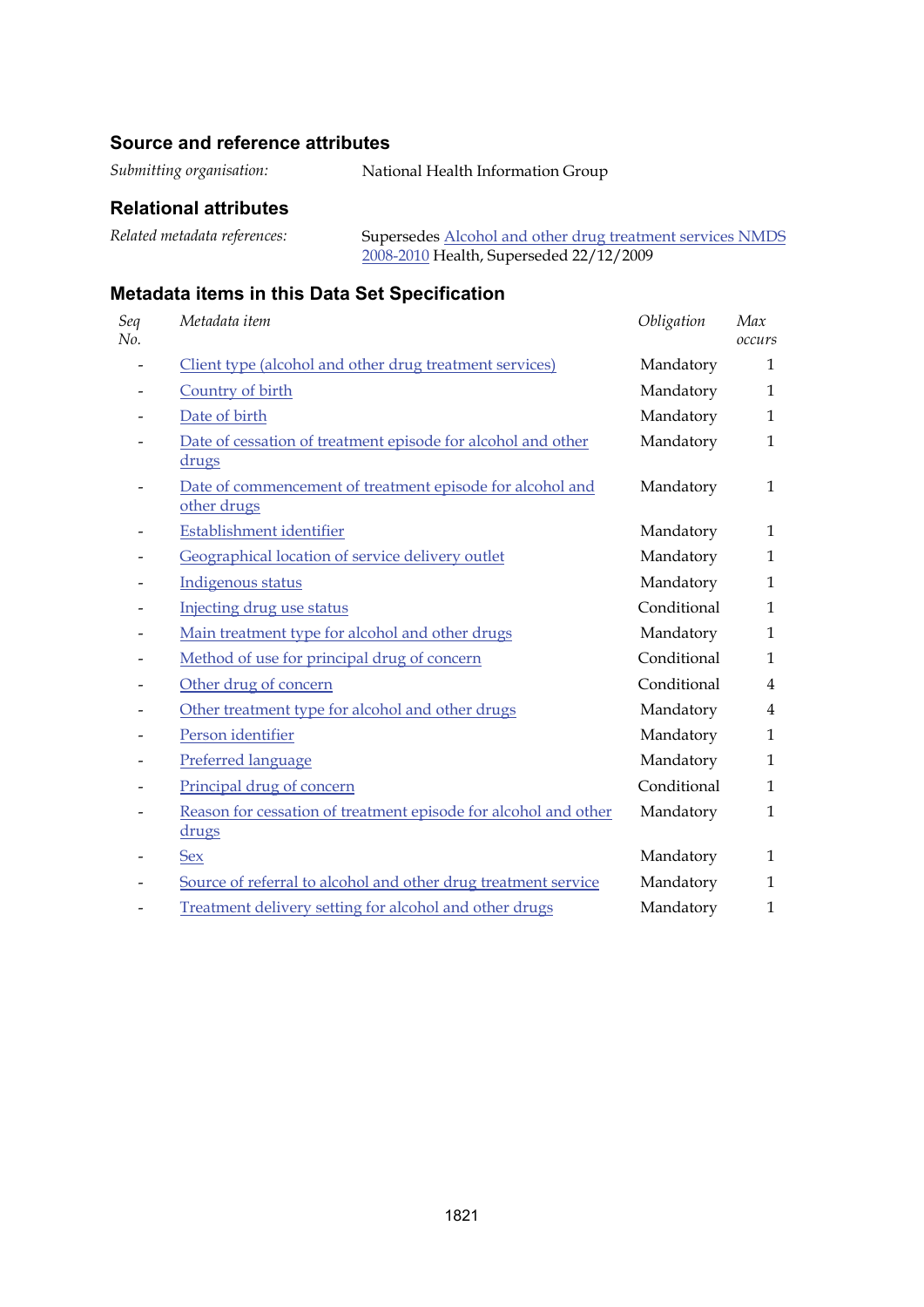# **Community mental health care NMDS 2010–2011**

## **Identifying and definitional attributes**

| Metadata item type:  | Data Set Specification                                                                                                                                                                                                                                                                                                            |
|----------------------|-----------------------------------------------------------------------------------------------------------------------------------------------------------------------------------------------------------------------------------------------------------------------------------------------------------------------------------|
| METeOR identifier:   | 386803                                                                                                                                                                                                                                                                                                                            |
| Registration status: | Health, Standard 05/01/2010                                                                                                                                                                                                                                                                                                       |
| DSS type:            | National Minimum Data Set (NMDS)                                                                                                                                                                                                                                                                                                  |
| Scope:               | This NMDS includes data about service contacts provided by<br>specialised mental health services for patients/clients, other than<br>those admitted to psychiatric hospitals or designated psychiatric<br>units in acute care hospitals, and those resident in 24 hour staffed<br>specialised residential mental health services. |

#### **Collection and usage attributes**

| <i>Statistical unit:</i>   | Mental health service contact |
|----------------------------|-------------------------------|
| Implementation start date: | 01/07/2010                    |

#### **Relational attributes**

| Related metadata references: | Supersedes Community mental health care NMDS 2009-2010 |
|------------------------------|--------------------------------------------------------|
|                              | Health, Superseded 05/01/2010                          |

| Seq<br>No. | Metadata item                                                | Obligation | Max<br>occurs |
|------------|--------------------------------------------------------------|------------|---------------|
|            | Area of usual residence                                      | Mandatory  | $\mathbf{1}$  |
|            | Australian State/Territory identifier (establishment)        | Mandatory  | $\mathbf{1}$  |
| -          | Country of birth                                             | Mandatory  | $\mathbf{1}$  |
|            | Date of birth                                                | Mandatory  | $\mathbf{1}$  |
|            | Establishment identifier                                     | Mandatory  | 1             |
|            | Establishment number                                         | Mandatory  | $\mathbf{1}$  |
|            | <b>Establishment sector</b>                                  | Mandatory  | $\mathbf{1}$  |
|            | Indigenous status                                            | Mandatory  | $\mathbf{1}$  |
| -          | Marital status                                               | Mandatory  | $\mathbf{1}$  |
|            | Mental health legal status                                   | Mandatory  | $\mathbf{1}$  |
| -          | Mental health service contact date                           | Mandatory  | 1             |
|            | Mental health service contact duration                       | Mandatory  | $\mathbf{1}$  |
|            | Mental health service contact - patient/client participation | Mandatory  | $\mathbf{1}$  |
|            | indicator                                                    |            |               |
|            | Mental health service contact - session type                 | Mandatory  | $\mathbf{1}$  |
|            | Person identifier                                            | Mandatory  | $\mathbf{1}$  |
|            | Principal diagnosis                                          | Mandatory  | $\mathbf{1}$  |
|            | Region code                                                  | Mandatory  | $\mathbf{1}$  |
|            | Sex                                                          | Mandatory  | $\mathbf{1}$  |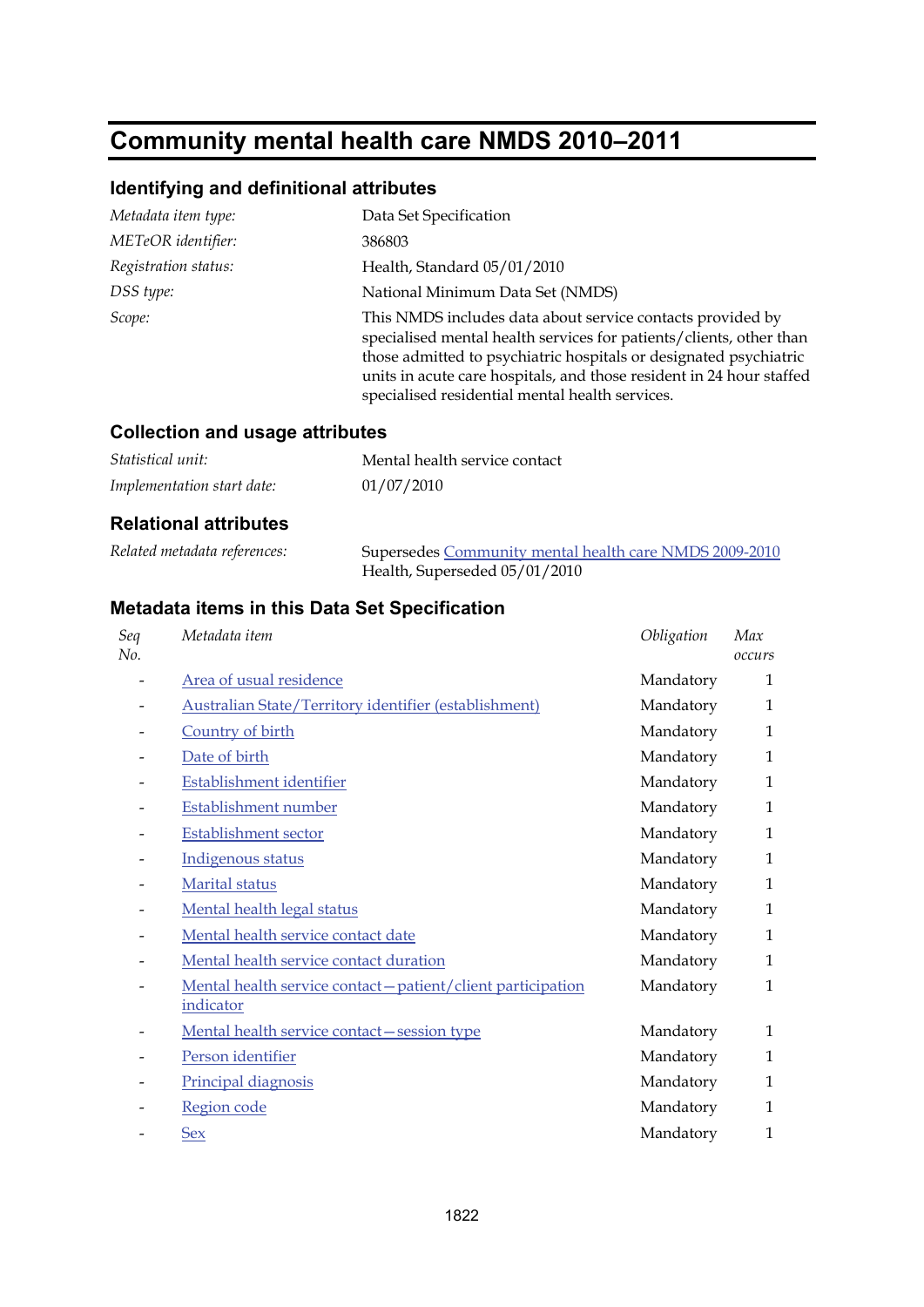## **Elective surgery waiting times (census data) NMDS 2009–**

#### **Identifying and definitional attributes**

| Metadata item type:                    | Data Set Specification                                                                                                                                                                                                                                                                                                                                                                                                                         |
|----------------------------------------|------------------------------------------------------------------------------------------------------------------------------------------------------------------------------------------------------------------------------------------------------------------------------------------------------------------------------------------------------------------------------------------------------------------------------------------------|
| METeOR identifier:                     | 375331                                                                                                                                                                                                                                                                                                                                                                                                                                         |
| Registration status:                   | Health, Standard 03/12/2008                                                                                                                                                                                                                                                                                                                                                                                                                    |
| DSS type:                              | National Minimum Data Set (NMDS)                                                                                                                                                                                                                                                                                                                                                                                                               |
| Scope:                                 | The scope of this minimum data set is patients on waiting lists for<br>elective surgery (as defined in the 'Elective care waiting list<br>episode-elective care type, code N' data element (also referred<br>to by the short name 'Waiting list category') which are managed<br>by public acute hospitals. This will include private patients<br>treated in public hospitals, and may include public patients<br>treated in private hospitals. |
|                                        | Hospitals may also collect information for other care (as defined<br>in the Waiting list category data element), but this is not part of<br>the National Minimum Data Set (NMDS) for Elective surgery<br>waiting times.                                                                                                                                                                                                                        |
|                                        | Patients on waiting lists managed by hospitals operated by the<br>Australian Defence Force, corrections authorities and Australia's<br>external territories are not currently included.                                                                                                                                                                                                                                                        |
|                                        | Census data:                                                                                                                                                                                                                                                                                                                                                                                                                                   |
|                                        | Data are collected for patients on elective surgery waiting lists<br>who are yet to be admitted to hospital or removed for another<br>reason. The scope is patients on elective surgery waiting lists on a<br>census date who are 'ready for care' as defined in the Elective<br>surgery waiting list episode - patient listing status, readiness for<br>care code N data element.                                                             |
| <b>Collection and usage attributes</b> |                                                                                                                                                                                                                                                                                                                                                                                                                                                |
| Statistical unit:                      | Patients on waiting lists on census dates.                                                                                                                                                                                                                                                                                                                                                                                                     |
| Collection methods:                    | Elective care waiting list episode - category reassignment date,<br>DDMMYYYY is not required for reporting to the NMDS, but is<br>necessary for the derivation of Elective surgery waiting list<br>episode – waiting time (at a census date), total days NINNN                                                                                                                                                                                 |

episode—waiting time (at a census date), total days N[NNN]. Elective care waiting list episode—elective care type, code N and Elective surgery waiting list episode—patient listing status, readiness for care code N are not required for reporting to the NMDS, but are necessary for determining whether patients are in scope for the NMDS. These data elements should be collected at the local level and reported to state and territory health authorities as required.

*National reporting arrangements*

State and territory health authorities provide the data to the Australian Institute of Health and Welfare for national collation, on an annual basis.

*Periods for which data are collected and nationally collated* Census dates are 30 September, 31 December, 31 March and 30 June.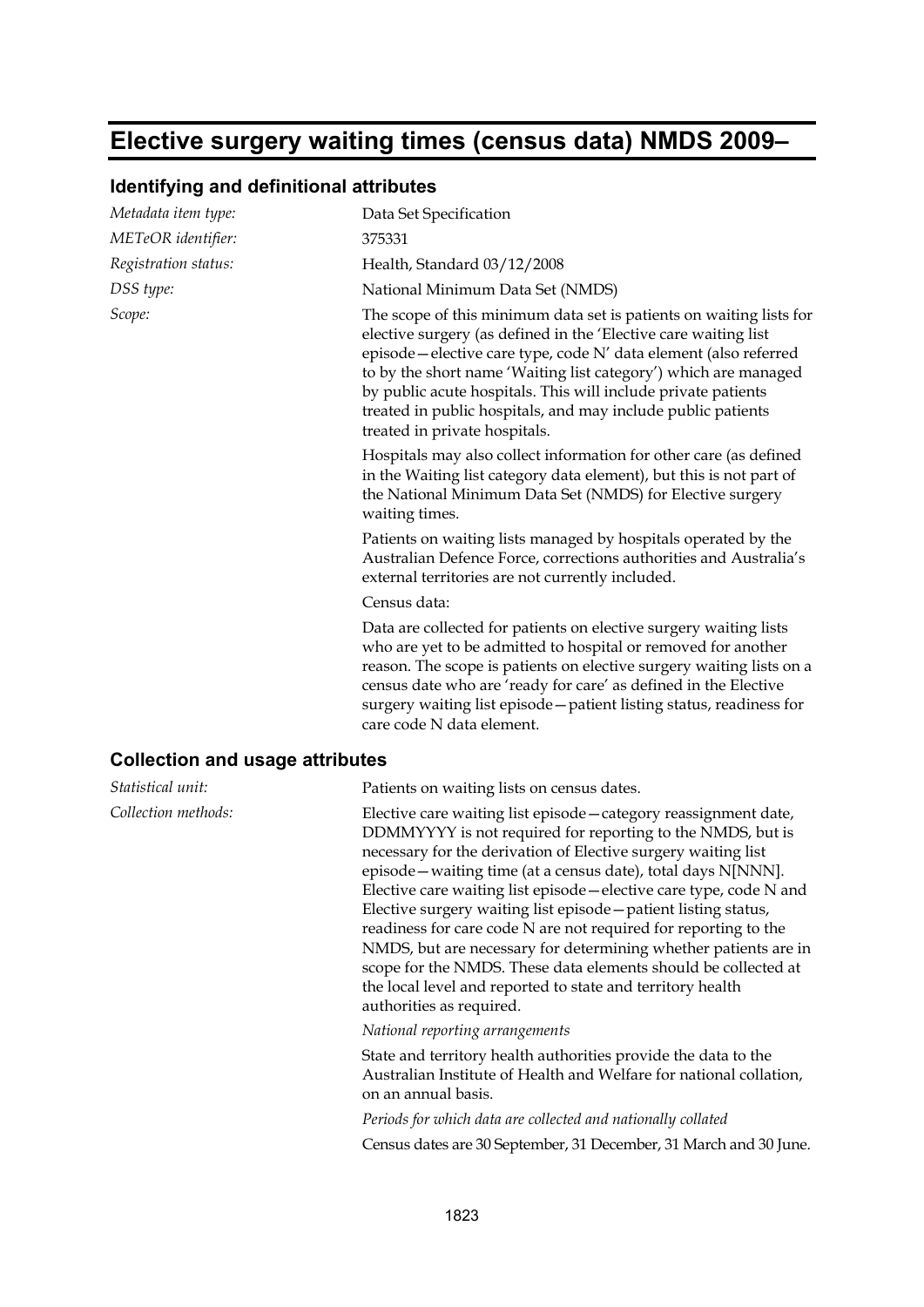| Implementation start date: | 30/06/2009                                                                                                                                                                                          |
|----------------------------|-----------------------------------------------------------------------------------------------------------------------------------------------------------------------------------------------------|
| Comments:                  | There are two different types of data collected for this national<br>minimum data set (census data and removals data) and the scope<br>and list of data elements associated with each is different. |
|                            | For the purposes of this NMDS, public hospitals include hospitals<br>which are set up to provide services for public patients (as public<br>hospitals do), but which are managed privately.         |
|                            | The inclusion of public patients removed from elective surgery<br>waiting lists managed by private hospitals will be investigated in<br>the future.                                                 |

#### **Source and reference attributes**

| Submitting organisation:<br>National Health Information Management Group |
|--------------------------------------------------------------------------|
|--------------------------------------------------------------------------|

#### **Relational attributes**

| Related metadata references: | Supersedes <b>Elective surgery waiting times (census data) NMDS</b> |
|------------------------------|---------------------------------------------------------------------|
|                              | 2006-2009 Health, Superseded 03/12/2008                             |

| Seq No. | Metadata item                 | Obligation | Max occurs |
|---------|-------------------------------|------------|------------|
|         | Census date                   | Mandatory  |            |
|         | Clinical urgency              | Mandatory  | 1          |
|         | Establishment identifier      | Mandatory  | 1          |
|         | <b>Extended wait patient</b>  | Mandatory  | 1          |
|         | Indicator procedure           | Mandatory  | 1          |
|         | Indigenous status             | Mandatory  | 1          |
|         | Listing date for care         | Mandatory  | 1          |
|         | Overdue patient               | Mandatory  | 1          |
|         | <b>Surgical specialty</b>     | Mandatory  | 1          |
|         | Waiting time at a census date | Mandatory  |            |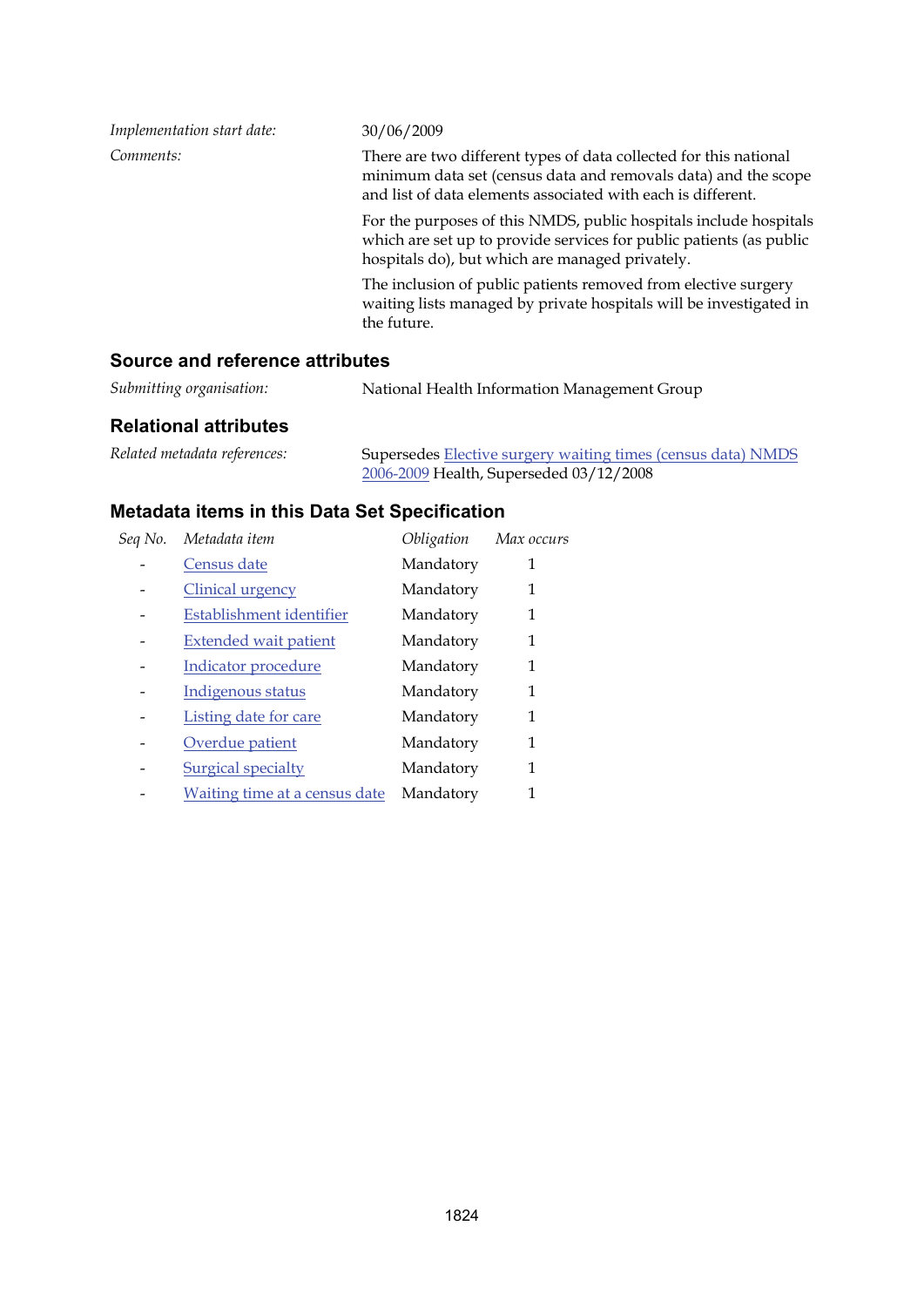## **Elective surgery waiting times (removals data) NMDS 2009–**

#### **Identifying and definitional attributes**

| Metadata item type:                    | Data Set Specification                                                                                                                                                                                                                                                                                                                          |
|----------------------------------------|-------------------------------------------------------------------------------------------------------------------------------------------------------------------------------------------------------------------------------------------------------------------------------------------------------------------------------------------------|
| METeOR identifier:                     | 375336                                                                                                                                                                                                                                                                                                                                          |
| Registration status:                   | Health, Standard 03/12/2008                                                                                                                                                                                                                                                                                                                     |
| DSS type:                              | National Minimum Data Set (NMDS)                                                                                                                                                                                                                                                                                                                |
| Scope:                                 | The scope of this minimum data set is patients removed from<br>waiting lists for elective surgery (as defined in the Waiting list<br>category data element) which are managed by public acute<br>hospitals. This will include private patients treated in public<br>hospitals, and may include public patients treated in private<br>hospitals. |
|                                        | Hospitals may also collect information for other care (as defined in<br>the Waiting list category data element), but this is not part of the<br>National Minimum Data Set (NMDS) for elective surgery waiting<br>times.                                                                                                                         |
|                                        | Patients removed from waiting lists managed by hospitals operated<br>by the Australian Defence Force, corrections authorities and<br>Australia's external territories are not currently included.                                                                                                                                               |
|                                        | Removals data:                                                                                                                                                                                                                                                                                                                                  |
|                                        | Data are collected for patients who have been removed from an<br>elective surgery waiting list (for admission or another reason).<br>Patients who were 'ready for care' and patients who were 'not ready<br>for care' at the time of removal are included.                                                                                      |
| <b>Collection and usage attributes</b> |                                                                                                                                                                                                                                                                                                                                                 |
| Statistical unit:                      | Patients removed from waiting lists (for admission or other reason)<br>during each financial year.                                                                                                                                                                                                                                              |
| Collection methods:                    | Elective care waiting list episode - category reassignment date,                                                                                                                                                                                                                                                                                |

DDMMYYYY is not required for reporting to the NMDS, but is necessary for the derivation of Elective surgery waiting list episode—waiting time (at a census date), total days N[NNN]. Elective care waiting list episode—elective care type, code N and Elective surgery waiting list episode—patient listing status, readiness for care code N are not required for reporting to the NMDS, but are necessary for determining whether patients are in scope for the NMDS. These data elements should be collected at the local level and reported to state and territory health authorities as required.

#### *National reporting arrangements*

State and territory health authorities provide the data to the Australian Institute of Health and Welfare for national collation, on an annual basis.

*Periods for which data are collected and nationally collated*

Financial years ending 30 June each year for removals data.

*Implementation start date:* 01/07/2009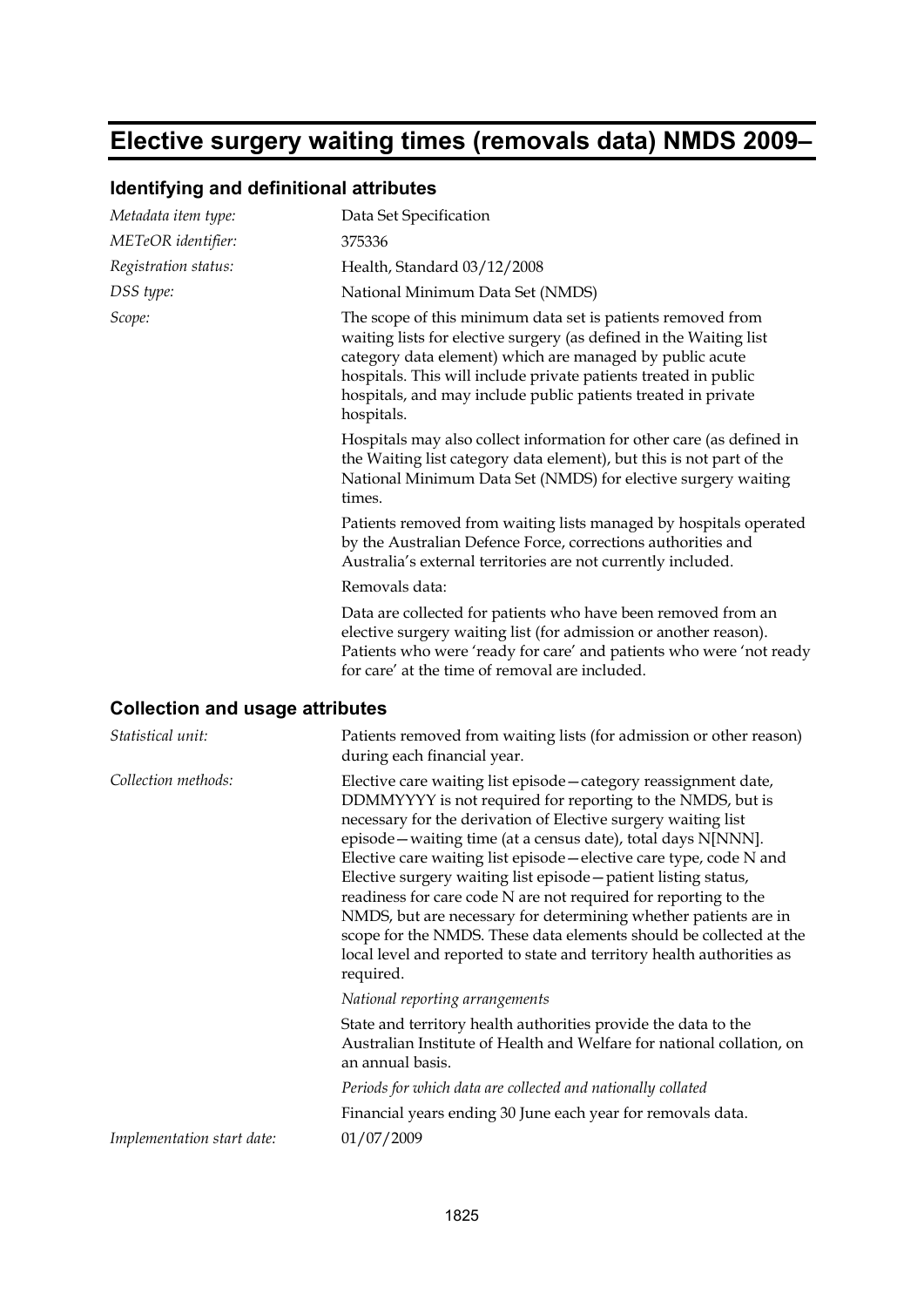| Comments: | There are two different types of data collected for this national<br>minimum data set (census data and removals data) and the scope<br>and list of data elements associated with each is different. |
|-----------|-----------------------------------------------------------------------------------------------------------------------------------------------------------------------------------------------------|
|           | For the purposes of this NMDS, public hospitals include hospitals<br>which are set up to provide services for public patients (as public<br>hospitals do), but which are managed privately.         |
|           | The inclusion of public patients removed from elective surgery<br>waiting lists managed by private hospitals will be investigated in the<br>future.                                                 |

### **Source and reference attributes**

| Submitting organisation: | Department of Health and Ageing |
|--------------------------|---------------------------------|
|--------------------------|---------------------------------|

### **Relational attributes**

| Related metadata references: | Supersedes <b>Elective surgery waiting times</b> (removals data) NMDS |
|------------------------------|-----------------------------------------------------------------------|
|                              | 2006-2009 Health, Superseded 03/12/2008                               |

| Seq No. | Metadata item                                              | Obligation  | Max occurs |
|---------|------------------------------------------------------------|-------------|------------|
|         | Clinical urgency                                           | Mandatory   | 1          |
|         | Establishment identifier                                   | Mandatory   | 1          |
|         | <b>Extended wait patient</b>                               | Mandatory   | 1          |
|         | Indicator procedure                                        | Mandatory   | 1          |
|         | Indigenous status                                          | Mandatory   | 1          |
|         | Overdue patient                                            | Conditional | 1          |
|         | Reason for removal from elective surgery waiting list      | Mandatory   | 1          |
|         | Removal date                                               | Mandatory   | 1          |
|         | <b>Surgical specialty</b>                                  | Mandatory   | 1          |
|         | Waiting time at removal from elective surgery waiting list | Mandatory   | 1          |
|         | Listing date for care                                      | Mandatory   |            |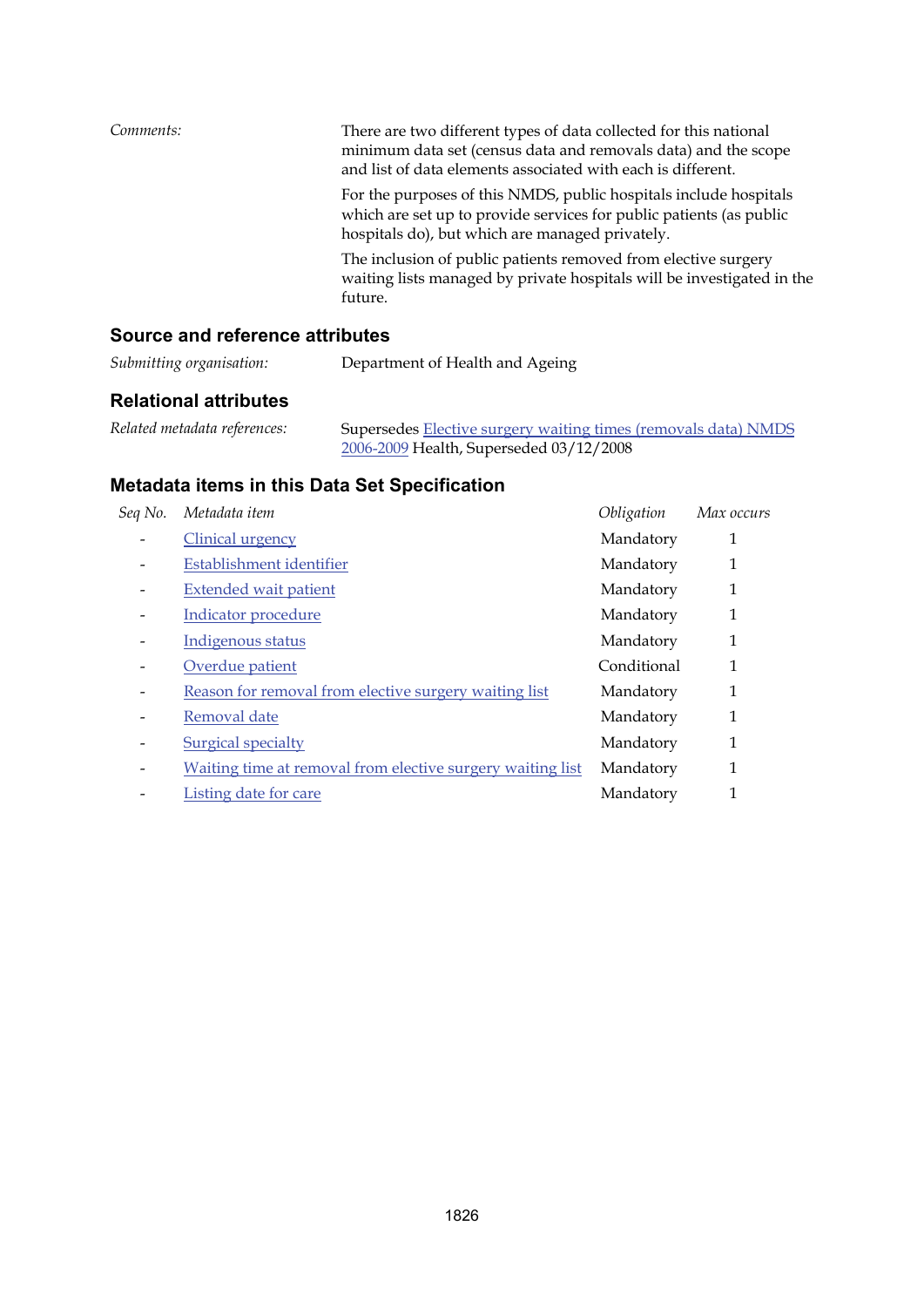# **Government health expenditure NMDS 2009–2010**

## **Identifying and definitional attributes**

| Metadata item type:                    | Data Set Specification                                                                                                                                                                                                                                                                                                                                                                                                         |
|----------------------------------------|--------------------------------------------------------------------------------------------------------------------------------------------------------------------------------------------------------------------------------------------------------------------------------------------------------------------------------------------------------------------------------------------------------------------------------|
| METeOR identifier:                     | 376403                                                                                                                                                                                                                                                                                                                                                                                                                         |
| Registration status:                   | Health, Standard 01/04/2009                                                                                                                                                                                                                                                                                                                                                                                                    |
| DSS type:                              | National Minimum Data Set (NMDS)                                                                                                                                                                                                                                                                                                                                                                                               |
| Scope:                                 | The scope of this dataset is direct government and government-<br>funded expenditure on health and health-related goods and<br>services.                                                                                                                                                                                                                                                                                       |
|                                        | The purpose of this NMDS is to provide an enhanced understanding<br>of the overall financial resources (recurrent and capital) used by the<br>health system, and of unit costs and performance; to enable greater<br>comparability of health expenditure data between jurisdictions and<br>over time; and to provide a more efficient compilation of national<br>reports and analyses on government funded health expenditure. |
| <b>Collection and usage attributes</b> |                                                                                                                                                                                                                                                                                                                                                                                                                                |
| Statistical unit:                      | Providers of health or health related goods and services or non-<br>health services that support the health services industry; health or<br>health related functions; and the sources of funds for these providers<br>or functions.                                                                                                                                                                                            |
| Guide for use:                         | The GHE NMDS consists of 5 mandatory data clusters and 1<br>conditional data cluster.                                                                                                                                                                                                                                                                                                                                          |
|                                        | The first two data elements named in each data cluster form one of<br>the two axes of a matrix that combine to provide all data in<br>Australian dollars.                                                                                                                                                                                                                                                                      |
|                                        | Data are to be reported in Australian dollars except when reporting<br>the State/Territory identifier of the Jurisdiction.                                                                                                                                                                                                                                                                                                     |
| Collection methods:                    | Data are collected by a number of providers from their<br>administrative systems and forwarded to the relevant state or<br>territory health authority on a regular basis (for example, monthly).                                                                                                                                                                                                                               |
|                                        | Hospitals forward data obtained from patient administrative and<br>clinical record systems to the relevant state or territory health<br>authority on a regular basis (for example, monthly). Other data are<br>obtained either directly from annual reports or through surveys.                                                                                                                                                |
|                                        | National reporting arrangements                                                                                                                                                                                                                                                                                                                                                                                                |
|                                        | State and Territory health authorities provide the data to the<br>Australian Institute of Health and Welfare for national collation, on<br>an annual basis.                                                                                                                                                                                                                                                                    |
|                                        | Periods for which data are collected and nationally collated:                                                                                                                                                                                                                                                                                                                                                                  |
|                                        | Financial years ending 30 June each year.                                                                                                                                                                                                                                                                                                                                                                                      |
| Implementation start date:             | 01/07/2009                                                                                                                                                                                                                                                                                                                                                                                                                     |
| Comments:                              | Scope links with other NMDSs                                                                                                                                                                                                                                                                                                                                                                                                   |
|                                        | National Public Hospital Establishments NMDS                                                                                                                                                                                                                                                                                                                                                                                   |

• Mental Health Establishments NMDS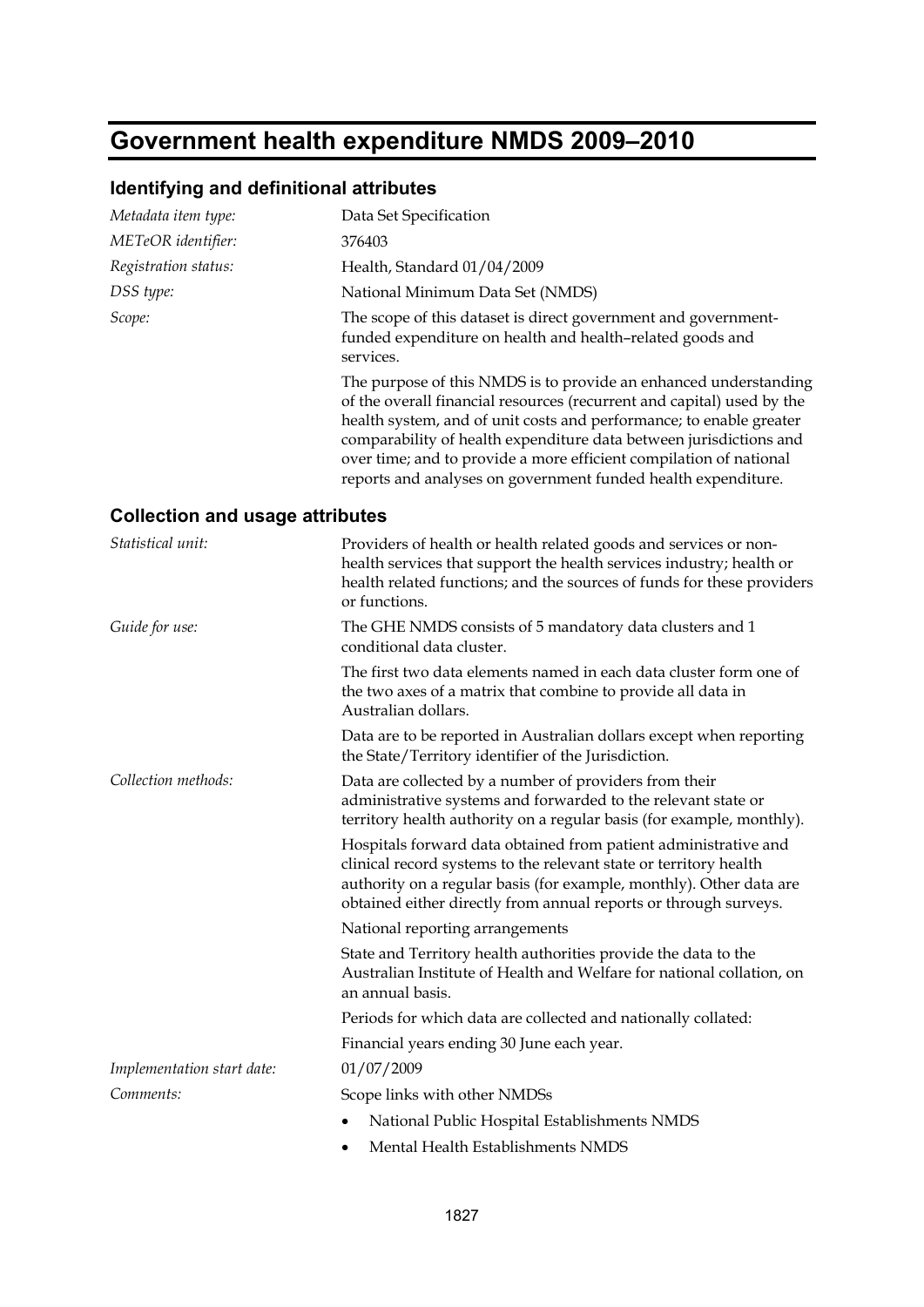### **Source and reference attributes**

*Submitting organisation:* Health Expenditure Advisory Committee

### **Relational attributes**

| Related metadata references: | Supersedes Government health expenditure NMDS 2008-2009 |
|------------------------------|---------------------------------------------------------|
|                              | Health, Superseded 03/12/2008                           |

| Seq<br>No. | Metadata item                                                                                                 | Obligation  | Max<br>occurs |
|------------|---------------------------------------------------------------------------------------------------------------|-------------|---------------|
| 1          | Government health expenditure organisation revenue data<br>element cluster                                    | Mandatory   | 1             |
| 2          | Government health expenditure organisation expenditure data<br>element cluster                                | Mandatory   | 1             |
| 3          | Government health expenditure organisation expenditure<br>purchase of goods and services data element cluster | Mandatory   | 1             |
| 4          | Government health expenditure organisation expenditure<br>employee related data element cluster               | Mandatory   | 1             |
| 5          | Government health expenditure organisation expenditure capital<br>consumption data element cluster            | Mandatory   | 1             |
| 6          | Government health expenditure function revenue data element<br>cluster                                        | Conditional | 1             |
| 7          | Australian State/Territory identifier (jurisdiction)                                                          | Mandatory   |               |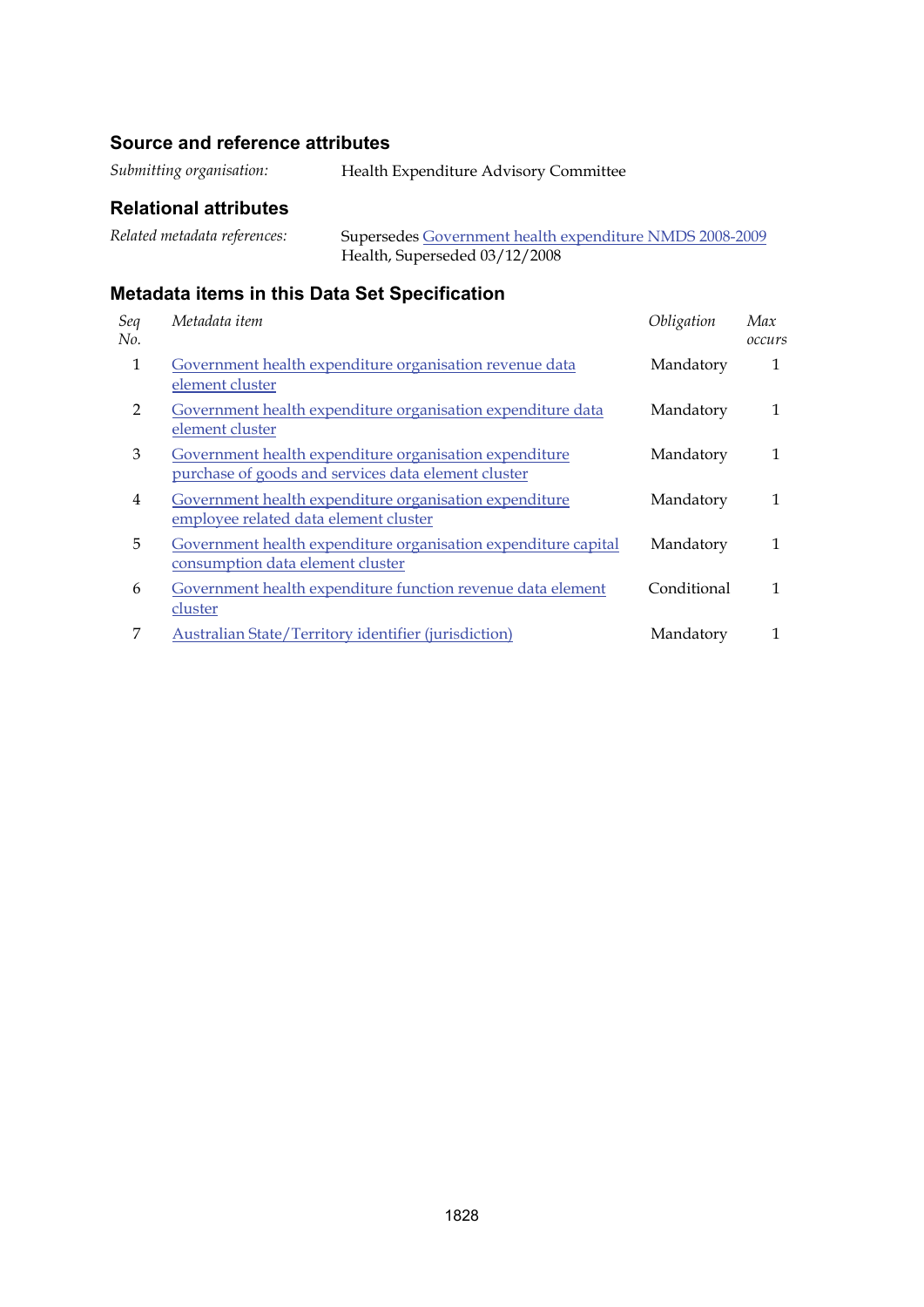# **Health labour force NMDS**

### **Identifying and definitional attributes**

| Metadata item type:  | Data Set Specification                                                                                                                                                                                                                                                                                                      |
|----------------------|-----------------------------------------------------------------------------------------------------------------------------------------------------------------------------------------------------------------------------------------------------------------------------------------------------------------------------|
| METeOR identifier:   | 273041                                                                                                                                                                                                                                                                                                                      |
| Registration status: | Health, Standard 01/03/2005                                                                                                                                                                                                                                                                                                 |
| DSS type:            | National Minimum Data Set (NMDS)                                                                                                                                                                                                                                                                                            |
| Scope:               | The scope of this set of data elements is all health occupations.<br>National collections using this data set have been undertaken for<br>the professions of medicine, nursing, dentistry, pharmacy,<br>physiotherapy and podiatry, using labour force questionnaires in<br>the annual renewal of registration to practice. |

#### **Collection and usage attributes**

| A health professional's labour force data                                                                                                                   |
|-------------------------------------------------------------------------------------------------------------------------------------------------------------|
| National reporting arrangements                                                                                                                             |
| State and territory health authorities provide the data to the<br>Australian Institute of Health and Welfare for national collation,<br>on an annual basis. |
| Periods for which data are collected and nationally collated                                                                                                |
| Financial years ending 30 June each year.                                                                                                                   |
| 01/07/2005                                                                                                                                                  |
|                                                                                                                                                             |

### **Source and reference attributes**

| Submitting organisation: | National Health Information Group |
|--------------------------|-----------------------------------|
|                          |                                   |

#### **Relational attributes**

| Related metadata references: | Supersedes Health labour force, NMDS, NHIMG, Superseded |
|------------------------------|---------------------------------------------------------|
|                              | $01/03/2005$ .pdf (113.4 KB)                            |

| Seq No. | Metadata item                                               | Obligation | Max occurs |
|---------|-------------------------------------------------------------|------------|------------|
|         | Classification of health labour force job                   | Mandatory  | 1          |
|         | Date of birth                                               | Mandatory  | 1          |
|         | Hours on-call (not worked) by medical practitioner          | Mandatory  | 1          |
| -       | Hours worked by health professional                         | Mandatory  | 1          |
|         | Hours worked by medical practitioner in direct patient care | Mandatory  | 1          |
|         | Principal area of clinical practice                         | Mandatory  | 1          |
|         | Principal role of health professional                       | Mandatory  | 1          |
|         | Profession labour force status of health professional       | Mandatory  | 1          |
|         | Total hours worked by a medical practitioner                | Mandatory  | 1          |
|         | Type and sector of employment establishment                 | Mandatory  |            |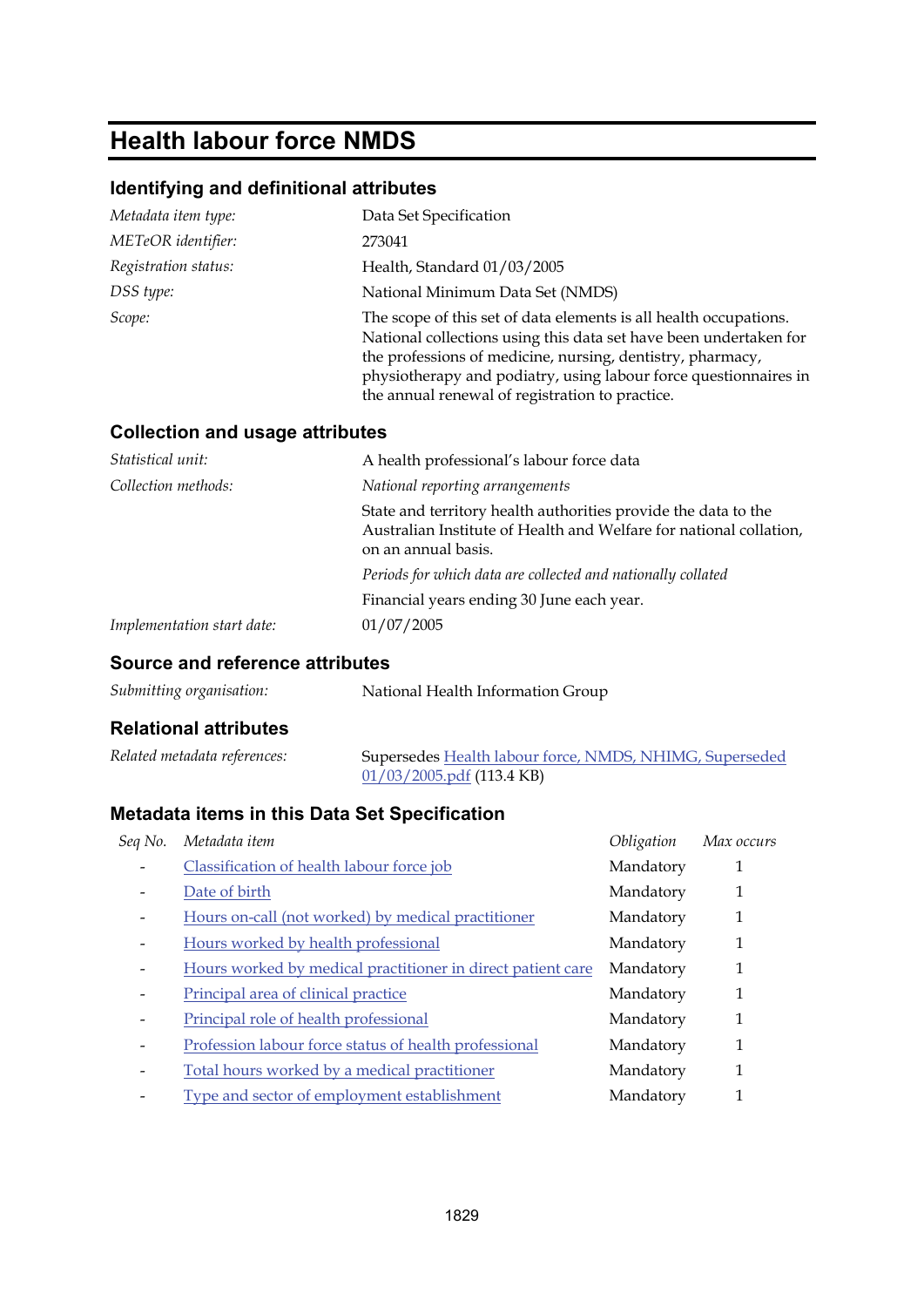# **Mental health establishments NMDS 2010–2011**

### **Identifying and definitional attributes**

| Metadata item type:  | Data Set Specification                                                                                                                                                                                                                                                                                                                                                                                                                                    |
|----------------------|-----------------------------------------------------------------------------------------------------------------------------------------------------------------------------------------------------------------------------------------------------------------------------------------------------------------------------------------------------------------------------------------------------------------------------------------------------------|
| METeOR identifier:   | 378611                                                                                                                                                                                                                                                                                                                                                                                                                                                    |
| Registration status: | Health, Standard 02/12/2009                                                                                                                                                                                                                                                                                                                                                                                                                               |
| DSS type:            | National Minimum Data Set (NMDS)                                                                                                                                                                                                                                                                                                                                                                                                                          |
| Scope:               | The scope of the MHE National Minimum Data Set (NMDS) is all<br>specialised mental health services managed by, or in receipt of funds,<br>from state or territory health authorities.                                                                                                                                                                                                                                                                     |
|                      | Specialised mental health services are those with a primary function<br>to provide treatment, rehabilitation or community health support<br>targeted towards people with a mental disorder or psychiatric<br>disability. These activities are delivered from a service or facility that<br>is readily identifiable as both specialised and serving a mental health<br>care function.                                                                      |
|                      | The concept of a specialised mental health service is not dependent on<br>the inclusion of the service within the state or territory mental health<br>budget.                                                                                                                                                                                                                                                                                             |
|                      | A service is not defined as a specialised mental health service solely<br>because its clients include people affected by a mental illness or<br>psychiatric disability. The definition excludes specialist drug and<br>alcohol services for people with intellectual disabilities, expect where<br>they are established to assist people affected by a mental disorder<br>who also have drug and alcohol related disorders or intellectual<br>disability. |
|                      | These services can be a sub-unit of a hospital even where the hospital<br>is not a specialised mental health establishment itself (e.g. designated<br>psychiatric units and wards, outpatient clinics etc).                                                                                                                                                                                                                                               |
|                      | The statistical units are specialised mental health services. These are<br>the specialised mental health components of the state and territory<br>health authorities, and of regions within states and territories;<br>specialised mental health service organisations; service units within<br>those organisations; and private hospital and non-government<br>residential service units funded by specialised mental health services.                   |
|                      | Non-government residential mental health services and specialised<br>mental health services provided by private hospitals that receive state<br>or territory government funding are included as service units for this<br>NMDS.                                                                                                                                                                                                                           |
|                      | There is a hierarchy of statistical units used within the MHE NMDS.<br>Information is provided at each level: State/Territory; Region;<br>Organisation; Hospital/Service unit cluster; and Service unit<br>(Admitted patient services, Residential services and Ambulatory<br>services). Each level has a unique set of attributes which comprise the<br>NMDS data elements and additional supplementary information.                                     |

### **Collection and usage attributes**

*Statistical unit:* Specialised mental health services.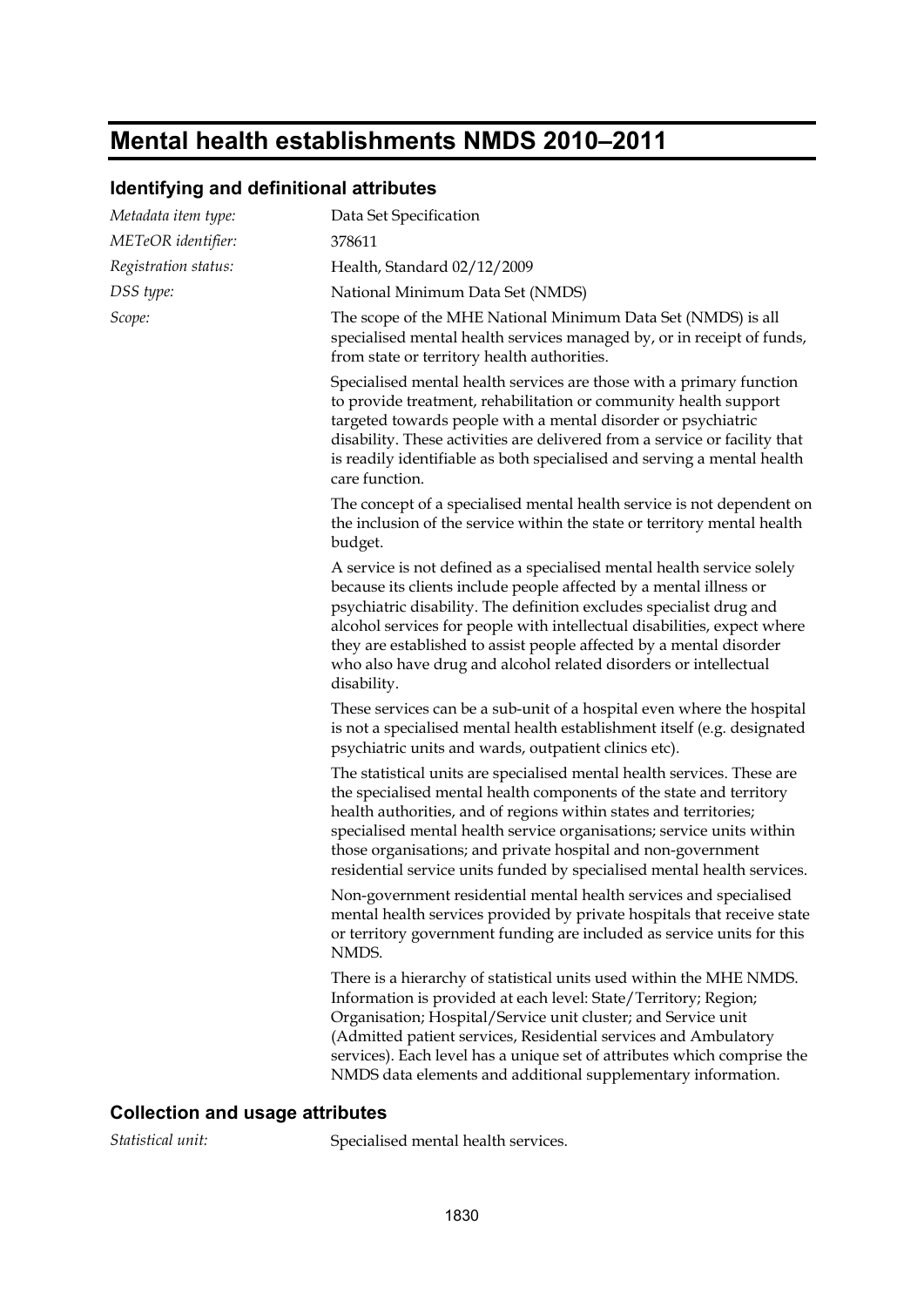| Collection methods:        | National reporting arrangements                                                                                                                             |
|----------------------------|-------------------------------------------------------------------------------------------------------------------------------------------------------------|
|                            | State and territory health authorities provide the data to the<br>Australian Institute of Health and Welfare for national collation, on<br>an annual basis. |
|                            | Periods for which data are collected and nationally collated                                                                                                |
|                            | Financial years ending 30 June each year.                                                                                                                   |
| Implementation start date: | 01/07/2010                                                                                                                                                  |
| Comments:                  | Glossary <i>items</i>                                                                                                                                       |
|                            | Glossary terms that are relevant to this National minimum data set<br>are included here.                                                                    |
|                            | Episode of residential care end                                                                                                                             |
|                            | Episode of residential care start                                                                                                                           |
|                            | Mental health-funded non-government organisation                                                                                                            |
|                            | Residential mental health care service                                                                                                                      |

| Seq<br>No. | Metadata item                                                            | Obligation  | Max<br>occurs |
|------------|--------------------------------------------------------------------------|-------------|---------------|
|            | Accrued mental health care days                                          | Mandatory   | $\mathbf{1}$  |
|            | Australian State/Territory identifier (establishment)                    | Mandatory   | $\mathbf{1}$  |
|            | Average available beds for overnight-stay patients                       | Mandatory   | $\mathbf{1}$  |
|            | Average available beds for residential mental health patients            | Mandatory   | $\mathbf{1}$  |
|            | Carer participation arrangements - carer consultants employed            | Mandatory   | $\mathbf{1}$  |
|            | Carer participation arrangements - carer satisfaction surveys            | Mandatory   | $\mathbf{1}$  |
|            | Carer participation arrangements - formal complaints mechanism           | Mandatory   | $\mathbf{1}$  |
|            | Carer participation arrangements - formal participation policy           | Mandatory   | $\mathbf{1}$  |
|            | Carer participation arrangements - regular discussion groups             | Mandatory   | $\mathbf{1}$  |
|            | Co-location status of mental health service                              | Mandatory   | $\mathbf{1}$  |
|            | Consumer committee representation arrangements                           | Mandatory   | $\mathbf{1}$  |
|            | Consumer participation arrangements - consumer consultants<br>employed   | Mandatory   | $\mathbf{1}$  |
|            | Consumer participation arrangements - consumer satisfaction<br>surveys   | Mandatory   | $\mathbf{1}$  |
|            | Consumer participation arrangements-formal complaints<br>mechanism       | Mandatory   | $\mathbf{1}$  |
|            | Consumer participation arrangements - formal participation<br>policy     | Mandatory   | $\mathbf{1}$  |
|            | Consumer participation arrangements-regular discussion<br>groups         | Mandatory   | $\mathbf{1}$  |
|            | Establishment sector                                                     | Mandatory   | $\mathbf{1}$  |
|            | Full-time equivalent staff-administrative and clerical staff             | Mandatory   | $\mathbf{1}$  |
|            | Full-time equivalent staff-carer consultants                             | Conditional | $\mathbf{1}$  |
|            | Full-time equivalent staff-consultant psychiatrists and<br>psychiatrists | Mandatory   | $\mathbf{1}$  |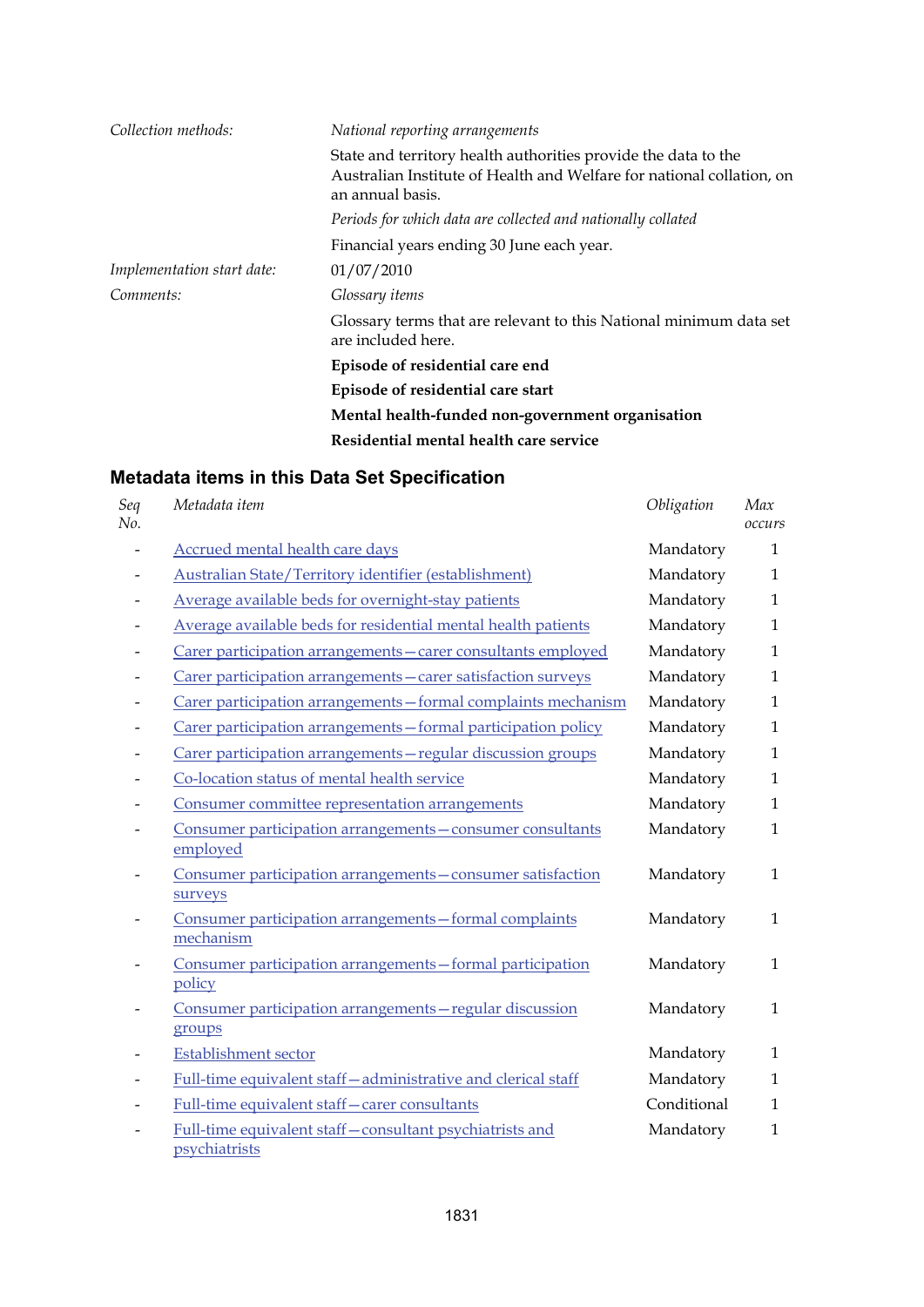|                          | Full-time equivalent staff-consumer consultants                                            | Conditional | 1            |
|--------------------------|--------------------------------------------------------------------------------------------|-------------|--------------|
|                          | Full-time equivalent staff-diagnostic and health professionals                             | Mandatory   | $\mathbf{1}$ |
|                          | Full-time equivalent staff-domestic and other staff                                        | Mandatory   | $\mathbf{1}$ |
|                          | Full-time equivalent staff-enrolled nurses                                                 | Mandatory   | $\mathbf{1}$ |
|                          | Full-time equivalent staff - occupational therapists                                       | Mandatory   | 1            |
|                          | Full-time equivalent staff-other diagnostic and health<br>professionals                    | Mandatory   | 1            |
|                          | Full-time equivalent staff-other medical officers                                          | Mandatory   | $\mathbf{1}$ |
| $\overline{\phantom{a}}$ | Full-time equivalent staff-other personal care staff                                       | Mandatory   | $\mathbf{1}$ |
|                          | Full-time equivalent staff-psychiatry registrars and trainees                              | Mandatory   | $\mathbf{1}$ |
|                          | Full-time equivalent staff-psychologists                                                   | Mandatory   | $\mathbf{1}$ |
|                          | Full-time equivalent staff-registered nurses                                               | Mandatory   | $\mathbf{1}$ |
| $\overline{a}$           | Full-time equivalent staff-salaried medical officers                                       | Mandatory   | $\mathbf{1}$ |
| $\overline{a}$           | Full-time equivalent staff-social workers                                                  | Mandatory   | $\mathbf{1}$ |
|                          | Geographical location of establishment                                                     | Mandatory   | $\mathbf{1}$ |
| $\overline{\phantom{0}}$ | Grants to non-government organisations - accommodation<br>services                         | Mandatory   | $\mathbf{1}$ |
|                          | Grants to non-government organisations - advocacy services                                 | Mandatory   | $\mathbf{1}$ |
|                          | Grants to non-government organisations - community<br>awareness/health promotion services  | Mandatory   | $\mathbf{1}$ |
|                          | Grants to non-government organisations - counselling services                              | Mandatory   | $\mathbf{1}$ |
|                          | Grants to non-government organisations-independent living<br>skills support services       | Mandatory   | $\mathbf{1}$ |
| $\overline{a}$           | Grants to non-government organisations - other and unspecified<br>mental health services   | Mandatory   | $\mathbf{1}$ |
|                          | Grants to non-government organisations - pre-vocational training<br>services               | Mandatory   | $\mathbf{1}$ |
|                          | Grants to non-government organisations - psychosocial support<br>services                  | Mandatory   | $\mathbf{1}$ |
|                          | Grants to non-government organisations - recreation services                               | Mandatory   | $\mathbf{1}$ |
|                          | Grants to non-government organisations - respite services                                  | Mandatory   | $\mathbf{1}$ |
|                          | Grants to non-government organisations-self-help support<br>group services                 | Mandatory   | $\mathbf{1}$ |
| $\overline{a}$           | Mental health services grants to non-government organisations by<br>non-health departments | Mandatory   | 1            |
|                          | National standards for mental health services review status                                | Mandatory   | $\mathbf{1}$ |
|                          | Number of episodes of residential care                                                     | Mandatory   | $\mathbf{1}$ |
|                          | Recurrent expenditure (mental health) - non-salary operating<br>costs                      | Mandatory   | $\mathbf{1}$ |
|                          | Recurrent expenditure (mental health) - salaries and wages                                 | Mandatory   | 1            |
|                          | Recurrent expenditure (salaries and wages) - administrative and<br>clerical staff          | Mandatory   | $\mathbf{1}$ |
|                          | Recurrent expenditure (salaries and wages) - carer consultants                             | Mandatory   | $\mathbf{1}$ |
|                          | Recurrent expenditure (salaries and wages) - consultant                                    | Mandatory   | $\mathbf{1}$ |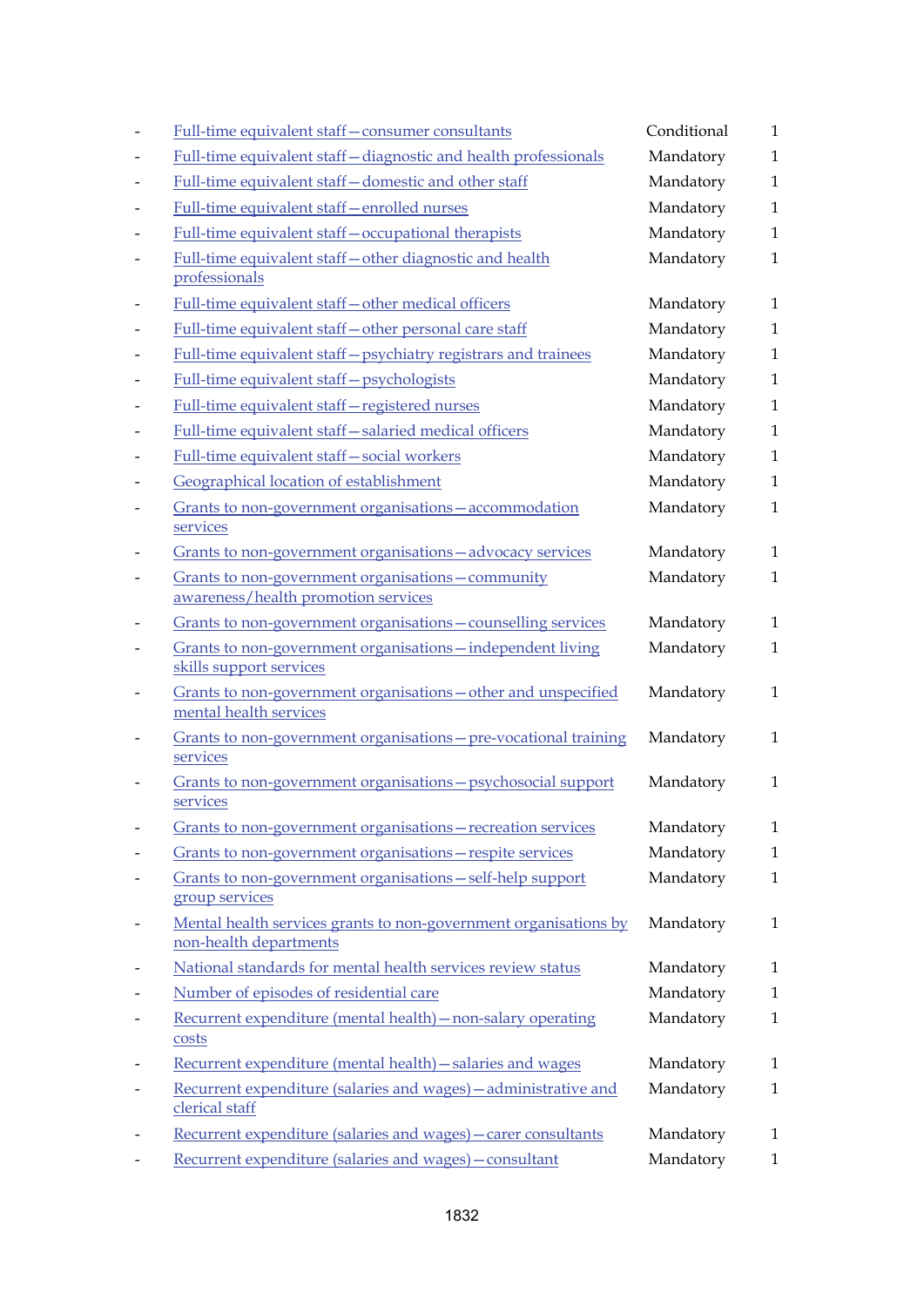psychiatrists and psychiatrists

|                              | povemanois and povemanois                                                                 |           |              |
|------------------------------|-------------------------------------------------------------------------------------------|-----------|--------------|
|                              | Recurrent expenditure (salaries and wages) - consumer<br>consultants                      | Mandatory | $\mathbf{1}$ |
| $\qquad \qquad \blacksquare$ | Recurrent expenditure (salaries and wages) - domestic and other<br>staff                  | Mandatory | $\mathbf{1}$ |
|                              | Recurrent expenditure (salaries and wages) - enrolled nurses                              | Mandatory | $\mathbf{1}$ |
|                              | Recurrent expenditure (salaries and wages) - occupational                                 | Mandatory | $\mathbf{1}$ |
|                              | therapists                                                                                |           |              |
| $\overline{\phantom{a}}$     | Recurrent expenditure (salaries and wages) - other diagnostic and<br>health professionals | Mandatory | $\mathbf{1}$ |
|                              | Recurrent expenditure (salaries and wages) - other medical<br>officers                    | Mandatory | $\mathbf{1}$ |
| $\overline{\phantom{a}}$     | Recurrent expenditure (salaries and wages) - other personal care<br>staff                 | Mandatory | 1            |
| $\qquad \qquad$              | Recurrent expenditure (salaries and wages) - psychiatry registrars<br>and trainees        | Mandatory | $\mathbf{1}$ |
|                              | Recurrent expenditure (salaries and wages) - psychologists                                | Mandatory | 1            |
|                              | Recurrent expenditure (salaries and wages) - registered nurses                            | Mandatory | $\mathbf{1}$ |
|                              | Recurrent expenditure (salaries and wages) - social workers                               | Mandatory | $\mathbf{1}$ |
|                              | Recurrent expenditure-administrative expenses                                             | Mandatory | $\mathbf{1}$ |
|                              | Recurrent expenditure - Department of Veterans' Affairs funded                            | Mandatory | $\mathbf{1}$ |
| $\qquad \qquad$              | Recurrent expenditure-depreciation                                                        | Mandatory | $\mathbf{1}$ |
|                              | Recurrent expenditure-domestic services                                                   | Mandatory | 1            |
| $\qquad \qquad$              | Recurrent expenditure - drug supplies                                                     | Mandatory | $\mathbf{1}$ |
|                              | Recurrent expenditure-food supplies                                                       | Mandatory | $\mathbf{1}$ |
| $\qquad \qquad$              | Recurrent expenditure - interest payments                                                 | Mandatory | 1            |
| $\overline{a}$               | Recurrent expenditure - medical and surgical supplies                                     | Mandatory | 1            |
|                              | Recurrent expenditure-National Mental Health Strategy funded                              | Mandatory | $\mathbf{1}$ |
| $\overline{a}$               | Recurrent expenditure-other Commonwealth Government<br>funded                             | Mandatory | $\mathbf{1}$ |
|                              | Recurrent expenditure-other patient revenue funded                                        | Mandatory | $\mathbf{1}$ |
|                              | Recurrent expenditure-other recurrent expenditure                                         | Mandatory | 1            |
|                              | Recurrent expenditure-other revenue funded                                                | Mandatory | $\mathbf{1}$ |
|                              | Recurrent expenditure-other State or Territory funded                                     | Mandatory | 1            |
| $\overline{\phantom{0}}$     | Recurrent expenditure-patient transport                                                   | Mandatory | $\mathbf{1}$ |
| $\overline{\phantom{0}}$     | Recurrent expenditure - payments to visiting medical officers                             | Mandatory | 1            |
|                              | Recurrent expenditure-recoveries funded                                                   | Mandatory | 1            |
|                              | Recurrent expenditure-repairs and maintenance                                             | Mandatory | 1            |
|                              | Recurrent expenditure-State or Territory health authority<br>funded                       | Mandatory | 1            |
|                              | Recurrent expenditure - superannuation employer contributions                             | Mandatory | 1            |
|                              | Region code                                                                               | Mandatory | 1            |
|                              | Residual expenditure (mental health service) - academic positions                         | Mandatory | $\mathbf{1}$ |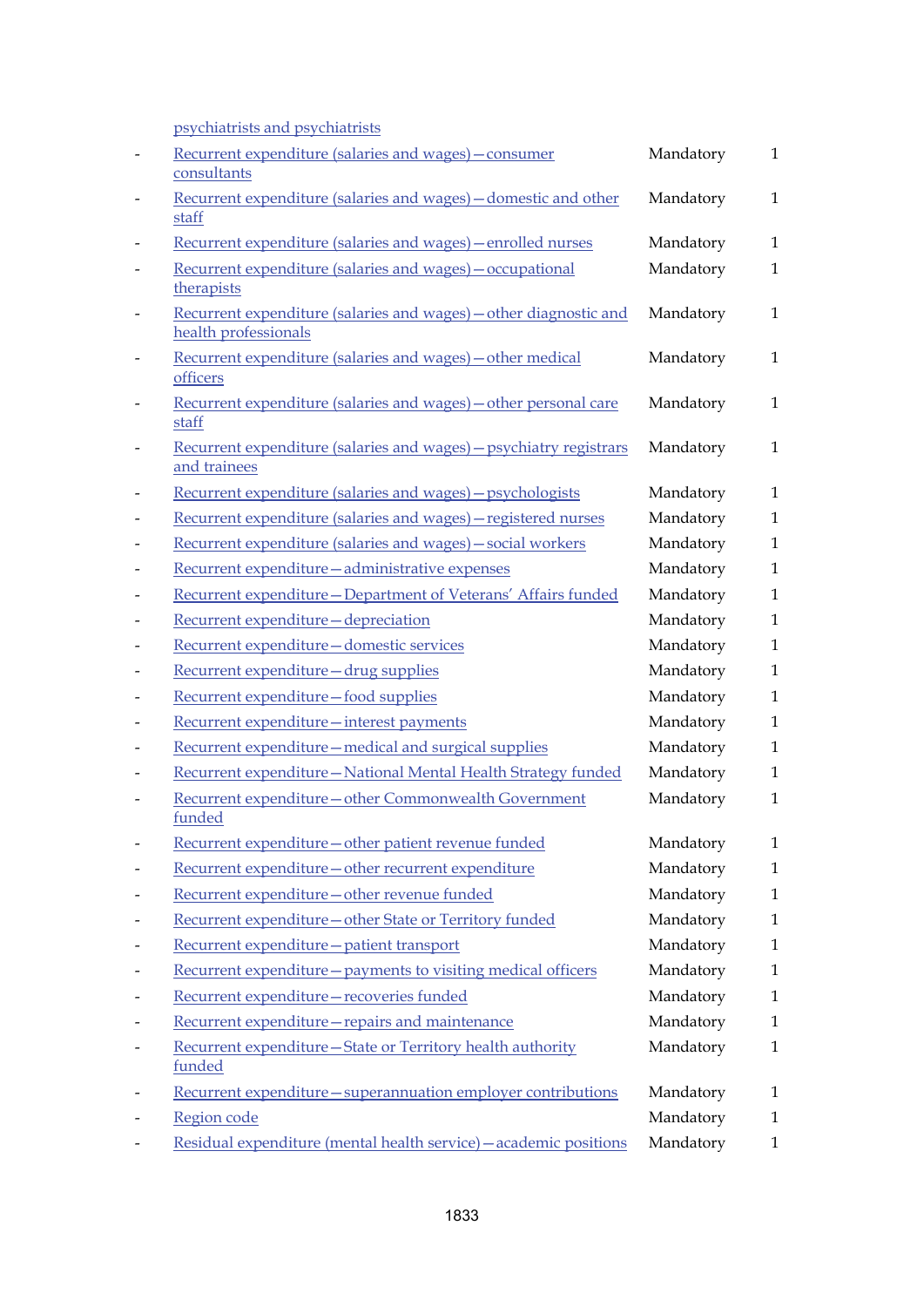|                              | Residual expenditure (mental health service) - education and<br>training                              | Mandatory   | $\mathbf{1}$ |
|------------------------------|-------------------------------------------------------------------------------------------------------|-------------|--------------|
|                              | Residual expenditure (mental health service) - insurance                                              | Mandatory   | $\mathbf{1}$ |
| $\qquad \qquad \blacksquare$ | Residual expenditure (mental health service) - Mental Health Act<br>Regulation or related legislation | Mandatory   | $\mathbf{1}$ |
| $\overline{a}$               | Residual expenditure (mental health service) - mental health<br>promotion                             | Mandatory   | $\mathbf{1}$ |
| $\overline{\phantom{0}}$     | Residual expenditure (mental health service) - mental health<br>research                              | Mandatory   | $\mathbf{1}$ |
| $\qquad \qquad \blacksquare$ | Residual expenditure (mental health service) - other indirect<br>expenditure                          | Mandatory   | $\mathbf{1}$ |
| $\overline{\phantom{0}}$     | Residual expenditure (mental health service) - patient transport<br>services                          | Mandatory   | $\mathbf{1}$ |
| $\qquad \qquad \blacksquare$ | Residual expenditure (mental health service) - program<br>administration                              | Mandatory   | $\mathbf{1}$ |
| $\overline{\phantom{0}}$     | Residual expenditure (mental health service) - property leasing<br>costs                              | Mandatory   | $\mathbf{1}$ |
| $\overline{a}$               | Residual expenditure (mental health service) - service<br>development                                 | Mandatory   | $\mathbf{1}$ |
|                              | Residual expenditure (mental health service) - superannuation                                         | Mandatory   | $\mathbf{1}$ |
| $\qquad \qquad \blacksquare$ | Residual expenditure (mental health service) - support services                                       | Mandatory   | $\mathbf{1}$ |
| $\qquad \qquad \blacksquare$ | Residual expenditure (mental health service) - workers<br>compensation                                | Mandatory   | $\mathbf{1}$ |
|                              | Separations                                                                                           | Mandatory   | $\mathbf{1}$ |
| $\overline{a}$               | Specialised mental health service program type                                                        | Mandatory   | $\mathbf{1}$ |
| $\qquad \qquad \blacksquare$ | Specialised mental health service setting                                                             | Conditional | $\mathbf{1}$ |
| $\qquad \qquad \blacksquare$ | Specialised mental health service target population                                                   | Mandatory   | $\mathbf{1}$ |
| $\overline{\phantom{0}}$     | Specialised mental health service-hours staffed                                                       | Mandatory   | $\mathbf{1}$ |
| $\overline{a}$               | Specialised mental health service-supported public housing<br>places                                  | Mandatory   | $\mathbf{1}$ |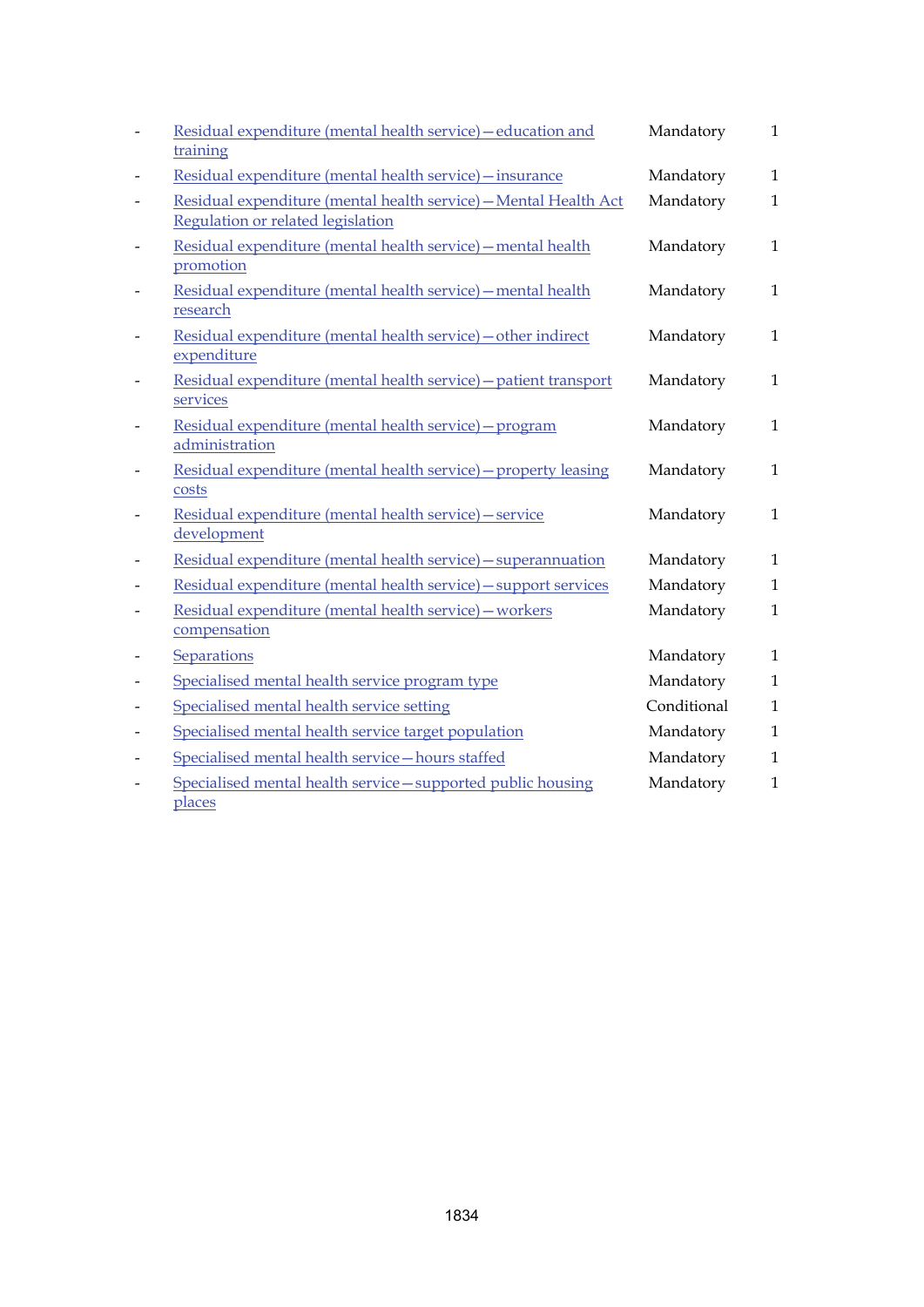## **Non-admitted patient emergency department care NMDS 2010–2011**

### **Identifying and definitional attributes**

| Metadata item type:                    | Data Set Specification                                                                                                                                                                                                                                                                                                                                                                                                                     |
|----------------------------------------|--------------------------------------------------------------------------------------------------------------------------------------------------------------------------------------------------------------------------------------------------------------------------------------------------------------------------------------------------------------------------------------------------------------------------------------------|
| METeOR identifier:                     | 374220                                                                                                                                                                                                                                                                                                                                                                                                                                     |
| Registration status:                   | Health, Standard 22/12/2009                                                                                                                                                                                                                                                                                                                                                                                                                |
| DSS type:                              | National Minimum Data Set (NMDS)                                                                                                                                                                                                                                                                                                                                                                                                           |
| Scope:                                 | This metadata set is nationally mandated for collection and reporting.                                                                                                                                                                                                                                                                                                                                                                     |
|                                        | The scope of this National Minimum Data Set (NMDS) is non-<br>admitted patients registered for care in emergency departments in<br>selected public hospitals that are classified as either Peer Group A or<br>B in the Australian Institute of Health and Welfare's Australian<br>Hospital Statistics publication from the preceding financial year.                                                                                       |
|                                        | The care provided to patients in emergency departments is, in most<br>instances, recognised as being provided to 'non-admitted' patients.<br>Patients being treated in emergency departments may subsequently<br>become 'admitted'. The care provided to non-admitted patients who<br>are treated in the emergency department prior to being admitted is<br>included in this NMDS.                                                         |
|                                        | Care provided to patients who are being treated in an emergency<br>department site as an admitted patient (e.g. in an observation unit,<br>short-stay unit, 'emergency department ward' or awaiting a bed in an<br>admitted patient ward of the hospital) are excluded from the<br>emergency department care NMDS since the recording of the care<br>provided to these patients is part of the scope of the Admitted patient<br>care NMDS. |
| <b>Collection and usage attributes</b> |                                                                                                                                                                                                                                                                                                                                                                                                                                            |
| Statistical unit:                      | Non-admitted patient emergency department service episodes.                                                                                                                                                                                                                                                                                                                                                                                |
| Collection methods:                    | National reporting arrangements                                                                                                                                                                                                                                                                                                                                                                                                            |
|                                        | State and territory health authorities provide the NMDS data to the<br>Australian Institute of Health and Welfare for national collation, on<br>an annual basis within 3 months of the end of a reporting period.                                                                                                                                                                                                                          |
|                                        | The Institute and the Commonwealth Department of Health and<br>Ageing will agree on a data quality and timeliness protocol. Once<br>cleaned, a copy of the data and a record of the changes made will be<br>forwarded by the Institute to the Commonwealth Department of<br>Health and Ageing. A copy of the cleaned data for each jurisdiction<br>should also be returned to that jurisdiction on request.                                |
|                                        | Periods for which data are collected and nationally collated                                                                                                                                                                                                                                                                                                                                                                               |
|                                        | Financial years, ending 30 June each year. Extraction of data for a<br>financial year should be based on the date of the end of the non-                                                                                                                                                                                                                                                                                                   |

admitted emergency department service episode. *Implementation start date:* 01/07/2010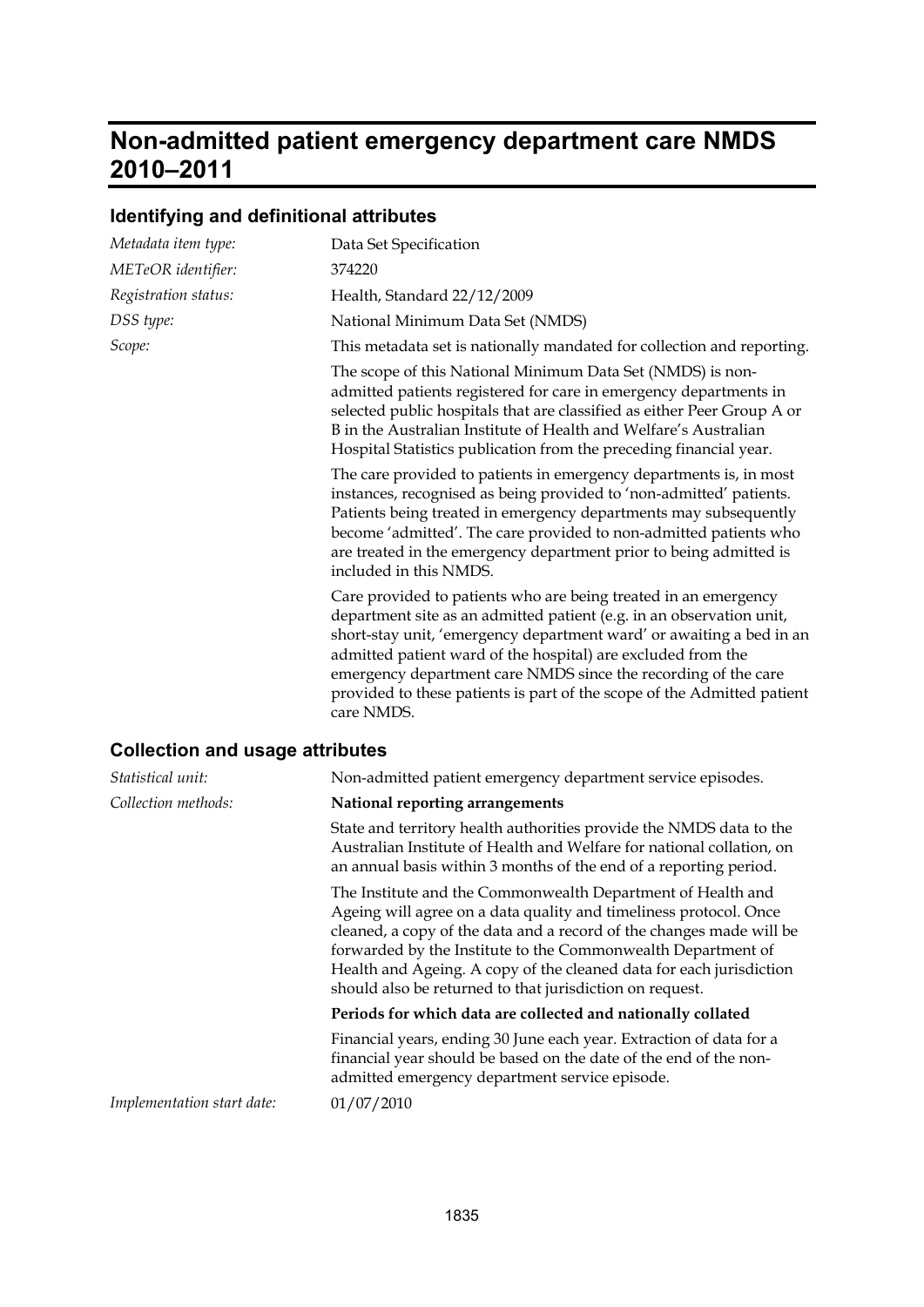*Comments:* **Scope links with other metadata sets** Episodes of care for admitted patients are reported through the Admitted patient care NMDS.

#### **Source and reference attributes**

*Submitting organisation:* National Health Information Management Principal Committee

| Seq<br>No. | Metadata item                                                          | Obligation  | Max<br>occurs |
|------------|------------------------------------------------------------------------|-------------|---------------|
|            | Area of usual residence                                                | Mandatory   | $\mathbf{1}$  |
|            | Compensable status                                                     | Mandatory   | $\mathbf{1}$  |
|            | Country of birth                                                       | Conditional | $\mathbf{1}$  |
|            | Date of birth                                                          | Mandatory   | $\mathbf{1}$  |
|            | Date of triage                                                         | Mandatory   | $\mathbf{1}$  |
|            | Date patient presents                                                  | Mandatory   | $\mathbf{1}$  |
|            | Department of Veterans' Affairs patient                                | Conditional | $\mathbf{1}$  |
|            | Emergency department arrival mode - transport                          | Mandatory   | $\mathbf{1}$  |
|            | Emergency department date of commencement of service event             | Mandatory   | $\mathbf{1}$  |
|            | Emergency department departure date                                    | Mandatory   | $\mathbf{1}$  |
|            | <b>Emergency department departure time</b>                             | Mandatory   | $\mathbf{1}$  |
|            | Emergency department episode end date                                  | Mandatory   | $\mathbf{1}$  |
|            | <b>Emergency department episode end time</b>                           | Mandatory   | $\mathbf{1}$  |
|            | <b>Emergency department service episode end status</b>                 | Mandatory   | $\mathbf{1}$  |
|            | Emergency department time of commencement of service event             | Mandatory   | $\mathbf{1}$  |
|            | <b>Emergency department waiting time to service delivery</b>           | Mandatory   | $\mathbf{1}$  |
|            | Establishment identifier                                               | Mandatory   | $\mathbf{1}$  |
|            | Indigenous status                                                      | Mandatory   | $\mathbf{1}$  |
|            | Length of non-admitted patient emergency department service<br>episode | Mandatory   | $\mathbf{1}$  |
|            | Person identifier                                                      | Mandatory   | $\mathbf{1}$  |
|            | <b>Sex</b>                                                             | Mandatory   | $\mathbf{1}$  |
|            | Time of triage                                                         | Mandatory   | $\mathbf{1}$  |
|            | Time patient presents                                                  | Mandatory   | $\mathbf{1}$  |
|            | <b>Triage category</b>                                                 | Mandatory   | $\mathbf{1}$  |
|            | Type of visit to emergency department                                  | Mandatory   | $\mathbf{1}$  |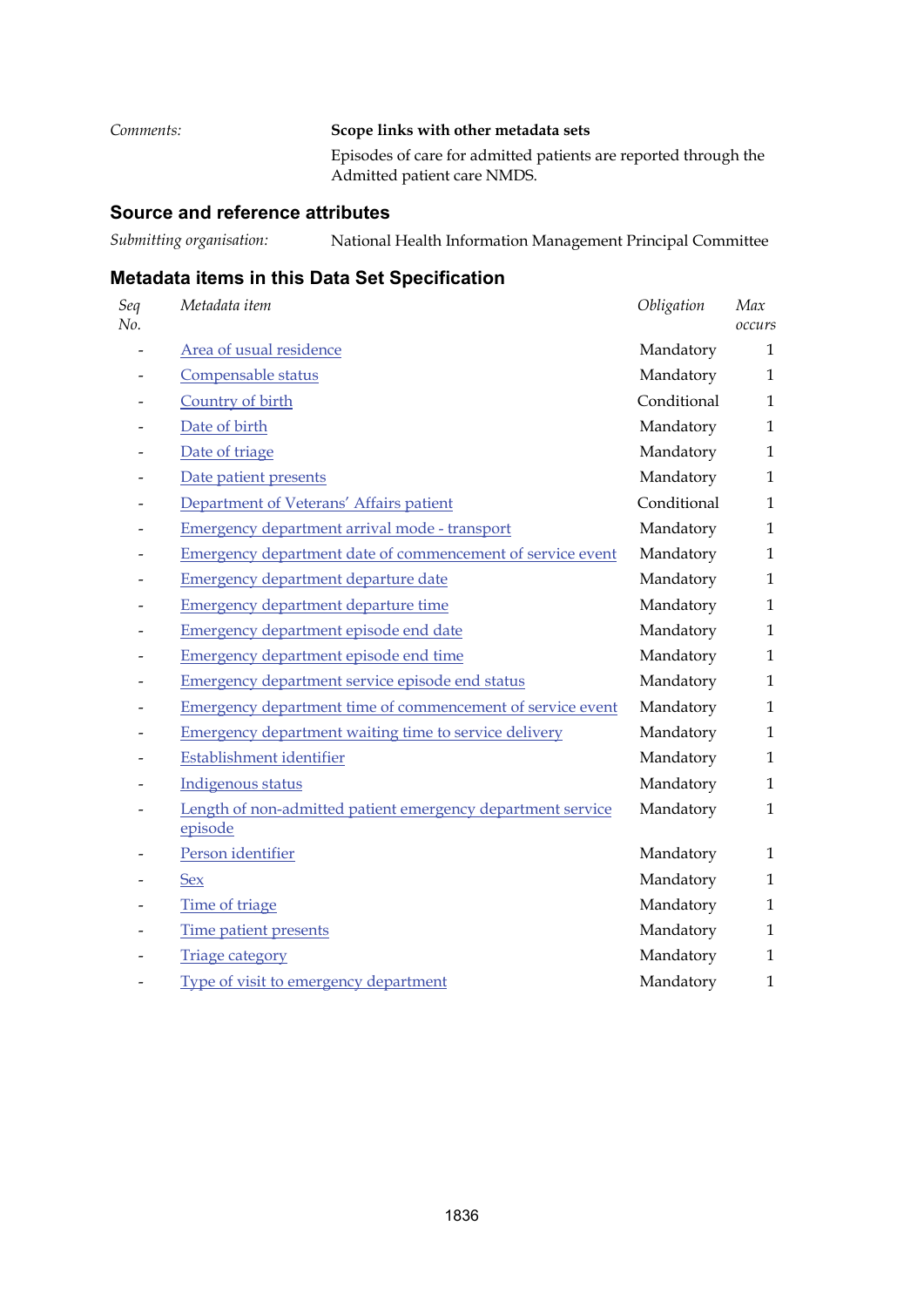# **Outpatient care NMDS**

## **Identifying and definitional attributes**

| Metadata item type:  | Data Set Specification                                                                                                                                                                                                                                                                                                                                                                                                                                                                                               |
|----------------------|----------------------------------------------------------------------------------------------------------------------------------------------------------------------------------------------------------------------------------------------------------------------------------------------------------------------------------------------------------------------------------------------------------------------------------------------------------------------------------------------------------------------|
| METeOR identifier:   | 336862                                                                                                                                                                                                                                                                                                                                                                                                                                                                                                               |
| Registration status: | Health, Standard 04/07/2007                                                                                                                                                                                                                                                                                                                                                                                                                                                                                          |
| DSS type:            | National Minimum Data Set (NMDS)                                                                                                                                                                                                                                                                                                                                                                                                                                                                                     |
| Scope:               | The scope of this National Minimum Data Set (NMDS) is for services<br>provided to non-admitted, non-emergency department, patients<br>registered for care by specialist outpatient clinics of public hospitals<br>that are classified as either principal referral and specialist women's<br>and children's hospitals and large hospitals (Peer Group A or B) as<br>reported in the Australian Institute of Health and Welfare's<br>Australian Hospital Statistics publication from the preceding financial<br>year. |
|                      | Hospitals use the term 'clinic' to describe various arrangements under<br>which they deliver specialist outpatient services to non-admitted non-<br>emergency department patients. Outpatient clinic services should be<br>interpreted as encompassing services provided through specific<br>organisational units staffed to administer and provide a certain range<br>of outpatient care:                                                                                                                           |
|                      | in defined locations;                                                                                                                                                                                                                                                                                                                                                                                                                                                                                                |
|                      | at regular or irregular times; and<br>٠                                                                                                                                                                                                                                                                                                                                                                                                                                                                              |
|                      | where one or more specialist providers deliver care to booked<br>٠<br>patients.                                                                                                                                                                                                                                                                                                                                                                                                                                      |
|                      | Generally, in such clinics, a booking system is administered and<br>patient records are maintained to document patient attendances and<br>care provided.                                                                                                                                                                                                                                                                                                                                                             |
|                      | The scope includes all arrangements made to deliver specialist care to<br>non-admitted, non-emergency department patients whose treatment<br>has been funded through the hospital, regardless of the source from<br>which the hospital derives these funds. In particular, Department of<br>Veterans' Affairs, compensable and other patients funded through<br>the hospital (including Medicare ineligible patients) are included.                                                                                  |
|                      | For the purposes of the Outpatient care NMDS, outreach services are<br>counted at the specialist clinic where the patient is booked. Outreach<br>services involve travel by the service provider, or services provided<br>by a service provider via ICT (including but not limited to telephone<br>and telehealth consultations). Such services may also be provided in<br>the home, place of work or other non-hospital site.                                                                                       |
|                      | Within the scope as defined, and subject to specific counting rules,<br>occasions of service to be counted include outreach clinic services,<br>services delivered in a multidisciplinary mode. A separate count of<br>services delivered in group sessions is also collected.                                                                                                                                                                                                                                       |
|                      | Excluded from scope are:                                                                                                                                                                                                                                                                                                                                                                                                                                                                                             |
|                      | Outreach services which are not funded through the hospital<br>and/or which deliver non-clinical care (activities such as home<br>cleaning, meals on wheels, home maintenance); and                                                                                                                                                                                                                                                                                                                                  |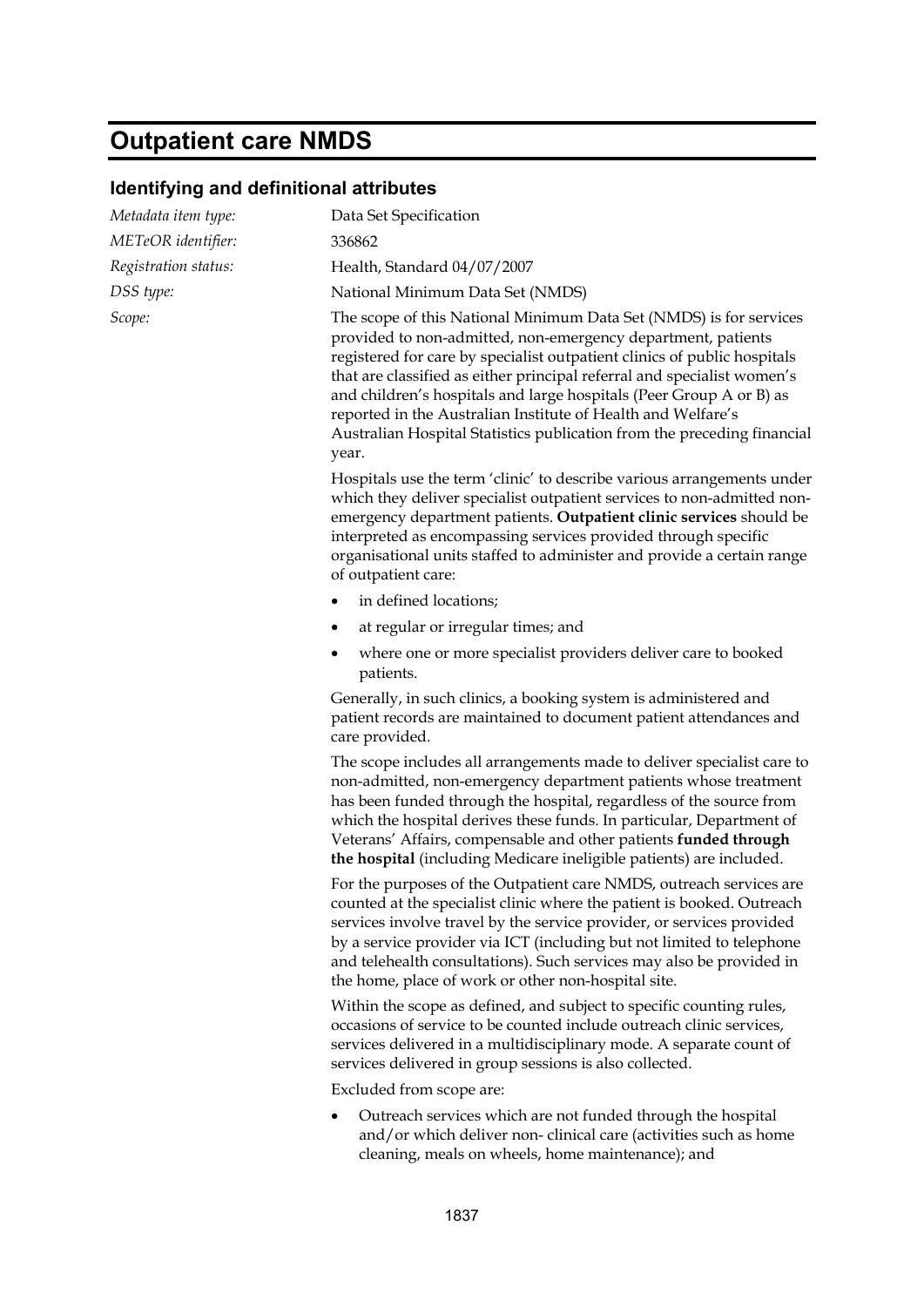|                                        | All private specialist services delivered under private practice<br>arrangements which are not funded through the hospital,<br>regardless of whether or how these services may be funded by<br>third party arrangements.                      |
|----------------------------------------|-----------------------------------------------------------------------------------------------------------------------------------------------------------------------------------------------------------------------------------------------|
|                                        | All services covered by NMDS for:                                                                                                                                                                                                             |
|                                        | Admitted Patient Care.                                                                                                                                                                                                                        |
|                                        | Admitted patient mental health care,                                                                                                                                                                                                          |
|                                        | Alcohol and other drug treatment services,                                                                                                                                                                                                    |
|                                        | Community mental health care,                                                                                                                                                                                                                 |
|                                        | Non-admitted patient emergency department.                                                                                                                                                                                                    |
|                                        | Admitted patient services are excluded from scope. However,<br>outpatient services booked for reasons independent of, or distinct<br>from the admitted patient episode are in scope.                                                          |
| <b>Collection and usage attributes</b> |                                                                                                                                                                                                                                               |
| Statistical unit:                      | Occasions of service.                                                                                                                                                                                                                         |
|                                        | Group sessions.                                                                                                                                                                                                                               |
| Collection methods:                    | National reporting arrangements:                                                                                                                                                                                                              |
|                                        | State and territory Health authorities provide the data to the<br>Department of Health and Ageing and Australian Institute of Health<br>and Welfare on an annual basis by 31 December each calendar year,<br>for the previous financial year. |
|                                        | The shed of the settled of the compact foot of a set of settles of the continuation                                                                                                                                                           |

**Periods for which data are collected and nationally collated:**

Each financial year ending 30 June.

*Implementation start date:* 01/07/2007

#### **Source and reference attributes**

*Submitting organisation:* Non-admitted patient NMDS Development Working Party, 2006

| Seq No. | Metadata item                  | Obligation  | Max occurs |
|---------|--------------------------------|-------------|------------|
|         | Establishment identifier       | Mandatory   |            |
|         | Number of group sessions       | Conditional |            |
|         | Number of occasions of service | Mandatory   |            |
|         | Outpatient clinic type         | Mandatory   |            |
|         |                                |             |            |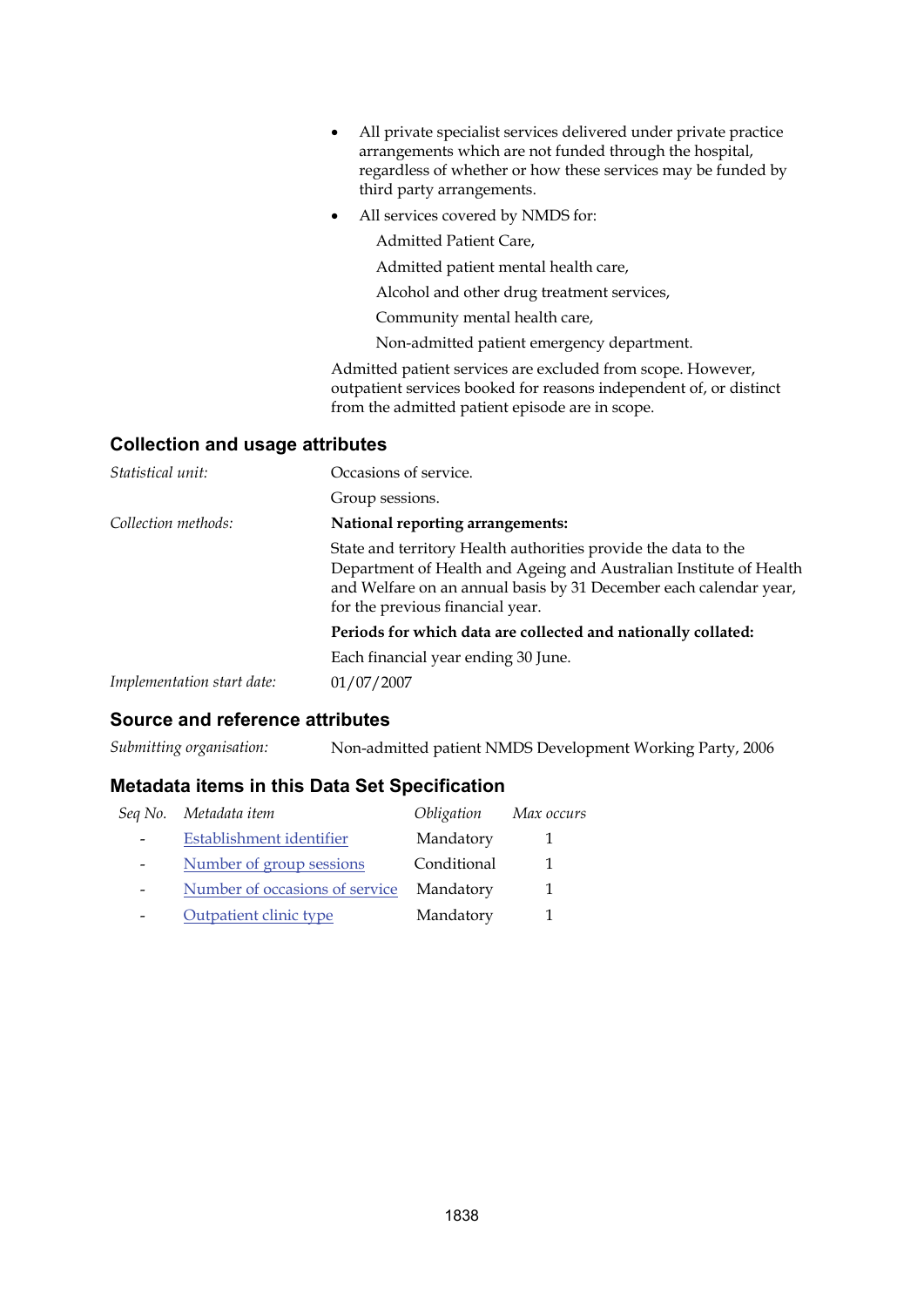# **Perinatal NMDS 2010–2011**

### **Identifying and definitional attributes**

| Metadata item type:                    | Data Set Specification                                                                                                                                                                                                                                    |
|----------------------------------------|-----------------------------------------------------------------------------------------------------------------------------------------------------------------------------------------------------------------------------------------------------------|
| METeOR identifier:                     | 363256                                                                                                                                                                                                                                                    |
| Registration status:                   | Health, Standard 02/12/2009                                                                                                                                                                                                                               |
| DSS type:                              | National Minimum Data Set (NMDS)                                                                                                                                                                                                                          |
| Scope:                                 | The scope of this minimum data set is all births in Australia in<br>hospitals, birth centres and the community. The data set includes<br>information on all births, both live and stillborn, of at least<br>20 weeks gestation or 400 grams birth weight. |
|                                        | These data have two dimensions, which are the baby and the<br>mother. All data relevant to the birth are conveyed in relation to<br>one of these.                                                                                                         |
| <b>Collection and usage attributes</b> |                                                                                                                                                                                                                                                           |

| Collection methods:            | National reporting arrangements                                                                                                                                                                |
|--------------------------------|------------------------------------------------------------------------------------------------------------------------------------------------------------------------------------------------|
|                                | State and territory health authorities provide the data to the<br>Australian Institute of Health and Welfare National Perinatal<br>Statistics Unit for national collation, on an annual basis. |
|                                | Periods for which data are collected and nationally collated                                                                                                                                   |
|                                | Financial years ending 30 June each year.                                                                                                                                                      |
| Implementation start date:     | 01/07/2010                                                                                                                                                                                     |
| لممةن واستنفاء المسمانة والمال |                                                                                                                                                                                                |

#### **Relational attributes**

*Related metadata references:* Supersedes [Perinatal NMDS 2008-2010](http://meteor.aihw.gov.au/content/index.phtml/itemId/362313) Health, Superseded  $02/12/2009$ 

| Seq<br>No. | Metadata item                                                 | Obligation  | Max<br>occurs |
|------------|---------------------------------------------------------------|-------------|---------------|
|            | Actual place of birth                                         | Mandatory   | 1             |
|            | Apgar score at 5 minutes                                      | Mandatory   | $\mathbf{1}$  |
|            | Area of usual residence                                       | Mandatory   | $\mathbf{1}$  |
|            | Birth order                                                   | Mandatory   | 1             |
|            | <b>Birth plurality</b>                                        | Mandatory   | 1             |
|            | Country of birth                                              | Mandatory   | $\mathbf{1}$  |
|            | Date of birth                                                 | Mandatory   | 2             |
|            | Establishment identifier                                      | Mandatory   | 1             |
|            | <b>Gestational age</b>                                        | Mandatory   | 1             |
|            | Indigenous status                                             | Mandatory   | $\mathbf{1}$  |
|            | Infant weight, neonate, stillborn                             | Mandatory   | 1             |
|            | Method of birth                                               | Conditional | 1             |
|            | Number of tobacco cigarettes smoked per day after 20 weeks of | Conditional | 1             |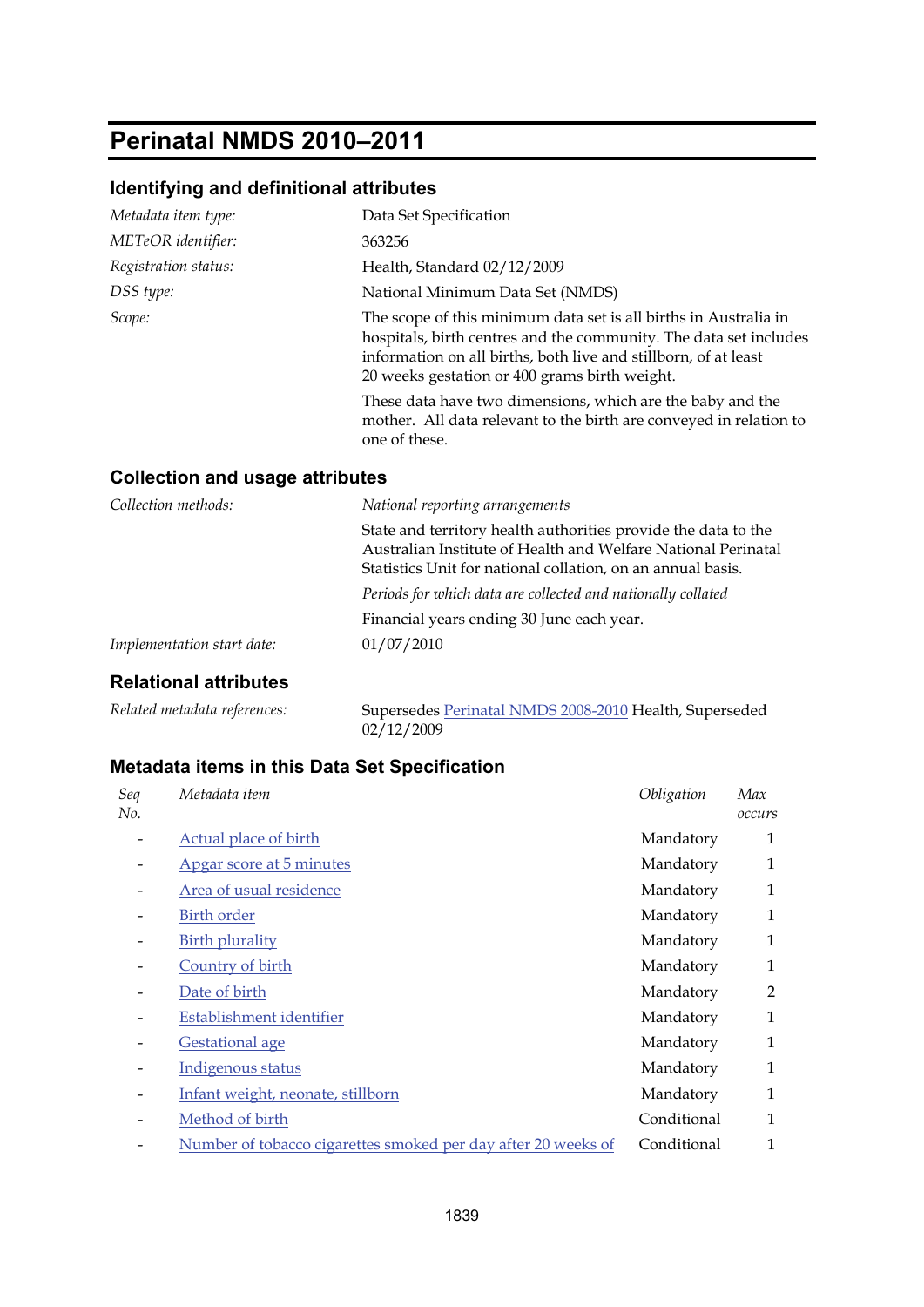pregnancy

| Onset of labour                                        | Mandatory | $\mathbf{1}$   |
|--------------------------------------------------------|-----------|----------------|
| Person identifier                                      | Mandatory | 2              |
| Pregnancy duration at the first antenatal care visit   | Mandatory | $\mathbf{1}$   |
| Presentation at birth                                  | Mandatory | $\mathbf{1}$   |
| Separation date                                        | Mandatory | $\overline{2}$ |
| <b>Sex</b>                                             | Mandatory | $\mathbf{1}$   |
| State/Territory of birth                               | Mandatory | $\mathbf{1}$   |
| Status of the baby                                     | Mandatory | $\mathbf{1}$   |
| Tobacco smoking indicator, after 20 weeks of pregnancy | Mandatory | $\mathbf{1}$   |
| Tobacco smoking indicator, first 20 weeks of pregnancy | Mandatory | $\mathbf{1}$   |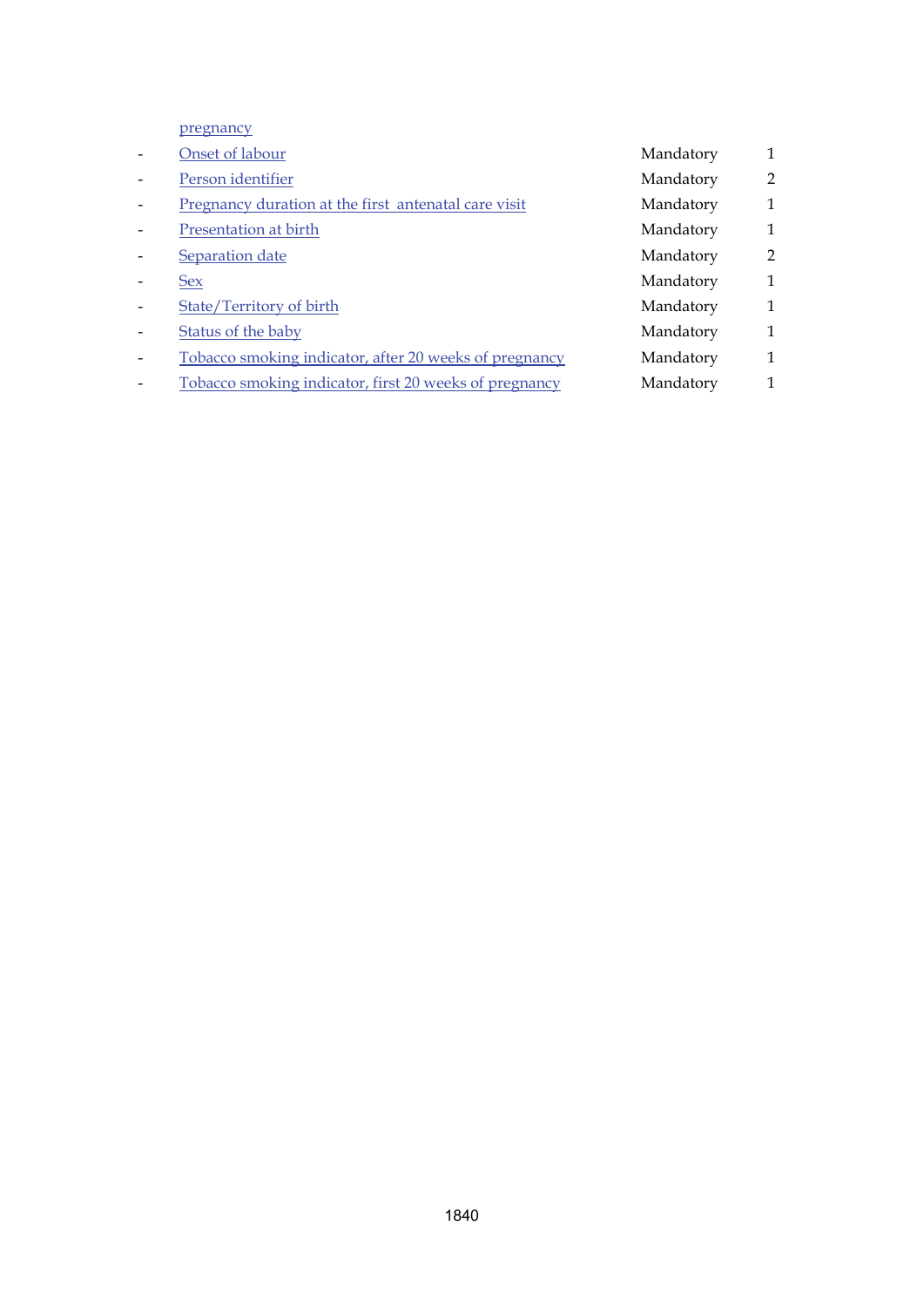# **Public hospital establishments NMDS 2010–2011**

## **Identifying and definitional attributes**

| Metadata item type:  | Data Set Specification                                                                                                                                                                                                                                                     |
|----------------------|----------------------------------------------------------------------------------------------------------------------------------------------------------------------------------------------------------------------------------------------------------------------------|
| METeOR identifier:   | 386794                                                                                                                                                                                                                                                                     |
| Registration status: | Health, Standard 05/01/2010                                                                                                                                                                                                                                                |
| DSS type:            | National Minimum Data Set (NMDS)                                                                                                                                                                                                                                           |
| Scope:               | The scope of this dataset is establishment-level data for public acute<br>and psychiatric hospitals, including hospitals operated for or by the<br>Department of Veterans' Affairs, and alcohol and drug treatment<br>centres.                                             |
|                      | Similar data for private hospitals and free standing day hospital<br>facilities is collected by the Australian Bureau of Statistics in the<br>Private Health Establishments Collection.                                                                                    |
|                      | Hospitals operated by the Australian Defence Force, corrections<br>authorities and Australia's external territories are not currently<br>included. Hospitals specialising in dental, ophthalmic aids and other<br>specialised acute medical or surgical care are included. |

## **Collection and usage attributes**

| Statistical unit:          | Public hospital establishments.                                                                                                                                                                                          |  |
|----------------------------|--------------------------------------------------------------------------------------------------------------------------------------------------------------------------------------------------------------------------|--|
| Collection methods:        | Data are collected at each hospital from patient administrative and<br>clinical record systems. Hospitals forward data to the relevant state or<br>territory health authority on a regular basis (for example, monthly). |  |
|                            | National reporting arrangements                                                                                                                                                                                          |  |
|                            | State and territory health authorities provide the data to the<br>Australian Institute of Health and Welfare for national collation, on<br>an annual basis.                                                              |  |
|                            | Periods for which data are collected and nationally collated                                                                                                                                                             |  |
|                            | Financial years ending 30 June each year.                                                                                                                                                                                |  |
| Implementation start date: | 01/07/2010                                                                                                                                                                                                               |  |
| Comments:                  | Scope links with other NMDSs                                                                                                                                                                                             |  |
|                            | Episodes of care for admitted patients which occur partly or fully in<br>designated psychiatric units of public acute hospitals or in public<br>psychiatric hospitals:                                                   |  |
|                            | Admitted patient care NMDS                                                                                                                                                                                               |  |
|                            | Admitted patient mental health care NMDS                                                                                                                                                                                 |  |
|                            | Admitted patient palliative care NMDS                                                                                                                                                                                    |  |
|                            |                                                                                                                                                                                                                          |  |

| Seq<br>No. | Metadata item                                      | <i>Obligation</i> | Max<br>occurs |
|------------|----------------------------------------------------|-------------------|---------------|
|            | Average available beds for overnight-stay patients | Conditional       |               |
|            | Average available beds for same-day patients       | Conditional       |               |
|            | Establishment identifier                           | Mandatory         |               |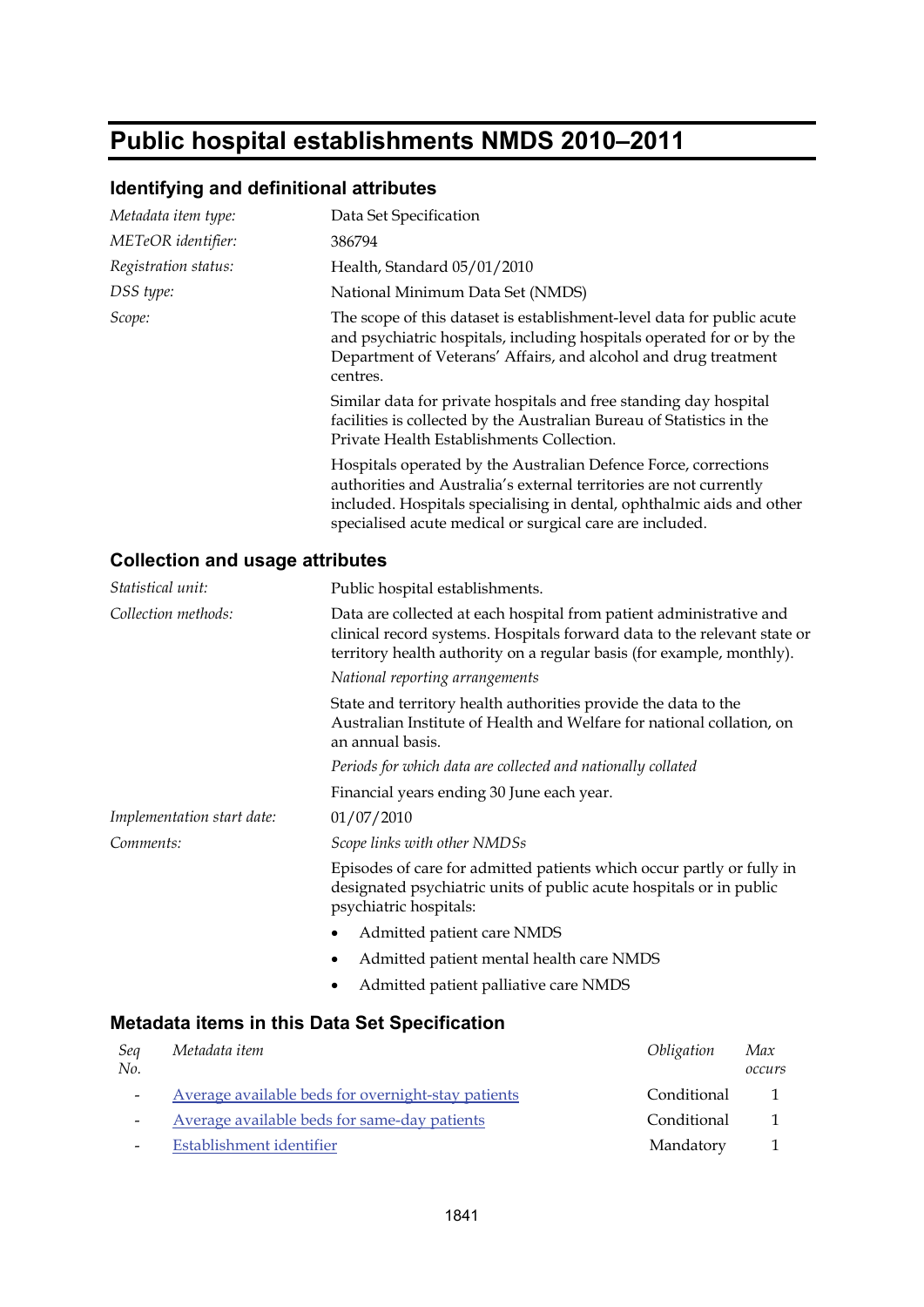|                          | <b>Establishment type</b>                                                                   | Mandatory   | 1            |
|--------------------------|---------------------------------------------------------------------------------------------|-------------|--------------|
|                          | Full-time equivalent staff-administrative and clerical staff                                | Mandatory   | $\mathbf{1}$ |
|                          | Full-time equivalent staff-diagnostic and health professionals                              | Conditional | $\mathbf{1}$ |
| $\overline{a}$           | Full-time equivalent staff-domestic and other staff                                         | Mandatory   | $\mathbf{1}$ |
| $\overline{\phantom{a}}$ | Full-time equivalent staff-enrolled nurses                                                  | Mandatory   | $\mathbf{1}$ |
|                          | Full-time equivalent staff-other personal care staff                                        | Mandatory   | $\mathbf{1}$ |
|                          | Full-time equivalent staff-registered nurses                                                | Mandatory   | $\mathbf{1}$ |
| $\qquad \qquad$          | Full-time equivalent staff-salaried medical officers                                        | Mandatory   | $\mathbf{1}$ |
|                          | Full-time equivalent staff-student nurses                                                   | Mandatory   | $\mathbf{1}$ |
|                          | Full-time equivalent staff-trainee/pupil nurses                                             | Mandatory   | $\mathbf{1}$ |
| $\overline{a}$           | Geographical location of establishment                                                      | Mandatory   | $\mathbf{1}$ |
| $\overline{a}$           | Gross capital expenditure (accrual accounting) – buildings and<br>building services         | Mandatory   | $\mathbf{1}$ |
|                          | Gross capital expenditure (accrual accounting) - constructions                              | Mandatory   | $\mathbf{1}$ |
|                          | Gross capital expenditure (accrual accounting) - equipment                                  | Conditional | $\mathbf{1}$ |
|                          | Gross capital expenditure (accrual accounting) - information<br>technology                  | Conditional | $\mathbf{1}$ |
|                          | Gross capital expenditure (accrual accounting) - intangible assets                          | Conditional | $\mathbf{1}$ |
|                          | Gross capital expenditure (accrual accounting) - land                                       | Mandatory   | $\mathbf{1}$ |
|                          | Gross capital expenditure (accrual accounting) - major medical<br>equipment                 | Mandatory   | $\mathbf{1}$ |
| $\overline{\phantom{0}}$ | Gross capital expenditure (accrual accounting) - other equipment                            | Mandatory   | $\mathbf{1}$ |
| $\qquad \qquad$          | Gross capital expenditure (accrual accounting) - transport                                  | Mandatory   | $\mathbf{1}$ |
| $\overline{\phantom{0}}$ | Gross capital expenditure - computer equipment/installations                                | Mandatory   | $\mathbf{1}$ |
| $\overline{a}$           | Gross capital expenditure - intangible assets                                               | Mandatory   | 1            |
| $\overline{a}$           | Gross capital expenditure-land and buildings                                                | Mandatory   | $\mathbf{1}$ |
|                          | Gross capital expenditure - major medical equipment                                         | Mandatory   | $\mathbf{1}$ |
|                          | Gross capital expenditure-other                                                             | Mandatory   | $\mathbf{1}$ |
|                          | Gross capital expenditure - plant and other equipment                                       | Mandatory   | 1            |
|                          | Group sessions (public psychiatric, alcohol and drug hospital)-<br>emergency and outpatient | Mandatory   | $\mathbf{1}$ |
|                          | Group sessions (public psychiatric, alcohol and drug hospital) –<br>outreach and community  | Mandatory   | $\mathbf{1}$ |
|                          | Group sessions-alcohol and other drug                                                       | Mandatory   | 1            |
|                          | Group sessions-allied health services                                                       | Mandatory   | $\mathbf{1}$ |
|                          | Group sessions - community health services                                                  | Mandatory   | $\mathbf{1}$ |
|                          | Group sessions-dental                                                                       | Mandatory   | 1            |
|                          | Group sessions-dialysis                                                                     | Mandatory   | $\mathbf{1}$ |
|                          | Group sessions - district nursing services                                                  | Mandatory   | 1            |
|                          | Group sessions-emergency services                                                           | Mandatory   | 1            |
|                          | Group sessions-endoscopy and related procedures                                             | Mandatory   | $\mathbf{1}$ |
|                          | Group sessions - mental health                                                              | Mandatory   | $\mathbf{1}$ |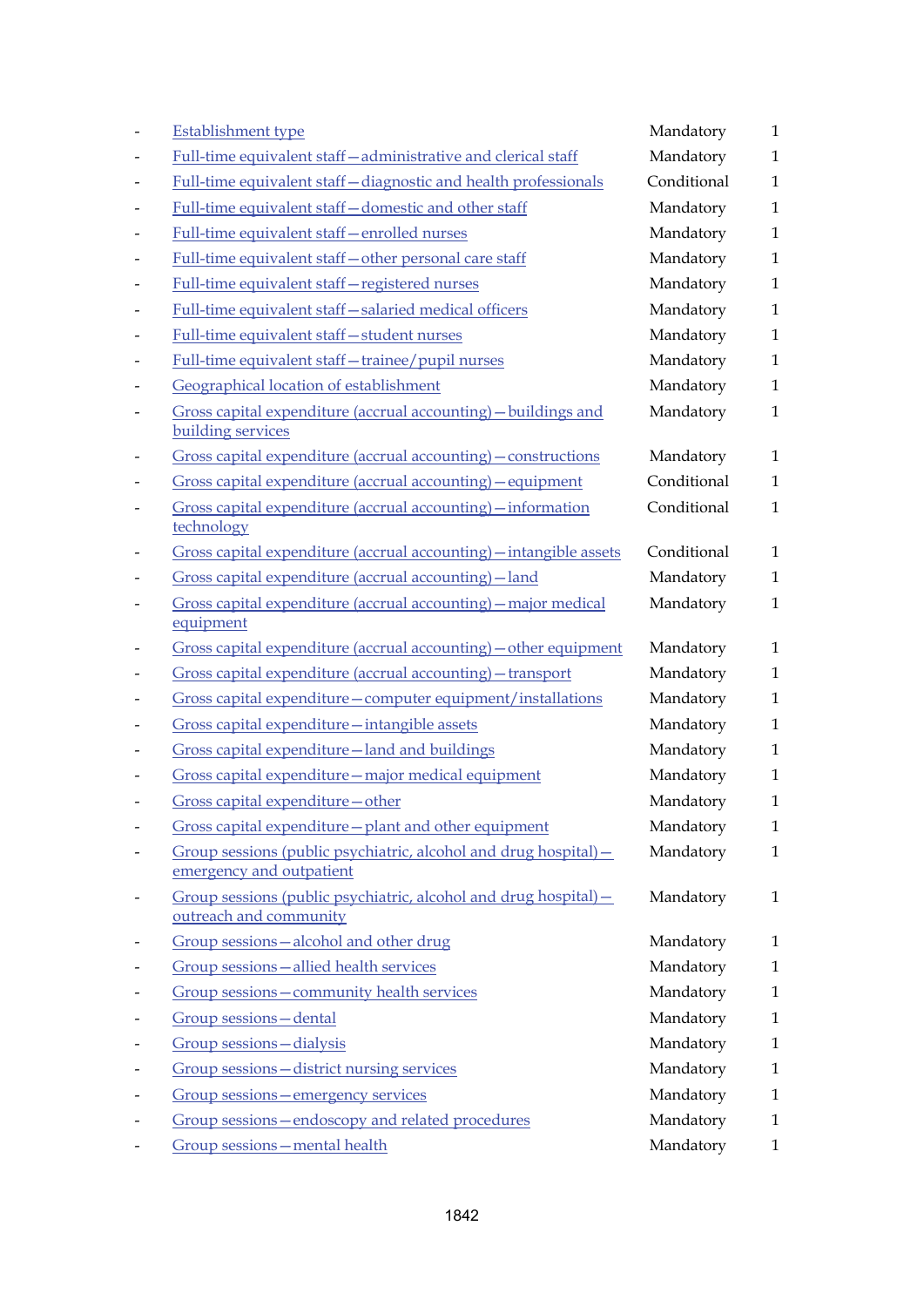|                          | Group sessions - other medical/surgical/diagnostic                                                | Mandatory   | $\mathbf{1}$ |
|--------------------------|---------------------------------------------------------------------------------------------------|-------------|--------------|
|                          | Group sessions-other outreach services                                                            | Mandatory   | $\mathbf{1}$ |
|                          | Group sessions - pathology                                                                        | Mandatory   | $\mathbf{1}$ |
|                          | Group sessions-pharmacy                                                                           | Mandatory   | $\mathbf{1}$ |
|                          | Group sessions-radiology and organ imaging                                                        | Mandatory   | $\mathbf{1}$ |
|                          | Individual sessions (public psychiatric, alcohol and drug hospital)<br>- emergency and outpatient | Mandatory   | $\mathbf{1}$ |
| $\overline{\phantom{a}}$ | Individual sessions (public psychiatric, alcohol and drug<br>hospital) – outreach and community   | Mandatory   | $\mathbf{1}$ |
|                          | Individual sessions-alcohol and drug                                                              | Mandatory   | $\mathbf{1}$ |
|                          | Individual sessions-allied health services                                                        | Mandatory   | $\mathbf{1}$ |
|                          | Individual sessions - community health services                                                   | Mandatory   | $\mathbf{1}$ |
|                          | Individual sessions-dental                                                                        | Mandatory   | $\mathbf{1}$ |
|                          | Individual sessions-dialysis                                                                      | Mandatory   | $\mathbf{1}$ |
|                          | Individual sessions-district nursing services                                                     | Mandatory   | $\mathbf{1}$ |
|                          | Individual sessions-emergency services                                                            | Mandatory   | $\mathbf{1}$ |
|                          | Individual sessions-endoscopy and related procedures                                              | Conditional | $\mathbf{1}$ |
|                          | Individual sessions-mental health                                                                 | Mandatory   | $\mathbf{1}$ |
|                          | Individual sessions - other medical/surgical/diagnostic                                           | Mandatory   | $\mathbf{1}$ |
|                          | Individual sessions - other outreach services                                                     | Mandatory   | $\mathbf{1}$ |
|                          | Individual sessions-pathology                                                                     | Mandatory   | $\mathbf{1}$ |
|                          | Individual sessions-pharmacy                                                                      | Mandatory   | $\mathbf{1}$ |
|                          | Individual sessions-radiology and organ imaging                                                   | Mandatory   | $\mathbf{1}$ |
|                          | Net capital expenditure (accrual accounting) - buildings and<br>building services                 | Mandatory   | $\mathbf{1}$ |
|                          | Net capital expenditure (accrual accounting) – constructions                                      | Mandatory   | $\mathbf{1}$ |
|                          | Net capital expenditure (accrual accounting) - equipment                                          | Mandatory   | $\mathbf{1}$ |
|                          | Net capital expenditure (accrual accounting) - information<br>technology                          | Mandatory   | $\mathbf{1}$ |
|                          | Net capital expenditure (accrual accounting) - intangible assets                                  | Mandatory   | $\mathbf{1}$ |
|                          | Net capital expenditure (accrual accounting) - land                                               | Mandatory   | $\mathbf{1}$ |
|                          | Net capital expenditure (accrual accounting) – major medical<br>equipment                         | Mandatory   | $\mathbf{1}$ |
|                          | Net capital expenditure (accrual accounting) - other equipment                                    | Mandatory   | $\mathbf{1}$ |
|                          | Net capital expenditure (accrual accounting) - transport                                          | Mandatory   | $\mathbf{1}$ |
|                          | Recurrent expenditure (indirect health care) - public health and<br>monitoring services           | Mandatory   | $\mathbf{1}$ |
|                          | Recurrent expenditure (indirect health care) - central<br>administrations                         | Mandatory   | $\mathbf{1}$ |
|                          | Recurrent expenditure (indirect health care) - central and<br>statewide support services          | Mandatory   | $\mathbf{1}$ |
|                          | Recurrent expenditure (indirect health care) - other                                              | Mandatory   | $\mathbf{1}$ |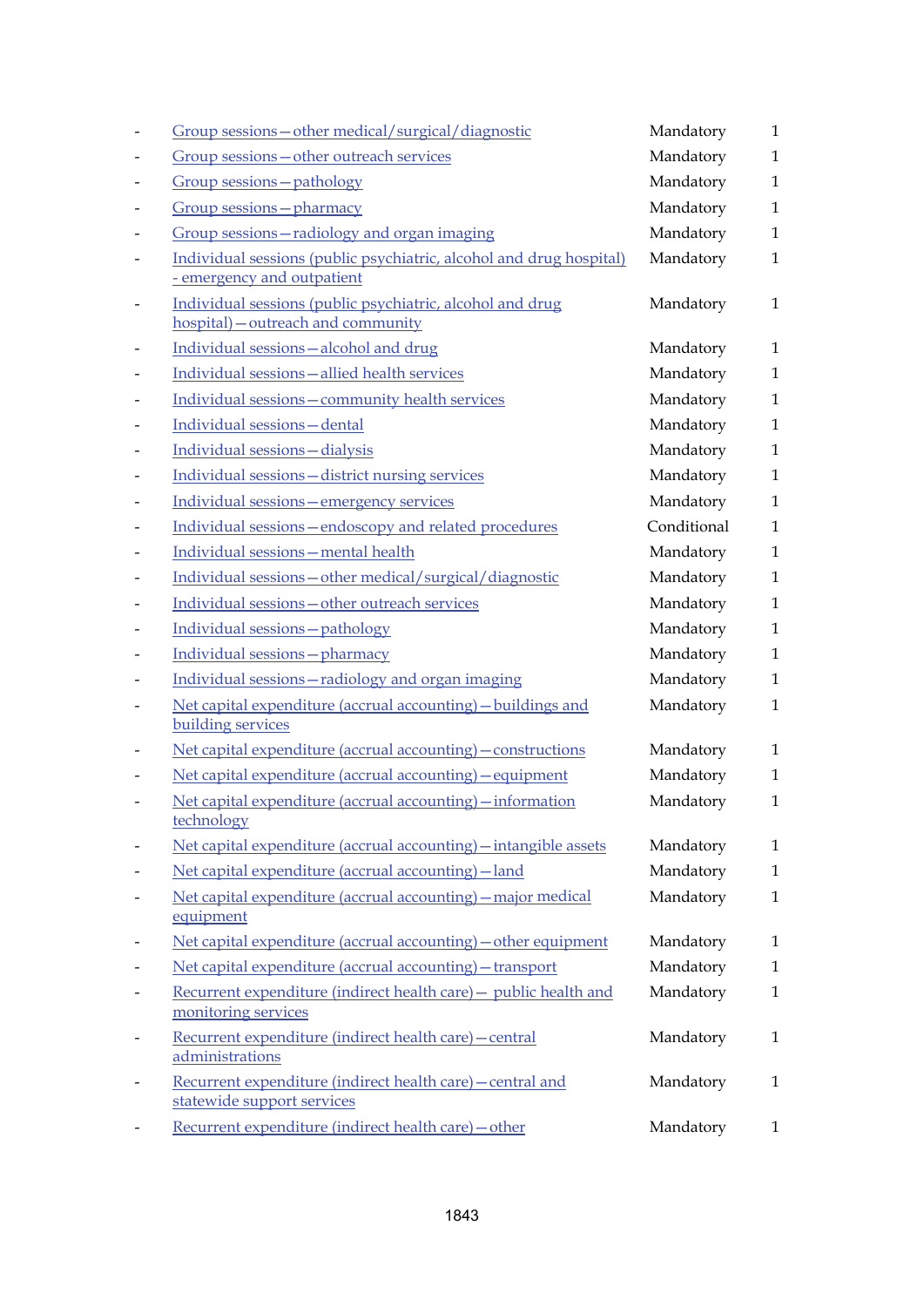|                          | Recurrent expenditure (indirect health care) - patient transport<br>services        | Mandatory | $\mathbf{1}$ |
|--------------------------|-------------------------------------------------------------------------------------|-----------|--------------|
|                          | Recurrent expenditure (salaries and wages) - administrative and<br>clerical staff   | Mandatory | $\mathbf{1}$ |
| $\qquad \qquad$          | Recurrent expenditure (salaries and wages) - diagnostic and<br>health professionals | Mandatory | $\mathbf{1}$ |
|                          | Recurrent expenditure (salaries and wages) - domestic and other<br>staff            | Mandatory | $\mathbf{1}$ |
|                          | Recurrent expenditure (salaries and wages) – enrolled nurses                        | Mandatory | $\mathbf{1}$ |
|                          | Recurrent expenditure (salaries and wages) - other personal care<br>staff           | Mandatory | $\mathbf{1}$ |
|                          | Recurrent expenditure (salaries and wages) - registered nurses                      | Mandatory | $\mathbf{1}$ |
| $\overline{\phantom{a}}$ | Recurrent expenditure (salaries and wages) - salaried medical<br>officers           | Mandatory | $\mathbf{1}$ |
|                          | Recurrent expenditure (salaries and wages) - student nurses                         | Mandatory | $\mathbf{1}$ |
|                          | Recurrent expenditure (salaries and wages) - total                                  | Mandatory | $\mathbf{1}$ |
|                          | Recurrent expenditure (salaries and wages) - trainee/pupil nurses                   | Mandatory | $\mathbf{1}$ |
| $\overline{\phantom{a}}$ | Recurrent expenditure - administrative expenses                                     | Mandatory | $\mathbf{1}$ |
|                          | Recurrent expenditure-depreciation                                                  | Mandatory | $\mathbf{1}$ |
|                          | Recurrent expenditure-domestic services                                             | Mandatory | $\mathbf{1}$ |
| $\overline{\phantom{a}}$ | Recurrent expenditure - drug supplies                                               | Mandatory | $\mathbf{1}$ |
| $\qquad \qquad$          | Recurrent expenditure-food supplies                                                 | Mandatory | $\mathbf{1}$ |
|                          | Recurrent expenditure—interest payments                                             | Mandatory | $\mathbf{1}$ |
| $\qquad \qquad$          | Recurrent expenditure - medical and surgical supplies                               | Mandatory | $\mathbf{1}$ |
| $\overline{\phantom{a}}$ | Recurrent expenditure - other recurrent expenditure                                 | Mandatory | $\mathbf{1}$ |
| $\overline{\phantom{a}}$ | Recurrent expenditure-patient transport                                             | Mandatory | $\mathbf{1}$ |
|                          | Recurrent expenditure - payments to visiting medical officers                       | Mandatory | $\mathbf{1}$ |
|                          | Recurrent expenditure-repairs and maintenance                                       | Mandatory | $\mathbf{1}$ |
|                          | Recurrent expenditure - superannuation employer contributions                       | Mandatory | $\mathbf{1}$ |
|                          | Revenue-other                                                                       | Mandatory | $\mathbf{1}$ |
|                          | Revenue-patient                                                                     | Mandatory | $\mathbf{1}$ |
|                          | Revenue-recoveries                                                                  | Mandatory | 1            |
|                          | Specialised service indicators-acquired immune deficiency<br>syndrome unit          | Mandatory | $\mathbf{1}$ |
|                          | Specialised service indicators-acute renal dialysis unit                            | Mandatory | 1            |
|                          | Specialised service indicators-acute spinal cord injury unit                        | Mandatory | 1            |
|                          | Specialised service indicators-alcohol and drug unit                                | Mandatory | $\mathbf{1}$ |
|                          | Specialised service indicators-bone marrow transplantation unit                     | Mandatory | 1            |
|                          | Specialised service indicators-burns unit (level III)                               | Mandatory | $\mathbf{1}$ |
|                          | Specialised service indicators-cardiac surgery unit                                 | Mandatory | 1            |
|                          | Specialised service indicators - clinical genetics unit                             | Mandatory | 1            |
|                          | Specialised service indicators - comprehensive epilepsy centre                      | Mandatory | 1            |
|                          | Specialised service indicators-coronary care unit                                   | Mandatory | $\mathbf{1}$ |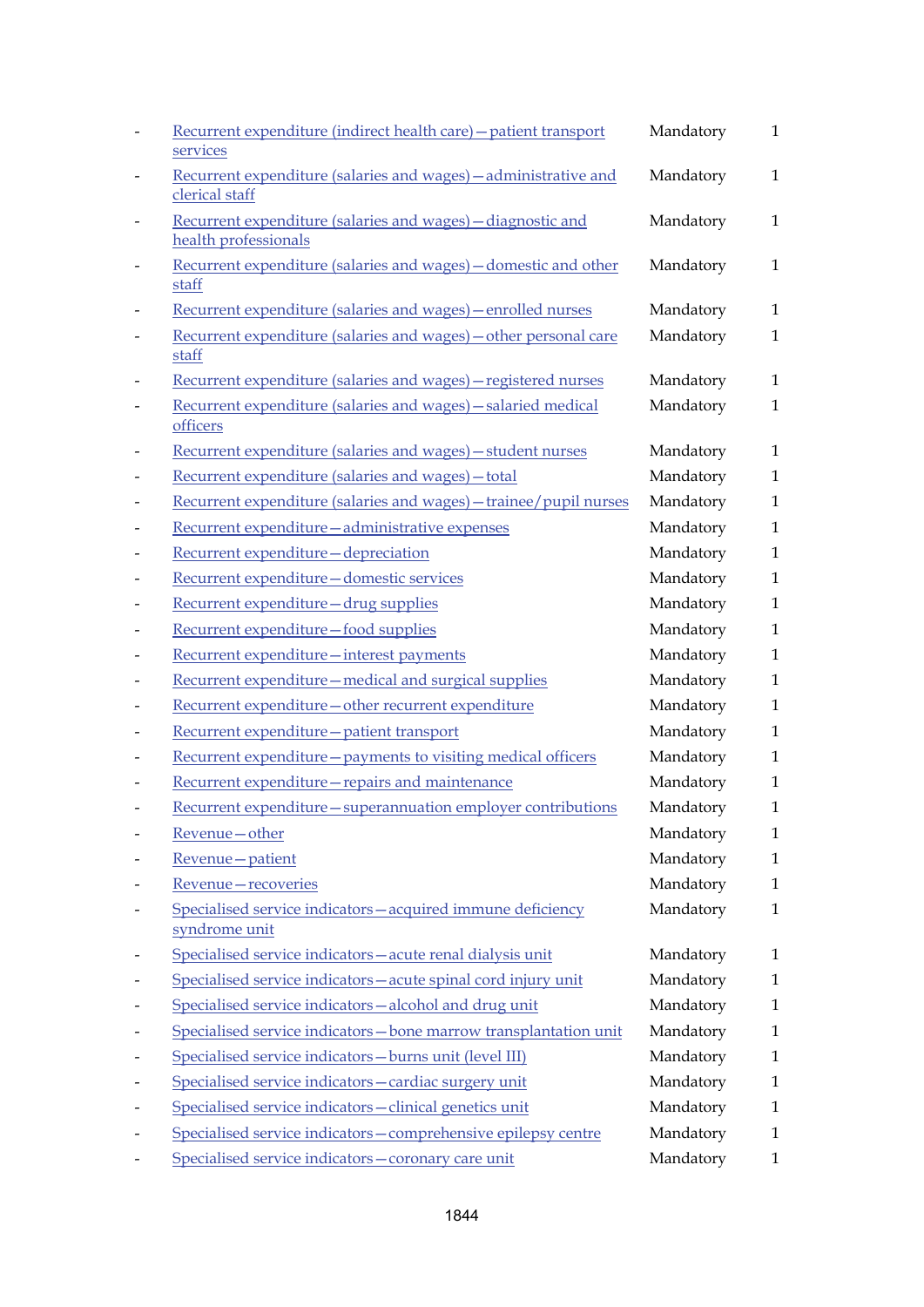|                              | Specialised service indicators-diabetes unit                                  | Mandatory | 1            |
|------------------------------|-------------------------------------------------------------------------------|-----------|--------------|
|                              | Specialised service indicators - domiciliary care service                     | Mandatory | $\mathbf{1}$ |
|                              | Specialised service indicators - geriatric assessment unit                    | Mandatory | $\mathbf{1}$ |
|                              | Specialised service indicators - heart, lung transplantation unit             | Mandatory | $\mathbf{1}$ |
|                              | Specialised service indicators-hospice care unit                              | Mandatory | $\mathbf{1}$ |
|                              | Specialised service indicators-in-vitro fertilisation unit                    | Mandatory | $\mathbf{1}$ |
|                              | Specialised service indicators-infectious diseases unit                       | Mandatory | 1            |
|                              | Specialised service indicators - intensive care unit (level III)              | Mandatory | $\mathbf{1}$ |
|                              | Specialised service indicators-liver transplantation unit                     | Mandatory | $\mathbf{1}$ |
|                              | Specialised service indicators-maintenance renal dialysis centre              | Mandatory | $\mathbf{1}$ |
|                              | Specialised service indicators - major plastic/reconstructive<br>surgery unit | Mandatory | $\mathbf{1}$ |
| $\qquad \qquad \blacksquare$ | Specialised service indicators - neonatal intensive care unit (level<br>III)  | Mandatory | $\mathbf{1}$ |
|                              | Specialised service indicators-neurosurgical unit                             | Mandatory | 1            |
|                              | Specialised service indicators - nursing home care unit                       | Mandatory | 1            |
|                              | Specialised service indicators-obstetric/maternity                            | Mandatory | $\mathbf{1}$ |
|                              | Specialised service indicators - oncology unit, cancer treatment              | Mandatory | 1            |
|                              | Specialised service indicators - pancreas transplantation unit                | Mandatory | $\mathbf{1}$ |
|                              | Specialised service indicators - psychiatric unit/ward                        | Mandatory | $\mathbf{1}$ |
|                              | Specialised service indicators-rehabilitation unit                            | Mandatory | 1            |
|                              | Specialised service indicators - renal transplantation unit                   | Mandatory | 1            |
|                              | Specialised service indicators-sleep centre                                   | Mandatory | 1            |
|                              | Specialised service indicators-specialist paediatric                          | Mandatory | 1            |
|                              | <b>Teaching status</b>                                                        | Mandatory | 1            |
|                              |                                                                               |           |              |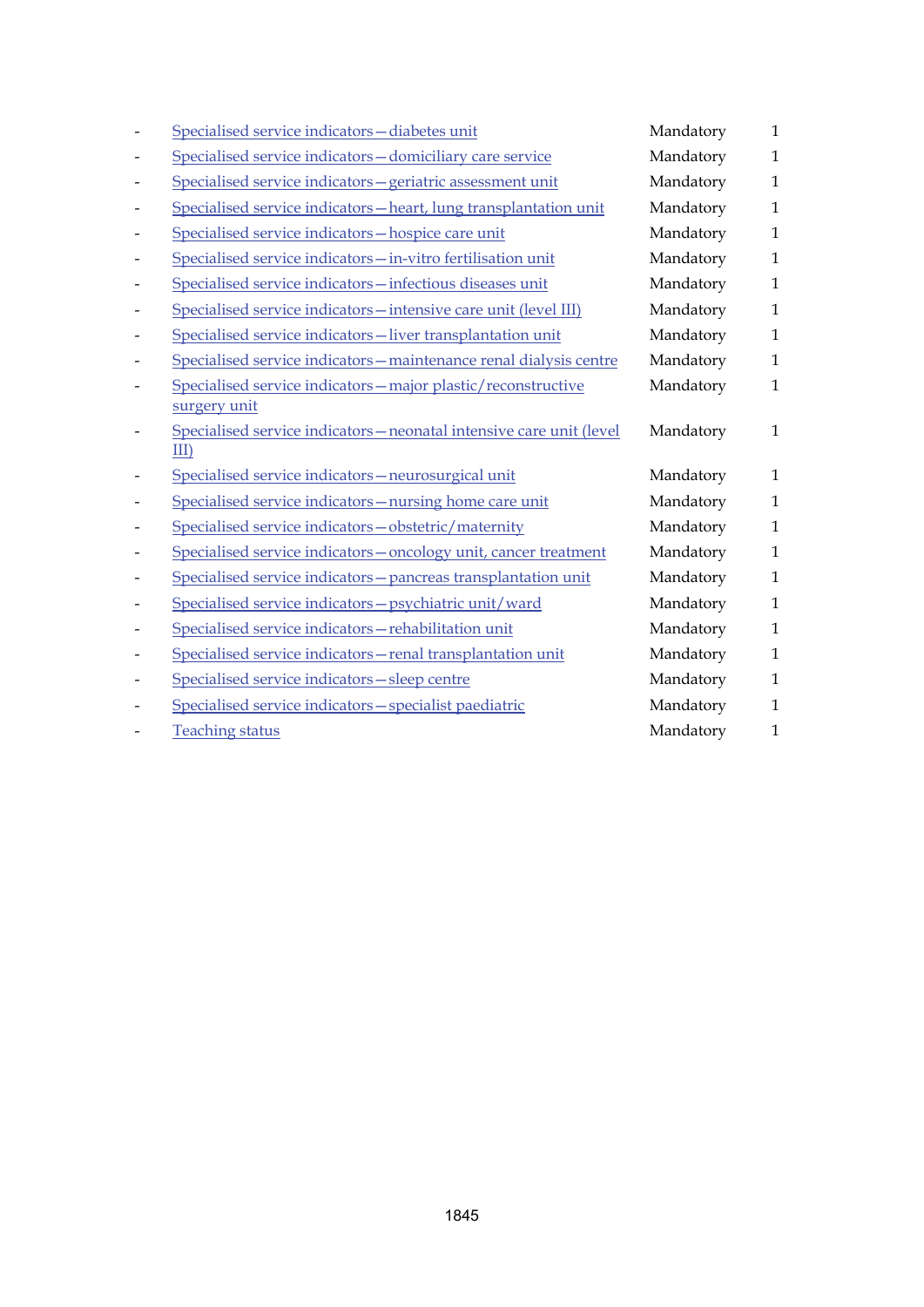# **Residential mental health care NMDS 2010–2011**

## **Identifying and definitional attributes**

| Metadata item type:  | Data Set Specification                                                                                                                                                                                                                                                                                                                                                                 |
|----------------------|----------------------------------------------------------------------------------------------------------------------------------------------------------------------------------------------------------------------------------------------------------------------------------------------------------------------------------------------------------------------------------------|
| METeOR identifier:   | 386809                                                                                                                                                                                                                                                                                                                                                                                 |
| Registration status: | Health, Standard 05/01/2010                                                                                                                                                                                                                                                                                                                                                            |
| DSS type:            | National Minimum Data Set (NMDS)                                                                                                                                                                                                                                                                                                                                                       |
| Scope:               | Episodes of residential care for residents in all government-<br>funded residential mental health care services in Australia,<br>except those residential care services that are in receipt of<br>funding under the Aged Care Act and subject to<br>Commonwealth reporting requirements (i.e. report to the<br>System for the payment of Aged Residential Care (SPARC)<br>collection). |

### **Collection and usage attributes**

| Statistical unit:          | Episodes of residential care.                                                                                                                                                                                                                                                 |
|----------------------------|-------------------------------------------------------------------------------------------------------------------------------------------------------------------------------------------------------------------------------------------------------------------------------|
|                            | Statistical units are entities from or about which statistics<br>are collected, or in respect of which statistics are compiled,<br>tabulated or published.                                                                                                                    |
| Collection methods:        | Data are collected at each service from resident<br>administrative and care related record systems. Services<br>forward data to the relevant state or territory health<br>authority on a regular basis (e.g. monthly).                                                        |
|                            | National reporting arrangements                                                                                                                                                                                                                                               |
|                            | State and territory health authorities provide the data to the<br>Australian Institute of Health and Welfare for national<br>collection, on an annual basis.                                                                                                                  |
|                            | Government-operated services that employ mental health<br>trained staff on-site 24 hours per day are to be included<br>from 1 July 2004.                                                                                                                                      |
|                            | Government-funded, non-government operated services<br>and non 24-hour staffed services can be included from 1<br>July 2004, optionally.                                                                                                                                      |
|                            | For non 24-hour staffed services to be included they must<br>employ mental health-trained staff on-site at least 50 hours<br>per week with at least 6 hours staffing on any single day.                                                                                       |
|                            | Periods for which data are collected and nationally<br>collated                                                                                                                                                                                                               |
|                            | Financial years ending 30 June each year. The reference<br>period starts on 1 July and ends on 30 June each year.                                                                                                                                                             |
| Implementation start date: | 01/07/2010                                                                                                                                                                                                                                                                    |
| Comments:                  | Some admitted patient care services may meet the<br>definition of a residential mental health service. However,<br>as they are admitted patient care services, relevant data on<br>their patients are reported to the National Minimum Data<br>Set for Admitted Patient Care. |